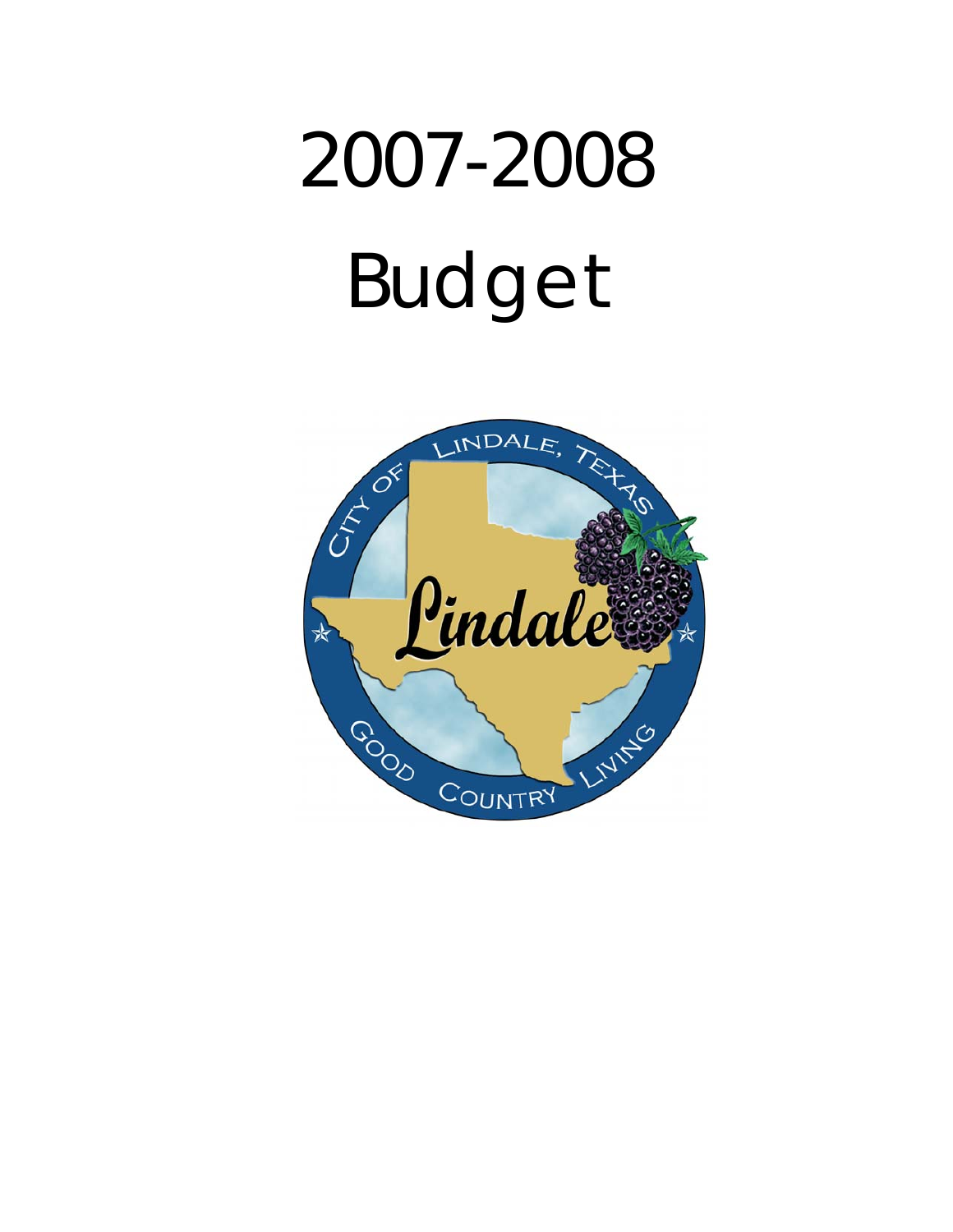**THIS BUDGET WILL RAISE MORE TOTAL PROPERTY TAXES THAN LAST YEAR'S BUDGET BY \$188,962 OR 12.5 PERCENT, AND OF THAT AMOUNT, \$96,040 IS TAX REVENUES TO BE RAISED FROM NEW PROPERTY ADDED TO THE TAX ROLL THIS YEAR.**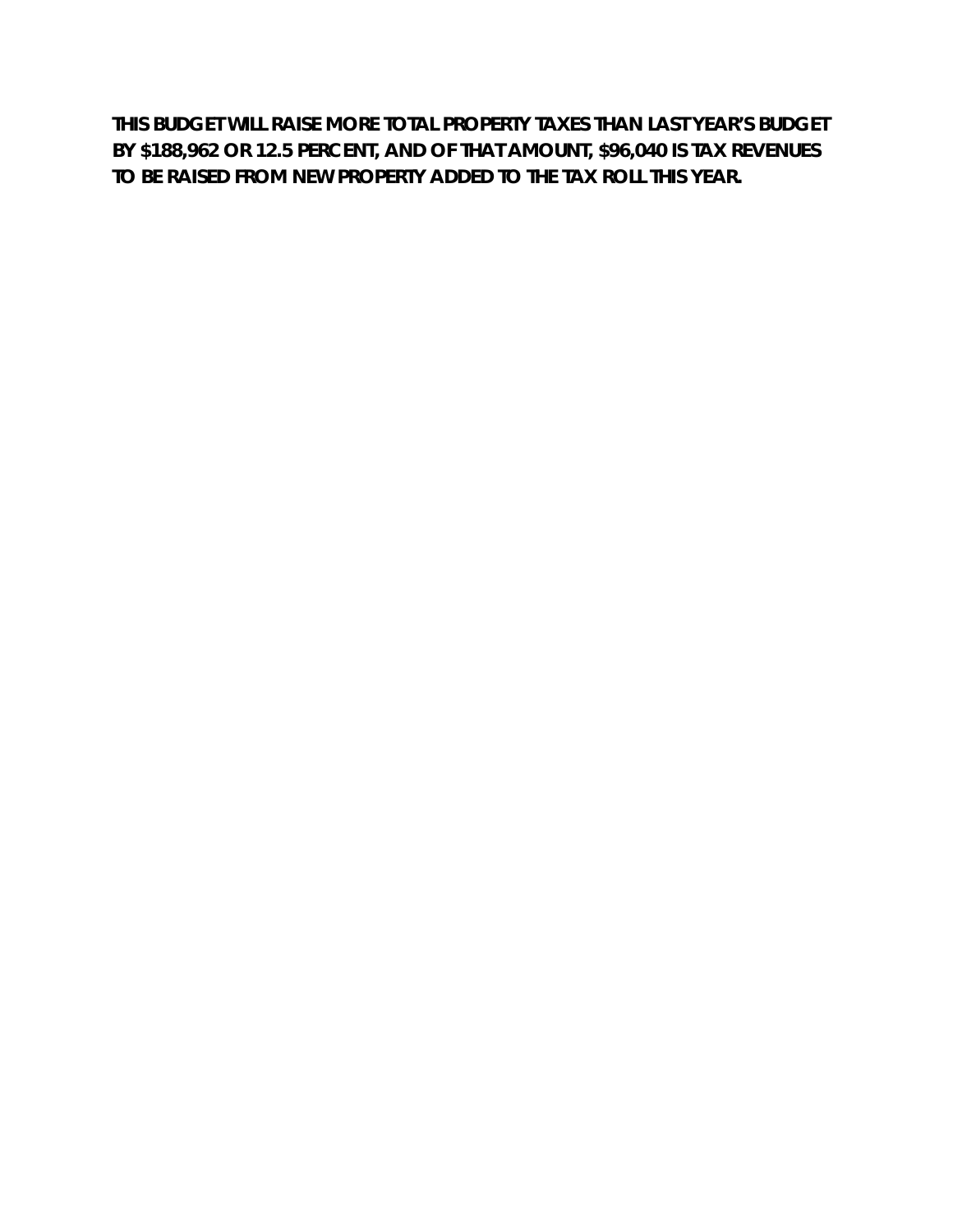|                                   | 2004-2005<br><b>ACTUAL</b> | 2005-2006<br><b>ACTUAL</b> | <b>CURRENT</b><br><b>BUDGET</b> | $Y-T-D$<br><b>ACTUAL</b> | 2007-2008<br><b>BUDGET</b> |
|-----------------------------------|----------------------------|----------------------------|---------------------------------|--------------------------|----------------------------|
| <b>102-GENERAL FUND</b>           |                            |                            |                                 |                          |                            |
| <b>FINANCIAL SUMMARY</b>          |                            |                            |                                 |                          |                            |
| <b>REVENUE SUMMARY</b>            |                            |                            |                                 |                          |                            |
| <b>TAXES</b>                      | 1,121,345                  | 1,684,678                  | 1,647,296                       | 1,572,813                | 1,993,302                  |
| <b>FINES AND FEES</b>             | 537,939                    | 438,431                    | 274,500                         | 377,083                  | 310,000                    |
| <b>OTHER REVENUES</b>             | 649,798                    | 496,708                    | 690,500                         | 885,627                  | 809,373                    |
| <b>TOTAL REVENUES</b>             | 2,309,082                  | 2,619,817                  | 2,612,296                       | 2,835,523                | 3,112,675                  |
| <b>EXPENDITURE SUMMARY</b>        |                            |                            |                                 |                          |                            |
| <b>GENERAL ADMINISTRATION</b>     | 782,302                    | 647,581                    | 574,591                         | 542,293                  | 471,375                    |
| <b>CODE ENFORCEMENT</b>           | 97,831                     | 104,705                    | 183,753                         | 161,257                  | 226,255                    |
| <b>MUNICIPAL COURT</b>            | 203,170                    | 222,740                    | 210,953                         | 203,123                  | 194,003                    |
| <b>FIRE DEPARTMENT</b>            | 2,976                      | 13,532                     | 30,760                          | 29,032                   | 30,760                     |
| POLICE DEPARTMENT                 | 765,997                    | 808,941                    | 1,117,396                       | 936,918                  | 1,229,716                  |
| <b>PUBLIC WORKS</b>               | 461,762                    | 666,924                    | 999,605                         | 844,673                  | 869,848                    |
| LINDALE ECONOMIC DEV CO           |                            |                            | 0                               | 0                        | 90,718                     |
| <b>TOTAL EXPENDITURES</b>         | 2,314,038                  | 2,464,423                  | 3,117,058                       | 2,717,296                | 3,112,675                  |
| REVENUE OVER/(UNDER) EXPENDITURES | $-4,956$                   | 155,394                    | $-504,762$                      | 118,227                  | 0                          |
|                                   |                            |                            |                                 |                          |                            |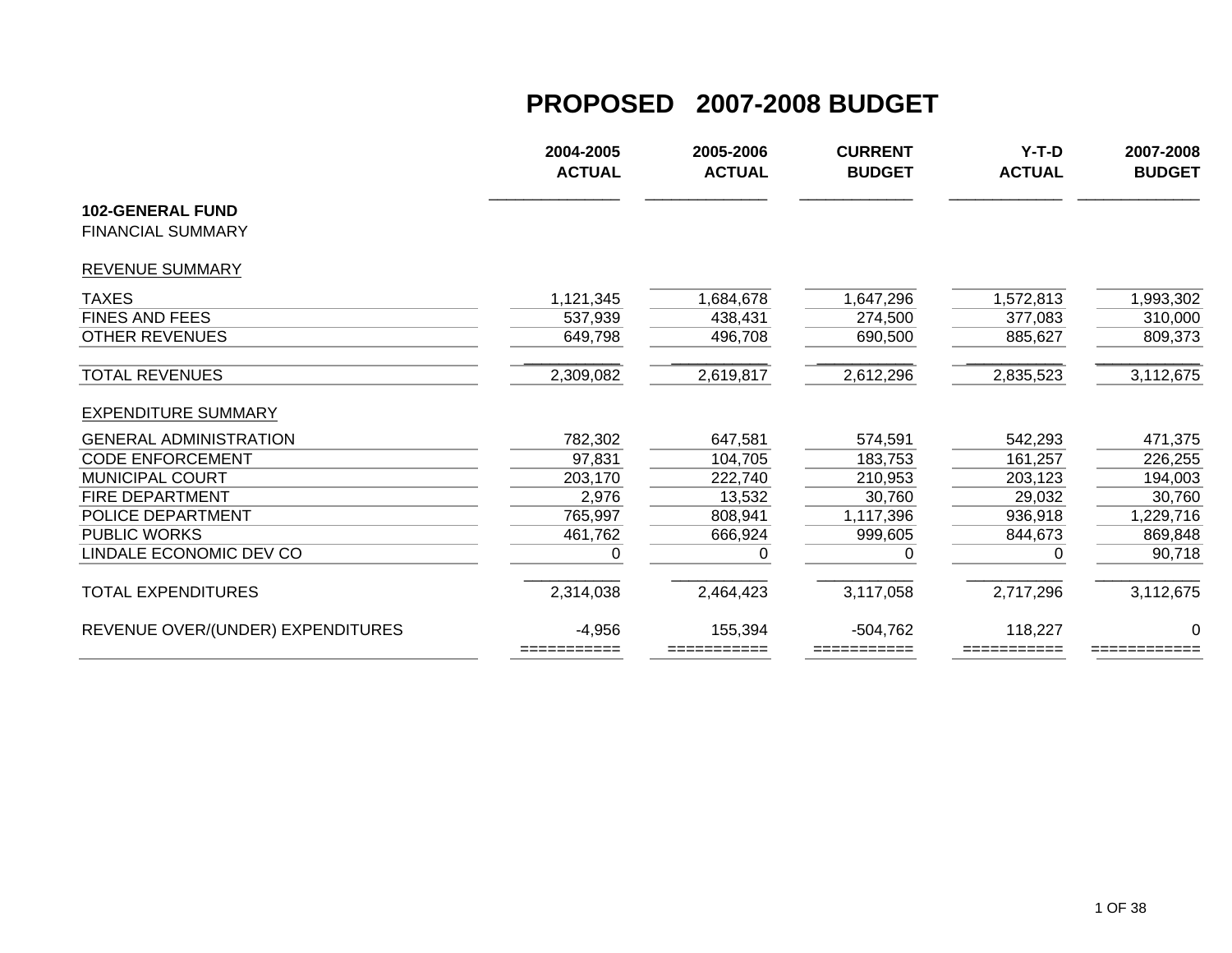|                                        | 2004-2005<br><b>ACTUAL</b> | 2005-2006<br><b>ACTUAL</b> | <b>CURRENT</b><br><b>BUDGET</b> | $Y-T-D$<br><b>ACTUAL</b> | 2007-2008<br><b>BUDGET</b> |
|----------------------------------------|----------------------------|----------------------------|---------------------------------|--------------------------|----------------------------|
| <b>102-GENERAL FUND</b>                |                            |                            |                                 |                          |                            |
| <b>FINANCIAL SUMMARY</b>               |                            |                            |                                 |                          |                            |
| <b>REVENUES</b>                        |                            |                            |                                 |                          |                            |
| <b>TAXES</b>                           |                            |                            |                                 |                          |                            |
| 102-00-4110 AD VAL & DEL TAX           | 396,548                    | 448,144                    | 437,296                         | 435,516                  | 568,302                    |
| 102-00-4120 FRANCHISE TAX              | 180,764                    | 211,167                    | 210,000                         | 256,737                  | 250,000                    |
| 102-00-4130 SALES TAX                  | 544,033                    | 1,025,367                  | 1,000,000                       | 880,561                  | 1,175,000                  |
| <b>TOTAL TAXES</b>                     | 1,121,345                  | 1,684,678                  | 1,647,296                       | 1,572,813                | 1,993,302                  |
| <b>FINES AND FEES</b>                  |                            |                            |                                 |                          |                            |
| 102-00-4205 PERMITS (BLDG-PLMBG-ELEC)  | 207,608                    | 96,167                     | 60,000                          | 95,559                   | 60,000                     |
| 102-00-4210 FINES & FORFEITURES        | 315,543                    | 327,546                    | 200,000                         | 270,976                  | 250,000                    |
| 102-00-4230 COURT TECHNOLOGY FUND      | 9,182                      | 8,645                      | 8,500                           | 6,215                    | 0                          |
| 102-00-4235 BUILDING AND SECURITY      | 5,606                      | 6,073                      | 6,000                           | 4,333                    | $\mathbf 0$                |
| <b>TOTAL FINES AND FEES</b>            | 537,939                    | 438,431                    | 274,500                         | 377,083                  | 310,000                    |
| <b>OTHER REVENUES</b>                  |                            |                            |                                 |                          |                            |
| 102-00-4310 GARBAGE COLLECTION         | 239,559                    | 404,552                    | 600,000                         | 774,339                  | 550,000                    |
| 102-00-4410 GARBAGE TAX                | 19,672                     | 36,516                     | 51,000                          | 39,727                   | 45,600                     |
| 102-00-4430 MISCELLANEOUS INCOME       | 51,631                     | 9,394                      | 7,500                           | 18,305                   | 7,000                      |
| 102-00-4435 INTEREST EARNED            | 27,385                     | 33,285                     | 25,000                          | 41,622                   | 25,000                     |
| 102-00-4445 RENTAL OF COMMUNITY CENTER | 10,535                     | 12,960                     | 7,000                           | 11,634                   | 7,000                      |
| 102-00-4465 TRANSFER FROM CD'S         | 301,015                    | 0                          | 0                               | 0                        | 84,055                     |
| 102-00-4486 LEDC REIMBURSEMENT         | $\Omega$                   | $\mathbf 0$                | $\mathbf 0$                     | $\mathbf 0$              | 90,718                     |
| <b>TOTAL OTHER REVENUES</b>            | 649,798                    | 496,708                    | 690,500                         | 885,627                  | 809,373                    |
| <b>TOTAL REVENUES GENERAL FUND</b>     | 2,309,082                  | 2,619,817                  | 2,612,296                       | 2,835,523                | 3,112,675                  |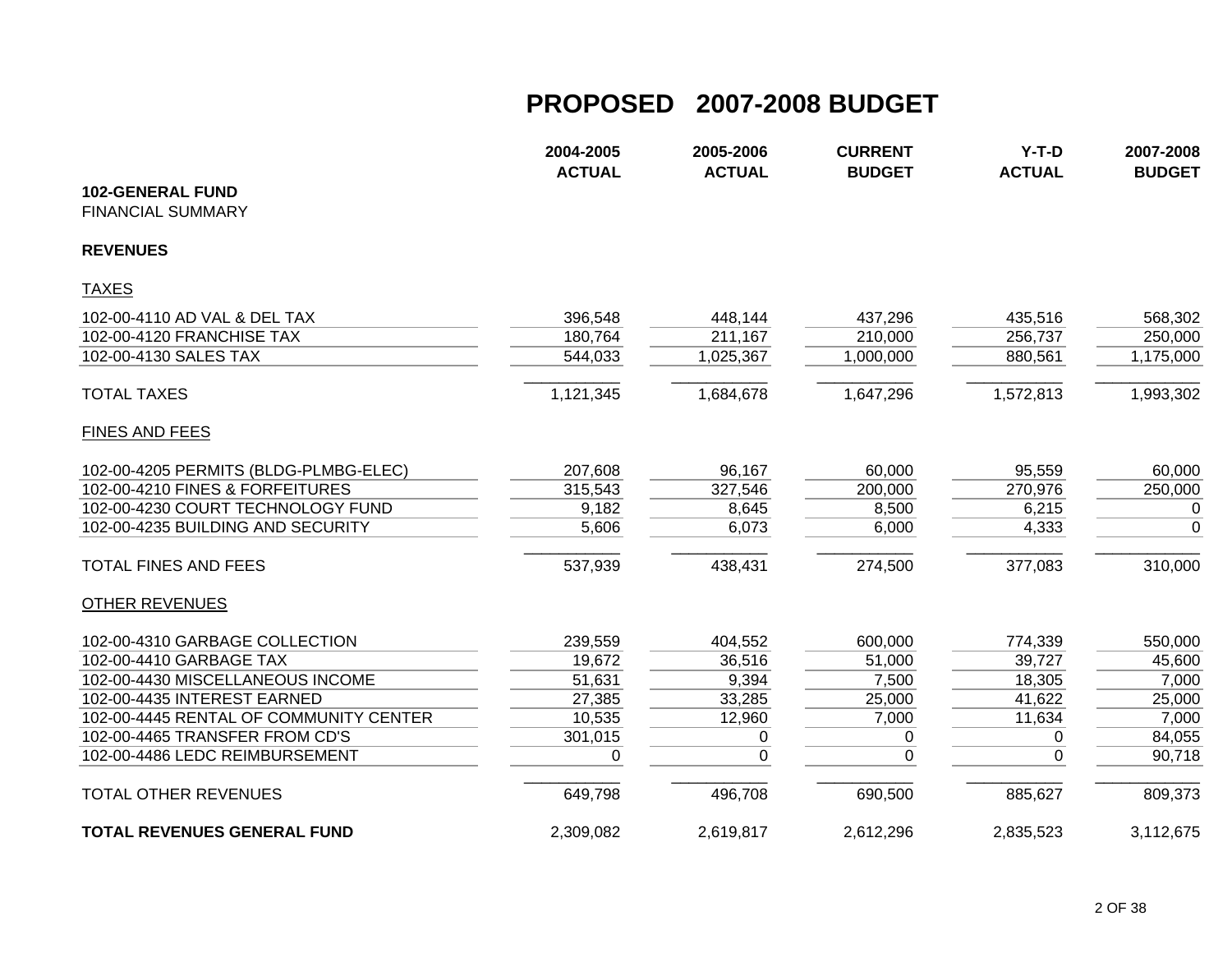|                                      | 2004-2005<br><b>ACTUAL</b> | 2005-2006<br><b>ACTUAL</b> | <b>CURRENT</b><br><b>BUDGET</b> | $Y-T-D$<br><b>ACTUAL</b> | 2007-2008<br><b>BUDGET</b> |
|--------------------------------------|----------------------------|----------------------------|---------------------------------|--------------------------|----------------------------|
| <b>GENERAL ADMINISTRATION</b>        |                            |                            |                                 |                          |                            |
| <b>EXPENDITURES</b>                  |                            |                            |                                 |                          |                            |
| PERSONNEL SERVICES                   |                            |                            |                                 |                          |                            |
| 102-01-5110 SUPERVISION              | 70,395                     | 92,024                     | 144,800                         | 120,248                  | 115,647                    |
| 102-01-5111 SALARIES FULL-TIME       | 21,383                     | 27,940                     | 57,573                          | 63,333                   | 30,183                     |
| 102-01-5113 OVERTIME                 | 334                        | 294                        | 0                               | $\Omega$                 | 0                          |
| 102-01-5115 VACATION                 | 2,692                      | 2,296                      | $\mathbf 0$                     | 9,826                    | $\pmb{0}$                  |
| 102-01-5116 SICK LEAVE               | 347                        | 835                        | 0                               | 1,029                    | $\mathbf 0$                |
| 102-01-5117 HOLIDAY                  | 3,596                      | 2,148                      | 0                               | 5,097                    | $\overline{0}$             |
| 102-01-5118 COMP TIME                | 1,290                      | 1,270                      | $\mathbf 0$                     | 7,546                    | $\overline{0}$             |
| 102-01-5130 AUTO ALLOWANCE           | 5,500                      | 7,400                      | $\Omega$                        | 0                        | 4,800                      |
| 102-01-5160 RETIREMENT               | 9,577                      | 10,633                     | 16,836                          | 15,453                   | 16,871                     |
| 102-01-5170 SOCIAL SECURITY/MEDICARE | 680                        | 10,274                     | 15,152                          | 15,842                   | 11,524                     |
| 102-01-5175 HEALTH INSURANCE         | 6,762                      | 11,685                     | 18,720                          | 17,138                   | 12,650                     |
| 102-01-5176 DENTAL                   | 970                        | 1,048                      | 1,680                           | 1,219                    | 828                        |
| 102-01-5177 LIFE INSURANCE           | 633                        | 672                        | 900                             | 900                      | 648                        |
| 102-01-5178 VISION                   | 50                         | 300                        | 480                             | 396                      | 324                        |
| 102-01-5179 LONG TERM DISABILITY     | 38                         | 0                          | $\Omega$                        | 0                        | $\mathbf 0$                |
| TOTAL PERSONNEL SERVICES             | 124,247                    | 168,818                    | 256,141                         | 258,026                  | 193,475                    |
| <b>SUPPLIES</b>                      |                            |                            |                                 |                          |                            |
| 102-01-5210 OFFICE SUPPLIES          | 5,010                      | 5,361                      | 6,000                           | 5,596                    | 6,000                      |
| 102-01-5215 POSTAGE                  | 1,715                      | 1,068                      | 2,000                           | 892                      | 1,500                      |
| 102-01-5235 TECHNICAL SUPPLIES       | 363                        | 0                          | 0                               | 0                        | $\Omega$                   |
| 102-01-5250 CLEANING SUPPLIES        | $\mathbf 0$                | 28                         | 0                               | 0                        | 100                        |
| 102-01-5255 BUILDING SUPPLIES        | 43                         | $\overline{172}$           | 200                             | $\Omega$                 | 200                        |
| 102-01-5290 MISCELLANEOUS SUPPLIES   | 3,142                      | 2,192                      | 3,000                           | 7,475                    | 3,000                      |
| <b>TOTAL SUPPLIES</b>                | 10,274                     | 8,821                      | 11,200                          | 13,962                   | 10,800                     |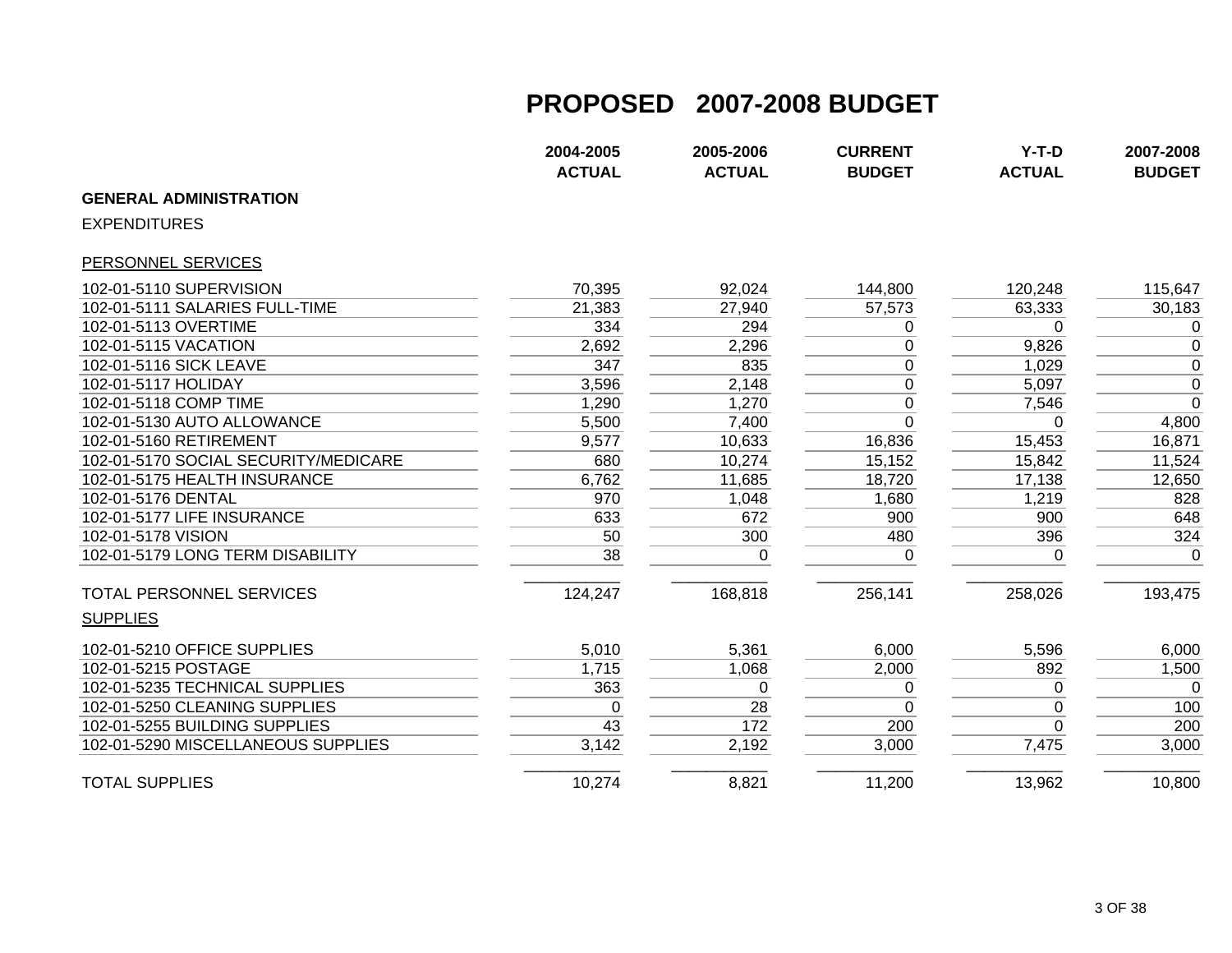|                                        | 2004-2005     | 2005-2006     | <b>CURRENT</b> | $Y-T-D$       | 2007-2008     |
|----------------------------------------|---------------|---------------|----------------|---------------|---------------|
|                                        | <b>ACTUAL</b> | <b>ACTUAL</b> | <b>BUDGET</b>  | <b>ACTUAL</b> | <b>BUDGET</b> |
| <b>GENERAL ADMINISTRATION</b>          |               |               |                |               |               |
| CONTRACTUAL                            |               |               |                |               |               |
| 102-01-5305 MISCELLANEOUS              | 0             | 0             | 0              | 29            | $\Omega$      |
| 102-01-5310 COMMUNICATIONS-TELEPHONE   | 9,621         | 12,515        | 12,000         | 9,851         | 12,000        |
| 102-01-5315 INSURANCE & BONDS          | 13,651        | 19,113        | 24,000         | 21,029        | 24,000        |
| 102-01-5320 PUBLICATIONS & ADVERTISING | 2,970         | 4,161         | 3,000          | 3,429         | 3,500         |
| 102-01-5325 UTILITIES                  | 12,987        | 18,942        | 24,000         | 14,988        | 20,000        |
| 102-01-5330 LIBRARIAN                  | 10,000        | 18,000        | 36,000         | 33,000        | 36,000        |
| 102-01-5335 ASSOCIATIONS DUES          | 1,117         | 1,348         | 2,500          | 2,258         | 2,500         |
| 102-01-5345 ICSC                       | 0             | 23,518        | 1,500          | 1,104         | $\Omega$      |
| 102-01-5350 TRAVEL                     | 1,066         | 1,223         | 7,000          | 6,930         | 10,000        |
| 102-01-5355 SCHOOLS                    | 1,696         | 2,228         | 1,750          | 1,375         | 3,000         |
| 102-01-5395 SOFTWARE CONTRACT          | 5,965         | 2,870         | 6,000          | 4,861         | 6,500         |
| TOTAL CONTRACTUAL                      | 59,073        | 103,918       | 117,750        | 98,853        | 117,500       |
| <b>MAINTENANCE</b>                     |               |               |                |               |               |
| 102-01-5410 BUILDING AND GROUNDS       | 1,543         | 5,930         | 2,500          | 1,718         | 2,500         |
| 102-01-5411 JANITORIAL                 | 4,447         | 1,105         | 13,000         | 11,000        | 13,000        |
| 102-01-5415 FURNITURE & FIXTURES       | 279           | 1,732         | 500            | 174           | 500           |
| 102-01-5420 MACHINERY & EQUIPMENT      | 2,115         | 3,914         | 2,500          | 4,285         | 4,000         |
| TOTAL MAINTENANCE                      | 8,384         | 12,681        | 18,500         | 17,177        | 20,000        |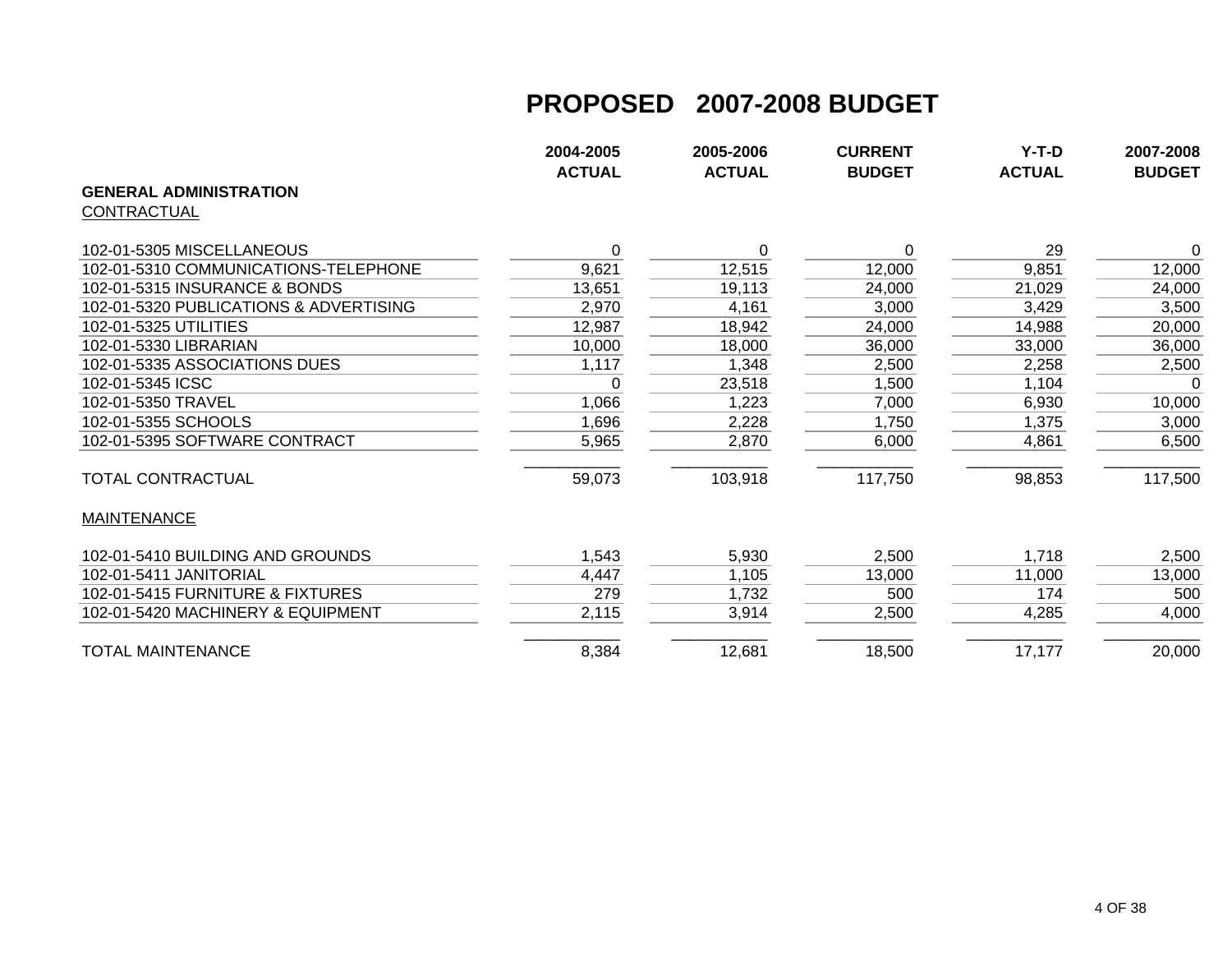|                                        | 2004-2005<br><b>ACTUAL</b> | 2005-2006<br><b>ACTUAL</b> | <b>CURRENT</b><br><b>BUDGET</b> | $Y-T-D$<br><b>ACTUAL</b> | 2007-2008<br><b>BUDGET</b> |
|----------------------------------------|----------------------------|----------------------------|---------------------------------|--------------------------|----------------------------|
| <b>GENERAL ADMINISTRATION</b>          |                            |                            |                                 |                          |                            |
| <b>SUNDRY</b>                          |                            |                            |                                 |                          |                            |
| 102-01-5615 ELECTIONS                  | 487                        | 1,207                      | 3,000                           | 3,484                    | 4,000                      |
| 102-01-5620 LEGAL                      | 50,166                     | 166,871                    | 60,000                          | 45,971                   | 40,000                     |
| 102-01-5621 PROFESSIONAL               | 148,888                    | 152,741                    | 60,000                          | 64,179                   | 40,000                     |
| 102-01-5625 REFUNDS                    | 100                        |                            |                                 |                          | 0                          |
| 102-01-5635 TRANSFER TO CD'S           | 350,000                    |                            |                                 |                          | $\Omega$                   |
| 102-01-5640 STATE COMP (GARBAGE TAX)   | 14,807                     | 32,523                     | 48,000                          | 40,639                   | 45,600                     |
| 102-01-5650 MISCELLANEOUS UNEMPLOYMENT | 4,476                      |                            | O                               | 0                        | 0                          |
| <b>TOTAL SUNDRY</b>                    | 568,925                    | 353,342                    | 171,000                         | 154,274                  | 129,600                    |
| <b>CAPITAL EXPENDITURES</b>            |                            |                            |                                 |                          |                            |
| 102-01-5710 BUILDING & GROUNDS         | 400                        | 0                          |                                 | 0                        | $\mathbf 0$                |
| 102-01-5715 MACHINERY & EQUIPMENT      | 11,000                     |                            |                                 |                          | 0                          |
| TOTAL CAPITAL EXPENDITURES             | 11,400                     |                            |                                 |                          | 0                          |
| TOTAL GENERAL ADMINISTRATION           | 782,302                    | 647,581                    | 574,591                         | 542,293                  | 471,375                    |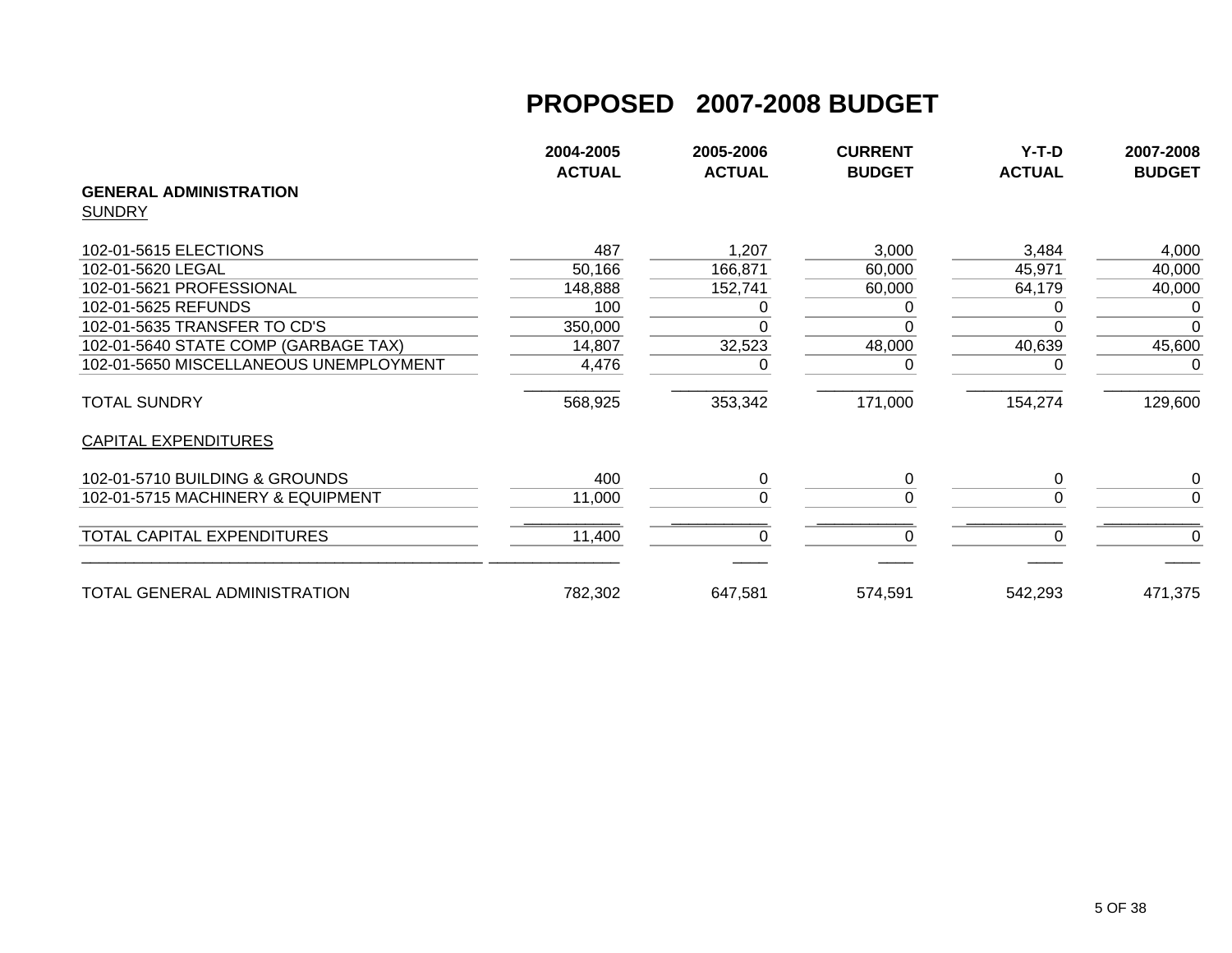|                                      | 2004-2005<br><b>ACTUAL</b> | 2005-2006<br><b>ACTUAL</b> | <b>CURRENT</b><br><b>BUDGET</b> | $Y-T-D$<br><b>ACTUAL</b> | 2007-2008<br><b>BUDGET</b> |
|--------------------------------------|----------------------------|----------------------------|---------------------------------|--------------------------|----------------------------|
| <b>CODE ENFORCEMENT</b>              |                            |                            |                                 |                          |                            |
| <b>EXPENDITURES</b>                  |                            |                            |                                 |                          |                            |
| PERSONNEL SERVICES                   |                            |                            |                                 |                          |                            |
| 102-02-5110 SUPERVISION              | 31,606                     | 31,391                     | 40,000                          | 36,288                   | 52,500                     |
| 102-02-5111 SALARIES FULL-TIME       | 2,400                      | 22,567                     | 61,754                          | 50,541                   | 65,893                     |
| 102-02-5113 OVERTIME                 | 0                          | 178                        | 0                               |                          | $\mathbf 0$                |
| 102-02-5114 CONTRACT LABOR           | $\Omega$                   | 100                        |                                 | 0                        | 0                          |
| 102-02-5115 VACATION                 | 782                        | 2,396                      |                                 | 1,170                    | 0                          |
| 102-02-5116 SICK LEAVE               | 782                        | 502                        | 0                               | 674                      | $\mathbf 0$                |
| 102-02-5117 HOLIDAY                  | 1,300                      | 2,765                      |                                 | 4,105                    | 0                          |
| 102-02-5118 COMP TIME                | 130                        | 2,265                      |                                 | 4,314                    | $\Omega$                   |
| 102-02-5160 RETIREMENT               | 3,559                      | 5,232                      | 8,650                           | 7,079                    | 13,261                     |
| 102-02-5170 SOCIAL SECURITY/MEDICARE | 537                        | 4,748                      | 7,785                           | 7,427                    | 9,058                      |
| 102-02-5175 HEALTH INSURANCE         | 3,196                      | 8,569                      | 14,040                          | 11,296                   | 12,620                     |
| 102-02-5176 DENTAL                   | 417                        | 768                        | 1,257                           | 829                      | 828                        |
| 102-02-5177 LIFE INSURANCE           | 165                        | 306                        | 540                             | 423                      | 636                        |
| 102-02-5178 VISION                   | 20                         | 220                        | 360                             | 270                      | 324                        |
| 102-02-5179 LONG TERM DISABILITY     | 8                          | 0                          | 300                             |                          | 0                          |
| 102-02-5180 WORKERS COMP             | 0                          | 0                          | 135                             | 0                        | $\mathbf 0$                |
| TOTAL PERSONNEL SERVICES             | 44,902                     | 82,006                     | 134,821                         | 124,415                  | 155,120                    |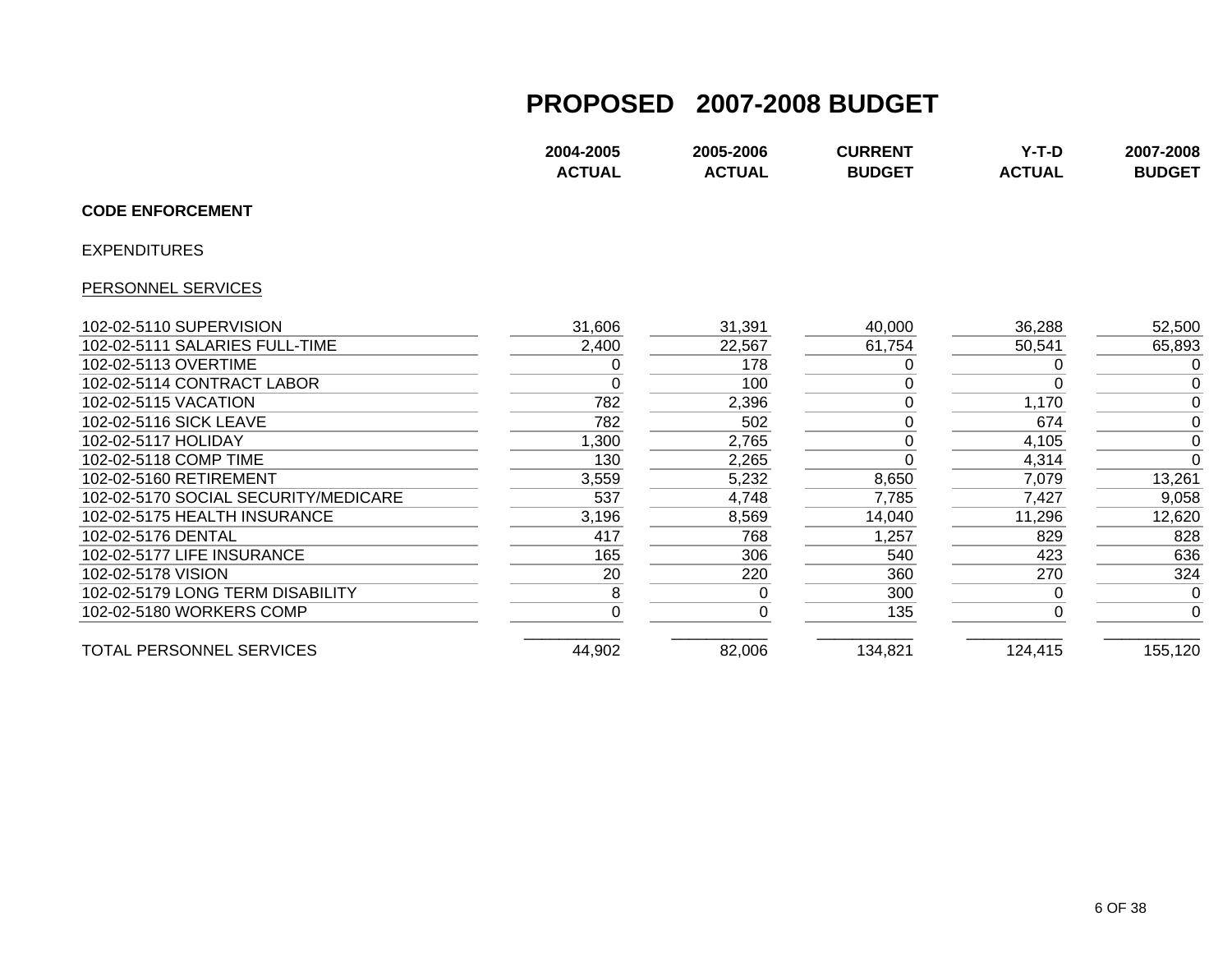|                                        | 2004-2005     | 2005-2006     | <b>CURRENT</b> | $Y-T-D$       | 2007-2008     |
|----------------------------------------|---------------|---------------|----------------|---------------|---------------|
| <b>CODE ENFORCEMENT</b>                | <b>ACTUAL</b> | <b>ACTUAL</b> | <b>BUDGET</b>  | <b>ACTUAL</b> | <b>BUDGET</b> |
|                                        |               |               |                |               |               |
| <b>SUPPLIES</b>                        |               |               |                |               |               |
| 102-02-5210 OFFICE SUPPLIES            | 504           | 2,190         | 1,500          | 945           | 2,000         |
| 102-02-5215 POSTAGE                    | 34            | 305           | 500            | 167           | 600           |
| 102-02-5225 WEARING APPAREL            | 146           | 69            | 500            | 1,074         | 600           |
| 102-02-5230 FUEL/GAS & DIESEL          | 1,293         | 3,324         | 3,700          | 2,767         | 4,000         |
| 102-02-5235 TECHNICAL SUPPLIES         | 0             | 1,716         | 1,500          | 1,405         | 1,500         |
| 102-02-5290 MISCELLANEOUS SUPPLIES     | 400           | 9             | 0              | 0             | 0             |
| 102-02-5292 COMPUTER SUPPLIES          | 0             | 0             | 3,000          | 758           | 3,000         |
| <b>TOTAL SUPPLIES</b>                  | 2,377         | 7,612         | 10,700         | 7,115         | 11,700        |
| CONTRACTUAL                            |               |               |                |               |               |
| 102-02-5310 COMMUNICATIONS-TELEPHONE   | 1,051         | 616           | 1,500          | 881           | 1,500         |
| 102-02-5311 COMMUNICATIONS             | 618           | 1,411         | 1,350          | 378           | 1,350         |
| 102-02-5315 INSURANCE & BONDS CASUALTY | 0             | 0             | 100            | 0             | 200           |
| 102-02-5320 PUBLICATIONS & ADVERTISING | 97            | $\Omega$      | 500            | 241           | 500           |
| 102-02-5335 ASSOCIATIONS DUES          | 525           | 200           | 600            | 196           | 600           |
| 102-02-5350 TRAVEL                     | 453           | 247           | 750            | 364           | 2,000         |
| 102-02-5355 SCHOOLS                    | 2,553         | 2,317         | 4,000          | 2,284         | 4,000         |
| 102-02-5395 SOFTWARE CONTRACT          |               |               | 2,932          | 882           | 5,285         |
| 102-02-5396 HUMANE SOCIETY             | 1,182         | 1,475         | 1,500          | 1,412         | 3,000         |
| <b>TOTAL CONTRACTUAL</b>               | 6,479         | 6,266         | 13,232         | 6,639         | 18,435        |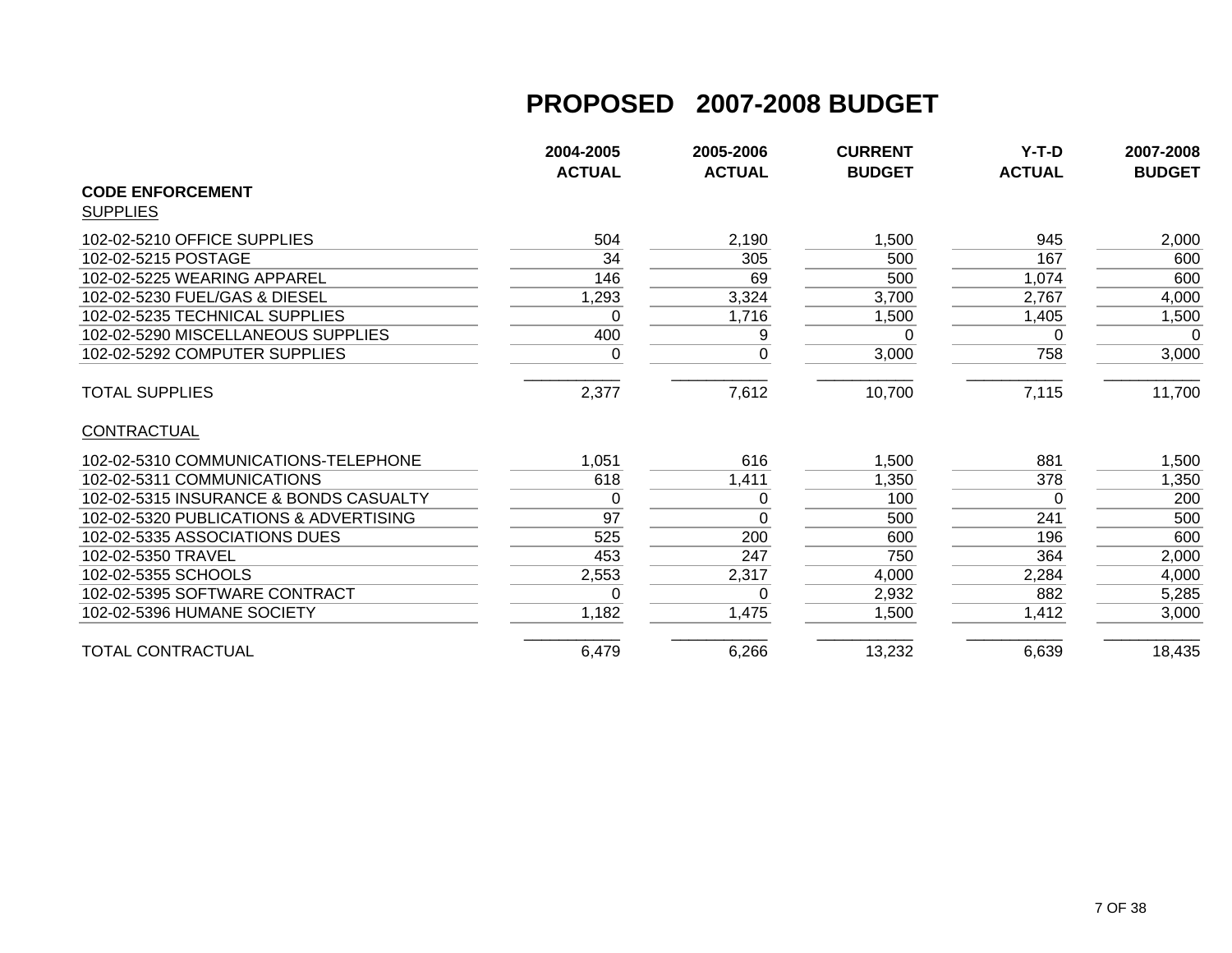|                                   | 2004-2005     | 2005-2006     | <b>CURRENT</b> | $Y-T-D$       | 2007-2008     |
|-----------------------------------|---------------|---------------|----------------|---------------|---------------|
|                                   | <b>ACTUAL</b> | <b>ACTUAL</b> | <b>BUDGET</b>  | <b>ACTUAL</b> | <b>BUDGET</b> |
| <b>CODE ENFORCEMENT</b>           |               |               |                |               |               |
| <b>MAINTENANCE</b>                |               |               |                |               |               |
| 102-02-5420 MACHINERY & EQUIPMENT | 470           | 187           | 2,500          | 443           | 3,000         |
| 102-02-5430 MOTOR VEHICLE & MAINT | 61            | 89            | 1,500          | 1,697         | 1,500         |
| <b>TOTAL MAINTENANCE</b>          | 531           | 276           | 4,000          | 2,140         | 4,500         |
| <b>SUNDRY</b>                     |               |               |                |               |               |
| 102-02-5620 LEGAL                 | $\Omega$      | 988           | 2,000          | 2,773         | 5,000         |
| 102-02-5621 PROFESSIONAL          | 29,944        | 6,808         | 10,000         | 13,746        | 10,000        |
| 102-02-5625 REFUNDS               | 25            | 0             | 0              | 0             | 0             |
| <b>TOTAL SUNDRY</b>               | 29,969        | 7,796         | 12,000         | 16,519        | 15,000        |
| <b>CAPITAL EXPENDITURES</b>       |               |               |                |               |               |
| 102-02-5715 MACHINERY & EQUIPMENT | $\pmb{0}$     | $\mathbf 0$   | 7,000          | 4,326         | 0             |
| 102-02-5718 FURNITURE & EQUIPMENT | 79            | 748           | 1,000          | 101           | 1,000         |
| 102-02-5720 MOTOR VEHICLE         | 13,494        | 0             | 0              | 0             | $\Omega$      |
| 102-02-5725 COMMUNICATIONS EQUIP  | 0             | 0             | 1,000          | 0             | 3,000         |
| 102-02-5730 OTHER EQUIPMENT       | 0             | 0             | 0              | 0             | 17,500        |
| <b>TOTAL CAPITAL EXPENDITURES</b> | 13,573        | 748           | 9,000          | 4,427         | 21,500        |
| TOTAL CODE ENFORCEMENT            | 97,831        | 104,705       | 183,753        | 161,257       | 226,255       |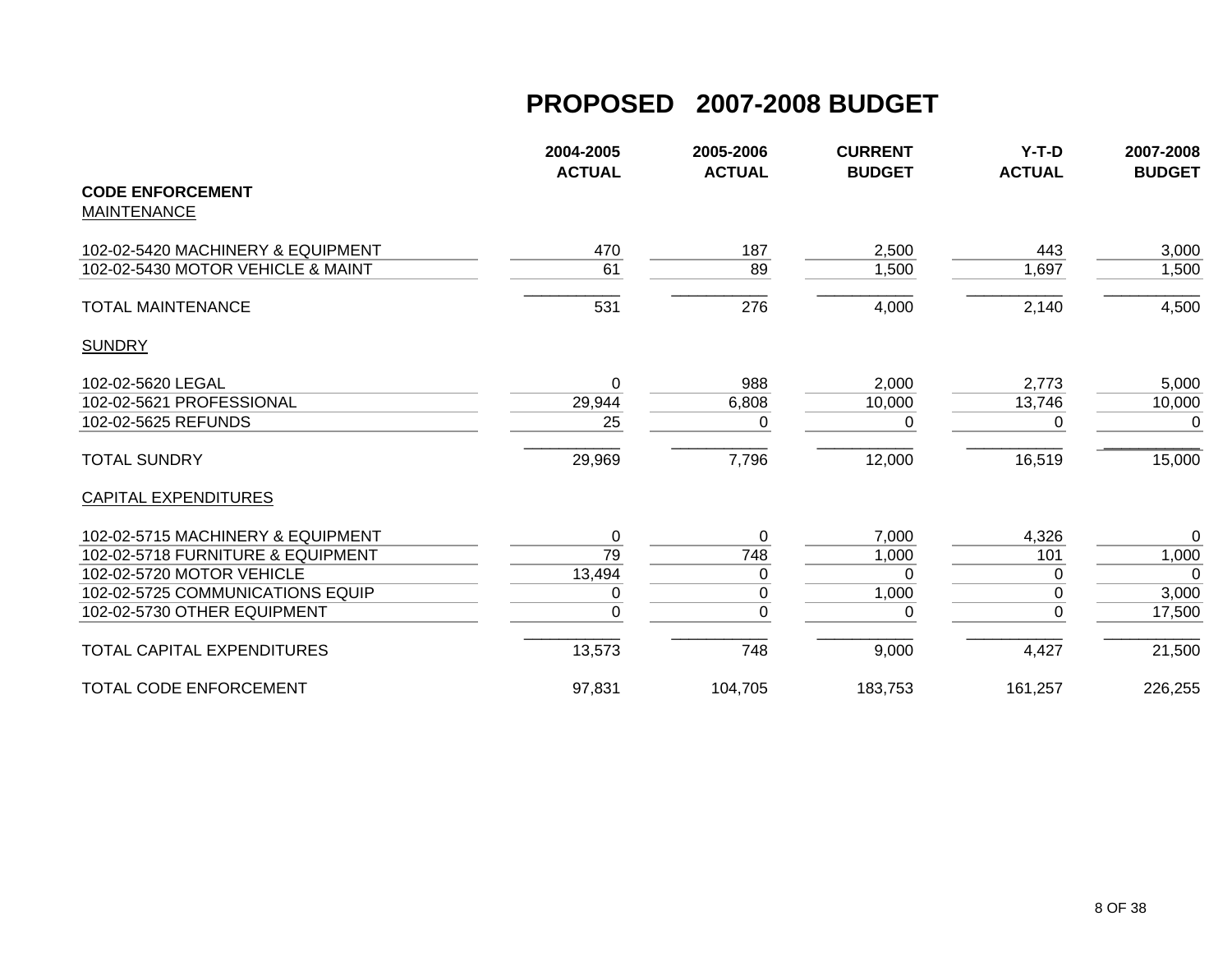**2004-2005 2005-2006 CURRENT Y-T-D 2007-2008**

**ACTUAL BUDGET**

| <b>MUNICIPAL COURT</b>               |        |                  |             |          |                |
|--------------------------------------|--------|------------------|-------------|----------|----------------|
| <b>EXPENDITURES</b>                  |        |                  |             |          |                |
| PERSONNEL SERVICES                   |        |                  |             |          |                |
| 102-03-5110 SUPERVISION              | 6,325  | 7,200            | 7,800       | 7,100    | 8,100          |
| 102-03-5111 SALARIES FULL-TIME       | 32,509 | 42,573           | 51,279      | 40,178   | 55,216         |
| 102-03-5112 SALARIES PART-TIME       | 4,009  | 0                | $\Omega$    | 0        | $\mathbf 0$    |
| 102-03-5113 OVERTIME                 | 96     | $\boldsymbol{0}$ | 1,050       | 19       | $\mathbf 0$    |
| 102-03-5114 CONTRACT LABOR           | 0      | $\overline{0}$   | 4,500       | $\Omega$ | $\mathbf 0$    |
| 102-03-5115 VACATION                 | 0      | 1,306            | 0           | 2,051    | $\mathbf 0$    |
| 102-03-5116 SICK LEAVE               | 252    | 1,667            | $\mathbf 0$ | 2,527    | $\mathbf 0$    |
| 102-03-5117 HOLIDAY                  | 1,444  | 2,311            | $\Omega$    | 2,168    | $\mathbf 0$    |
| 102-03-5118 COMP TIME                | 758    | 1,404            | $\Omega$    | 1,225    | $\overline{0}$ |
| 102-03-5160 RETIREMENT               | 3,426  | 4,176            | 4,448       | 3,607    | 6,185          |
| 102-03-5170 SOCIAL SECURITY/MEDICARE | 815    | 3,768            | 5,326       | 3,685    | 4,225          |
| 102-03-5175 HEALTH INSURANCE         | 3,849  | 9,348            | 9,350       | 8,569    | 8,415          |
| 102-03-5176 DENTAL                   | 731    | 838              | 850         | 599      | 552            |
| 102-03-5177 LIFE INSURANCE           | 156    | 317              | 360         | 237      | 360            |
| 102-03-5178 VISION                   | 10     | 240              | 240         | 198      | $\mathbf 0$    |
| <b>TOTAL PERSONNEL SERVICES</b>      | 54,383 | 75,149           | 85,203      | 72,164   | 83,053         |
| <b>SUPPLIES</b>                      |        |                  |             |          |                |
| 102-03-5210 OFFICE SUPPLIES          | 803    | 1,191            | 1,200       | 414      | 1,100          |
| 102-03-5215 POSTAGE                  | 287    | 384              | 500         | 284      | 500            |
| <b>TOTAL SUPPLIES</b>                | 1,190  | 1,987            | 1,700       | 699      | 1,600          |

**ACTUAL**

2007-2008

**ACTUAL BUDGET**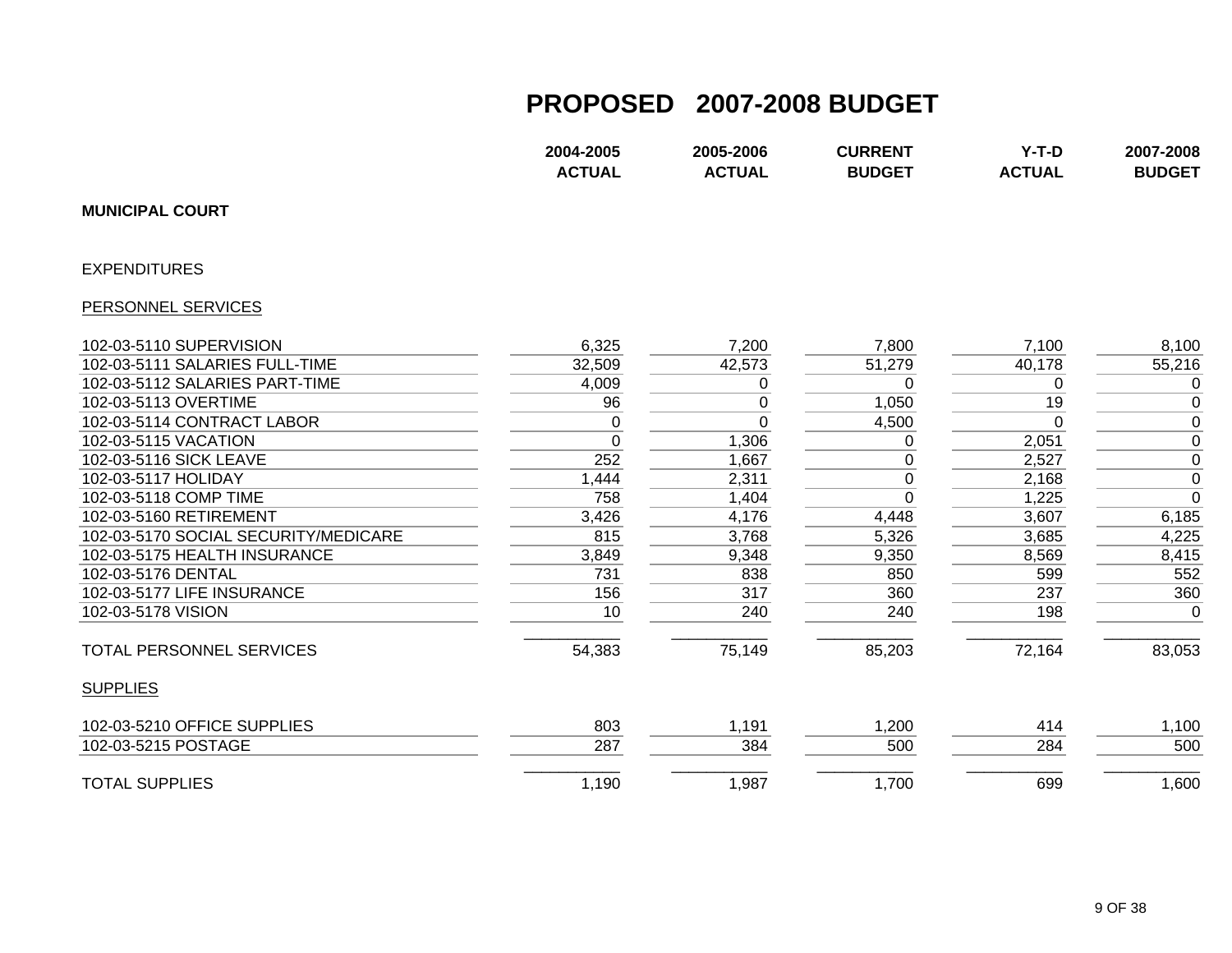|                                        | 2004-2005<br><b>ACTUAL</b> | 2005-2006<br><b>ACTUAL</b> | <b>CURRENT</b><br><b>BUDGET</b> | $Y-T-D$<br><b>ACTUAL</b> | 2007-2008<br><b>BUDGET</b> |
|----------------------------------------|----------------------------|----------------------------|---------------------------------|--------------------------|----------------------------|
| <b>MUNICIPAL COURT</b>                 |                            |                            |                                 |                          |                            |
| CONTRACTUAL                            |                            |                            |                                 |                          |                            |
| 102-03-5310 COMMUNICATIONS             | 155                        | 0                          | 0                               | 0                        | $\mathbf 0$                |
| 102-03-5315 INSURANCE & BONDS-CASUALTY | 100                        | 50                         | 100                             | 50                       | 100                        |
| 102-03-5320 PUBLICATIONS & ADVERTISING | 81                         | 0                          | 100                             | $\Omega$                 | 100                        |
| 102-03-5335 ASSOCIATIONS DUES          | 210                        | 318                        | 250                             | 105                      | 250                        |
| 102-03-5350 TRAVEL                     | 873                        | 693                        | 1,200                           | 1,530                    | 1,500                      |
| 102-03-5355 SCHOOLS                    | 0                          | 400                        | 1,000                           | 260                      | 1,000                      |
| <b>TOTAL CONTRACTUAL</b>               | 1,419                      | 1,461                      | 2,650                           | 1,945                    | 2,950                      |
| <b>MAINTENANCE</b>                     |                            |                            |                                 |                          |                            |
| 102-03-5415 FURNITURE & FIXTURES       | 626                        | 938                        | 500                             | $\Omega$                 | $\mathbf 0$                |
| <b>TOTAL MAINTENANCE</b>               | 626                        | 938                        | 500                             | $\Omega$                 | $\mathbf 0$                |
| <b>SUNDRY</b>                          |                            |                            |                                 |                          |                            |
| 102-03-5620 LEGAL                      | 2,877                      | 3,836                      | 6,000                           | 3,728                    | 6,000                      |
| 102-03-5621 PROFESSIONAL               | $\Omega$                   | $\Omega$                   | $\Omega$                        | 295                      | $\Omega$                   |
| 102-03-5636 TRANSFER TO STATE-FINES    | 132,107                    | 133,018                    | 100,000                         | 117,666                  | 100,000                    |
| 102-03-5655 COURT EXPENSE              | 342                        | 126                        | 400                             | 144                      | 400                        |
| <b>TOTAL SUNDRY</b>                    | 135,326                    | 136,980                    | 106,400                         | 121,832                  | 106,400                    |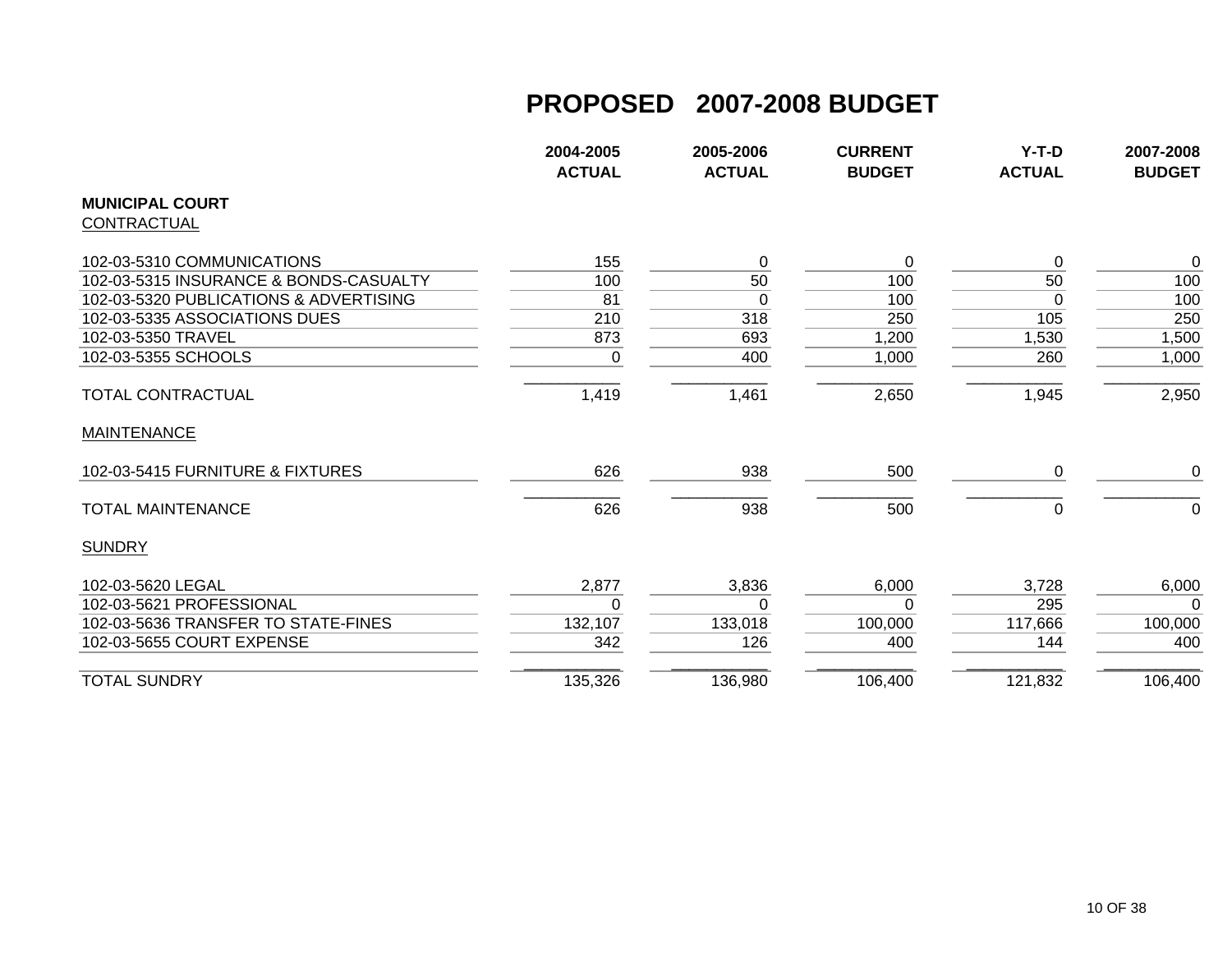|                                                       | 2004-2005<br><b>ACTUAL</b> | 2005-2006<br><b>ACTUAL</b> | <b>CURRENT</b><br><b>BUDGET</b> | $Y-T-D$<br><b>ACTUAL</b> | 2007-2008<br><b>BUDGET</b> |
|-------------------------------------------------------|----------------------------|----------------------------|---------------------------------|--------------------------|----------------------------|
| <b>MUNICIPAL COURT</b><br><b>CAPITAL EXPENDITURES</b> |                            |                            |                                 |                          |                            |
| 102-03-5705 COURT TECHNOLOGY EQUIPMENT                | 10,226                     | 6,224                      | 8,500                           | 6,484                    | $\mathbf 0$                |
| TOTAL CAPITAL EXPENDITURES                            | 10,226                     | 6,224                      | 8,500                           | 6,484                    | 0                          |
| <b>TRANSFERS</b>                                      |                            |                            |                                 |                          |                            |
| 102-03-5960 BUILDING SECURITY EQUIPMENT               | $\Omega$                   |                            | 6,000                           |                          | $\mathbf 0$                |
| <b>TOTAL TRANSFERS</b>                                | 0                          | 0                          | 6,000                           | 0                        | 0                          |
| <b>TOTAL MUNICIPAL COURT</b>                          | 203,170                    | 222,740                    | 210,953                         | 203,123                  | 194,003                    |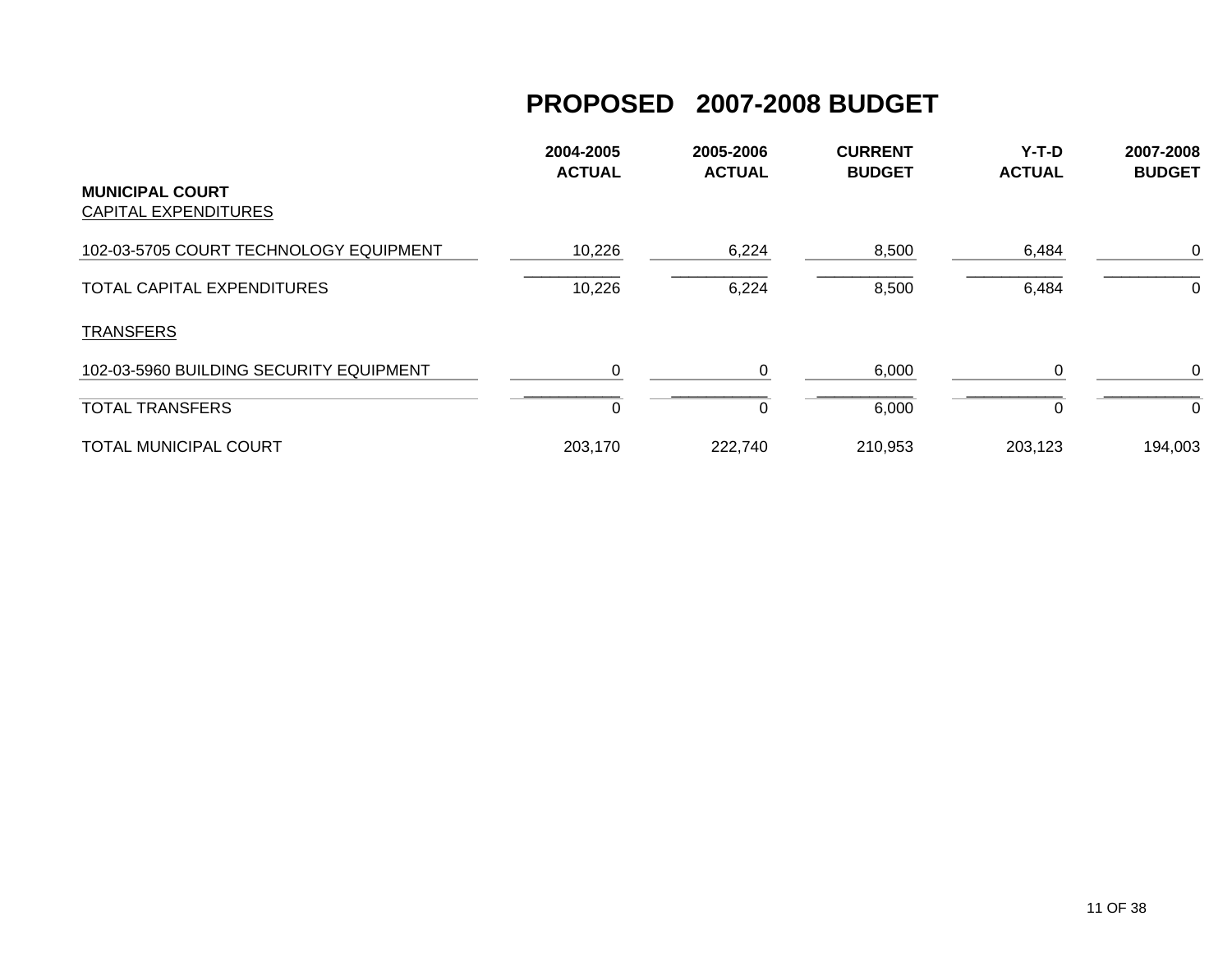|                             | 2004-2005<br><b>ACTUAL</b> | 2005-2006<br><b>ACTUAL</b> | <b>CURRENT</b><br><b>BUDGET</b> | Y-T-D<br><b>ACTUAL</b> | 2007-2008<br><b>BUDGET</b> |
|-----------------------------|----------------------------|----------------------------|---------------------------------|------------------------|----------------------------|
| <b>FIRE DEPARTMENT</b>      |                            |                            |                                 |                        |                            |
| <b>EXPENDITURES</b>         |                            |                            |                                 |                        |                            |
| PERSONNEL SERVICES          |                            |                            |                                 |                        |                            |
| 102-04-5160 RETIREMENT      | 2,976                      | 4,032                      | 5,760                           | 4,032                  | 5,760                      |
| TOTAL PERSONNEL SERVICES    | 2,976                      | 4,032                      | 5,760                           | 4,032                  | 5,760                      |
| <b>CAPITAL EXPENDITURES</b> |                            |                            |                                 |                        |                            |
| 102-04-5730 OTHER EQUIPMENT | 0                          | 9,500                      | 25,000                          | 25,000                 | 25,000                     |
| TOTAL CAPITAL EXPENDITURES  | $\mathbf 0$                | 9,500                      | 25,000                          | 25,000                 | 25,000                     |
| TOTAL FIRE DEPARTMENT       | 2,976                      | 13,532                     | 30,760                          | 29,032                 | 30,760                     |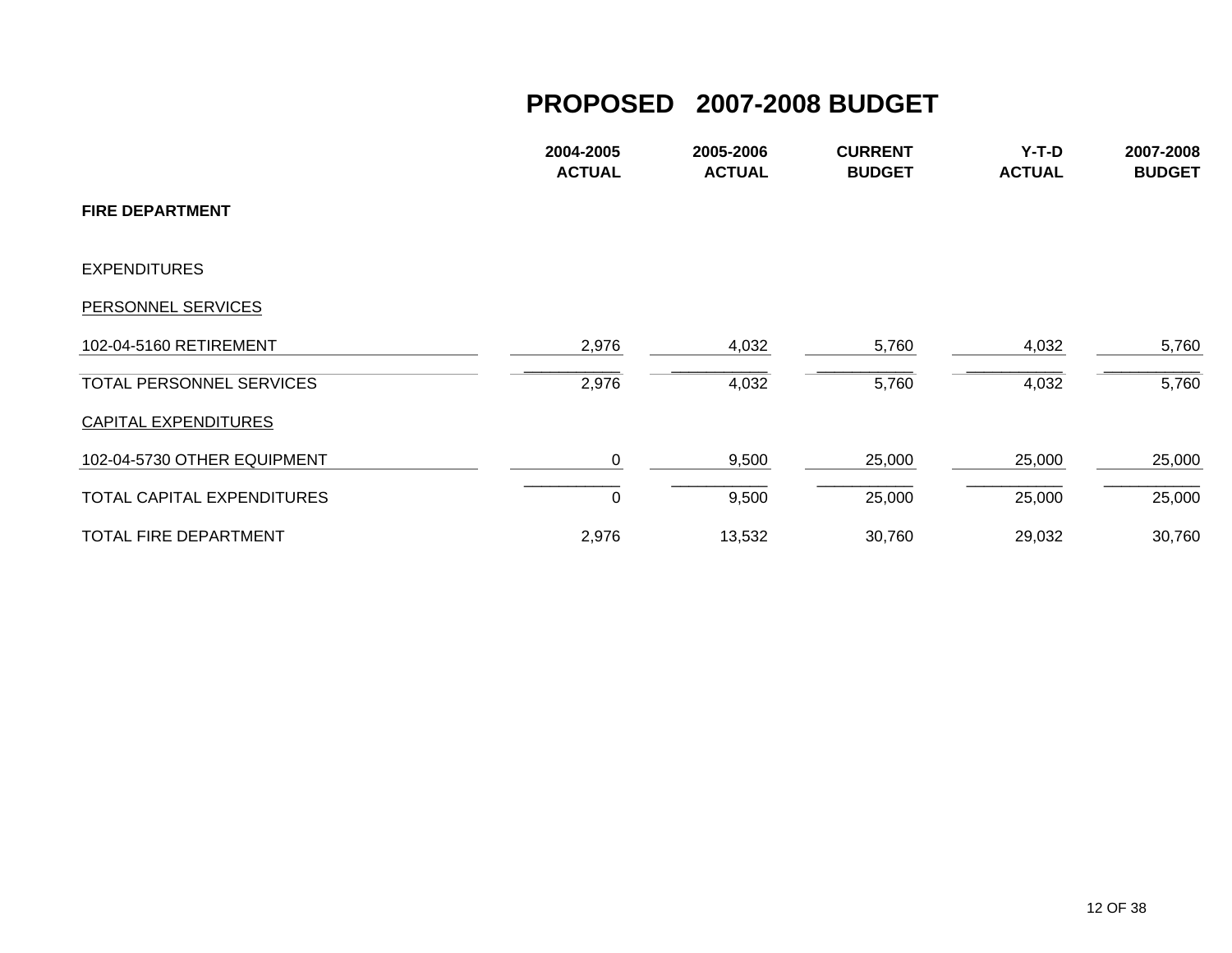|                                      | 2004-2005<br><b>ACTUAL</b> | 2005-2006<br><b>ACTUAL</b> | <b>CURRENT</b><br><b>BUDGET</b> | $Y-T-D$<br><b>ACTUAL</b> | 2007-2008<br><b>BUDGET</b> |
|--------------------------------------|----------------------------|----------------------------|---------------------------------|--------------------------|----------------------------|
| <b>POLICE DEPARTMENT</b>             |                            |                            |                                 |                          |                            |
| <b>EXPENDITURES</b>                  |                            |                            |                                 |                          |                            |
| PERSONNEL SERVICES                   |                            |                            |                                 |                          |                            |
| 102-05-5110 SUPERVISION              | 40,955                     | 60,401                     | 48,289                          | 45,100                   | 55,705                     |
| 102-05-5111 SALARIES FULL-TIME       | 344,577                    | 407,328                    | 592,329                         | 467,629                  | 718,412                    |
| 102-05-5112 SALARIES PART-TIME       | 7,191                      | 1,886                      | 11,031                          | 8,564                    | $\Omega$                   |
| 102-05-5113 OVERTIME                 | 9,875                      | 4,529                      | 7,880                           | 113                      | 5,000                      |
| 102-05-5115 VACATION                 | 20,737                     | 15,358                     | 0                               | 9,811                    | 0                          |
| 102-05-5116 SICK LEAVE               | 21,258                     | 5,634                      | 0                               | 10,579                   | $\mathbf 0$                |
| 102-05-5117 HOLIDAY                  | 18,588                     | 18,525                     | $\Omega$                        | 24,013                   | $\mathbf 0$                |
| 102-05-5118 COMP TIME                | 6,506                      | 6,595                      | $\Omega$                        | 9,038                    | $\mathbf 0$                |
| 102-05-5155 CERTIFICATION PAY        | $\Omega$                   | $\Omega$                   | 5,050                           | $\Omega$                 | $\overline{0}$             |
| 102-05-5160 RETIREMENT               | 44,980                     | 44,896                     | 55,552                          | 42,499                   | 87,262                     |
| 102-05-5170 SOCIAL SECURITY/MEDICARE | 7,330                      | 40,669                     | 50,840                          | 44,198                   | 59,603                     |
| 102-05-5175 HEALTH INSURANCE         | 47,255                     | 65,816                     | 88,806                          | 70,063                   | 96,754                     |
| 102-05-5176 DENTAL                   | 5,567                      | 6,246                      | 7,752                           | 5,135                    | 6,072                      |
| 102-05-5177 LIFE INSURANCE           | 2,107                      | 2,606                      | 3,671                           | 2,479                    | 4,752                      |
| 102-05-5178 VISION                   | 300                        | 1,750                      | 2,280                           | 1,523                    | 2,376                      |
| <b>TOTAL PERSONNEL SERVICES</b>      | 577,325                    | 682,238                    | 873,480                         | 740,744                  | 1,035,936                  |
| <b>SUPPLIES</b>                      |                            |                            |                                 |                          |                            |
| 102-05-5210 OFFICE SUPPLIES          | 3,453                      | 5,264                      | 4,000                           | 4,109                    | 4,500                      |
| 102-05-5215 POSTAGE                  | 207                        | 522                        | 500                             | 383                      | 600                        |
| 102-05-5225 WEARING APPAREL          | 2,826                      | 3,405                      | 3,500                           | 2,744                    | 4,500                      |
| 102-05-5230 FUEL/GAS & DIESEL        | 15,724                     | 29,572                     | 35,000                          | 27,686                   | 45,000                     |
| 102-05-5235 TECHNICAL SUPPLIES       | 34,414                     | 1,568                      | 4,000                           | 2,033                    | 4,000                      |
| 102-05-5290 MISCELLANEOUS SUPPLIES   | 2,496                      | 2,946                      | 3,000                           | 1,964                    | 3,000                      |
| <b>TOTAL SUPPLIES</b>                | 59,119                     | 43,277                     | 50,000                          | 38,919                   | 61,600                     |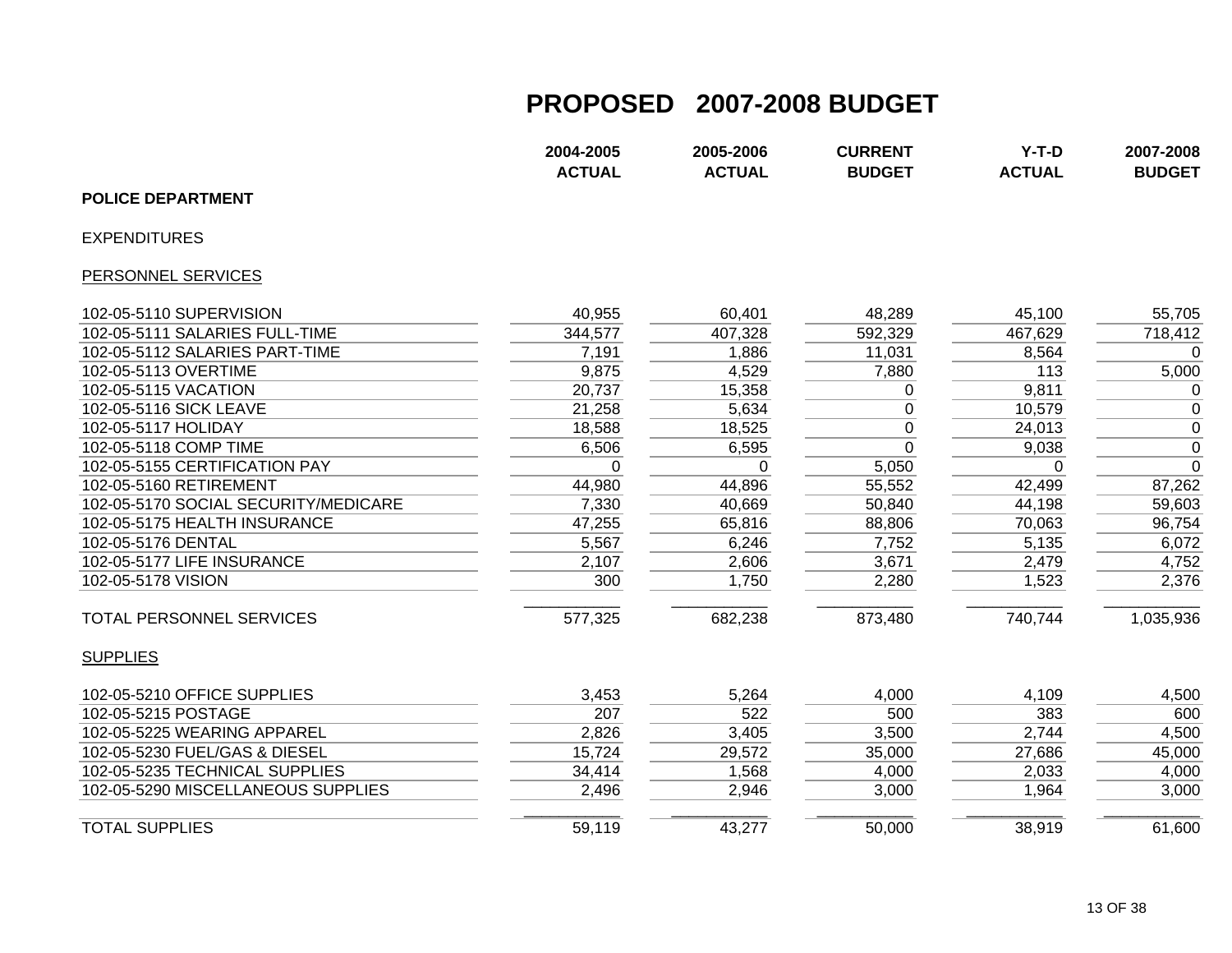|                                        | 2004-2005<br><b>ACTUAL</b> | 2005-2006<br><b>ACTUAL</b> | <b>CURRENT</b><br><b>BUDGET</b> | $Y-T-D$<br><b>ACTUAL</b> | 2007-2008<br><b>BUDGET</b> |
|----------------------------------------|----------------------------|----------------------------|---------------------------------|--------------------------|----------------------------|
| <b>POLICE DEPARTMENT</b>               |                            |                            |                                 |                          |                            |
| CONTRACTUAL                            |                            |                            |                                 |                          |                            |
| 102-05-5310 COMMUNICATIONS             | 3,877                      | 6,372                      | 9,000                           | 5,597                    | 9,000                      |
| 102-05-5311 COMMUNICATIONS-TELEPHONE   | 1,235                      | 239                        | 2,000                           | 2,481                    | 3,500                      |
| 102-05-5315 INSURANCE & BONDS-CASUALTY | 15,799                     | 22,444                     | 22,500                          | 25,264                   | 22,500                     |
| 102-05-5320 PUBLICATIONS & ADVERTISING | 175                        | 191                        | 500                             | 431                      | 700                        |
| 102-05-5325 UTILITIES                  | 0                          | 0                          | 0                               | 19                       | $\Omega$                   |
| 102-05-5335 ASSOCIATIONS DUES          | $\mathbf{0}$               | 0                          | 750                             | 50                       | 500                        |
| 102-05-5350 TRAVEL                     | 340                        | 1,322                      | 1,000                           | 878                      | 4,000                      |
| 102-05-5355 SCHOOLS                    | 1,681                      | 2,209                      | 1,500                           | 1,239                    | 3,000                      |
| 102-05-5395 CONTRACTS-MISCELLANEOUS    | 4,356                      | 13,944                     | 21,766                          | 6,256                    | 20,000                     |
| <b>TOTAL CONTRACTUAL</b>               | 27,462                     | 46,721                     | 59,016                          | 42,214                   | 63,200                     |
| <b>MAINTENANCE</b>                     |                            |                            |                                 |                          |                            |
| 102-05-5410 BUILDING & GROUNDS         | $\mathbf{0}$               | 1,248                      | 1,000                           | 920                      | 1,500                      |
| 102-05-5420 MACHINERY & EQUIPMENT      | 4,390                      | 9,802                      | 4,500                           | 2,679                    | 4,500                      |
| 102-05-5430 MOTOR VEHICLE & MAINT      | 9,105                      | 12,225                     | 10,000                          | 8,525                    | 14,000                     |
| 102-05-5460 MISCELLANEOUS MAINTANANCE  | 269                        | 545                        | 2,000                           | 1,700                    | 3,000                      |
| <b>TOTAL MAINTENANCE</b>               | 13,764                     | 23,821                     | 17,500                          | 13,825                   | 23,000                     |
| <b>SUNDRY</b>                          |                            |                            |                                 |                          |                            |
| 102-05-5620 LEGAL                      | 188                        | 138                        | 500                             | 88                       | 500                        |
| 102-05-5621 PROFESSIONAL               | 235                        | 2,671                      | 3,000                           | 3,385                    | 4,000                      |
| <b>TOTAL MISCELLANEOUS</b>             | 423                        | 2,809                      | 3,500                           | 3,473                    | 4,500                      |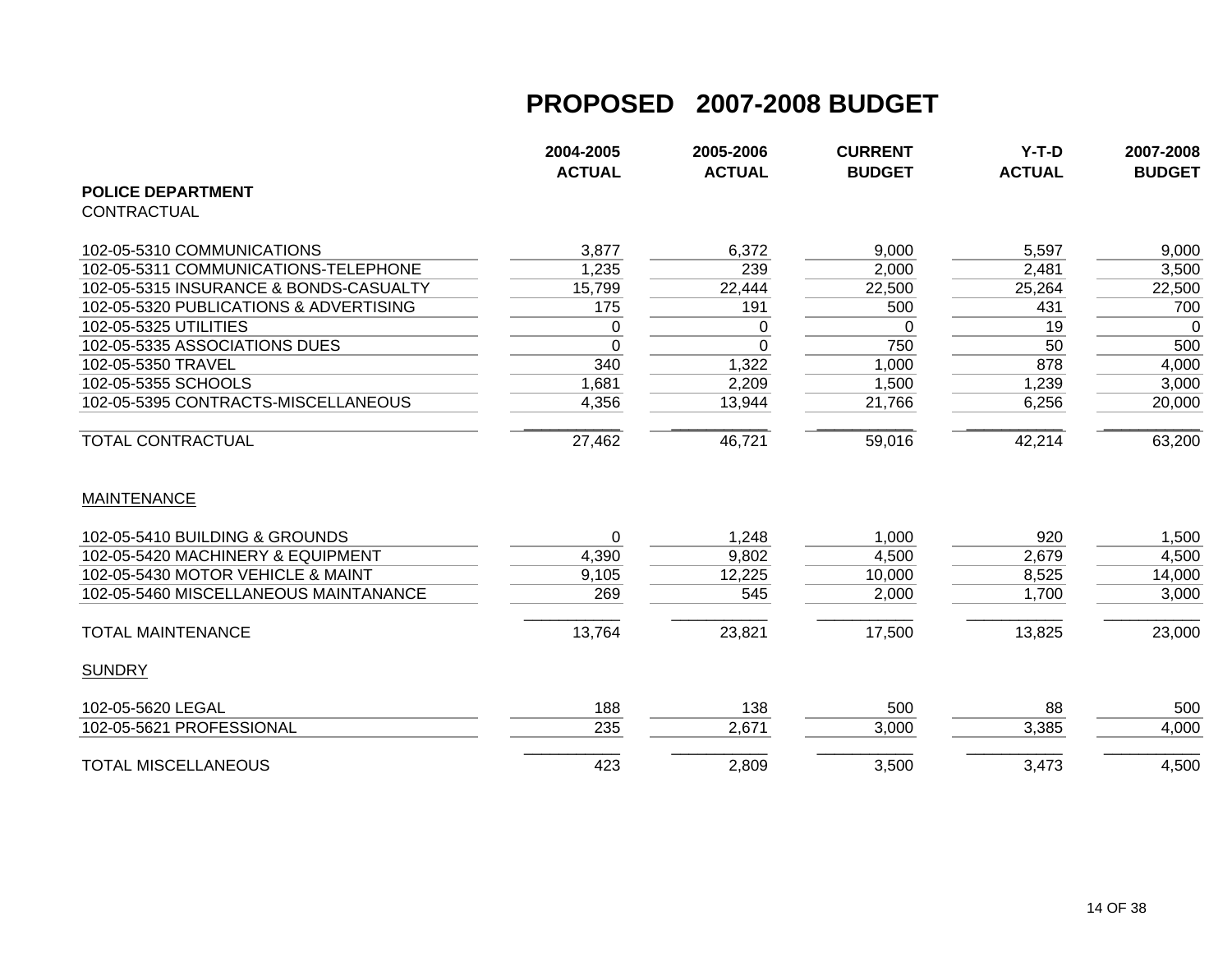|                                      | 2004-2005<br><b>ACTUAL</b> | 2005-2006<br><b>ACTUAL</b> | <b>CURRENT</b><br><b>BUDGET</b> | $Y-T-D$<br><b>ACTUAL</b> | 2007-2008<br><b>BUDGET</b> |
|--------------------------------------|----------------------------|----------------------------|---------------------------------|--------------------------|----------------------------|
| <b>POLICE DEPARTMENT</b>             |                            |                            |                                 |                          |                            |
| <b>CAPITAL EXPENDITURES</b>          |                            |                            |                                 |                          |                            |
| 102-05-5715 MACHINERY & EQUIPMENT    | 9,600                      | 574                        | 18,000                          | 17,563                   | 10,000                     |
| 102-05-5718 FURNITURE & EQUIPMENT    | 158                        |                            |                                 | 121                      | 480                        |
| 102-05-5720 MOTOR VEHICLE            | 78,025                     | 9,501                      | 45,000                          | 59,750                   | 23,500                     |
| 102-05-5725 COMMUNICATIONS EQUIPMENT | 121                        |                            | 10,500                          | 12,400                   | 7,500                      |
| 102-05-5730 OTHER EQUIPMENT          |                            |                            | 40,400                          | 7,908                    | 0                          |
| TOTAL CAPITAL EXPENDITURES           | 87,904                     | 10,075                     | 113,900                         | 97,743                   | 41,480                     |
|                                      |                            |                            |                                 |                          |                            |
|                                      |                            |                            |                                 |                          |                            |
|                                      |                            |                            |                                 |                          |                            |

| TOTAL POLICE DEPARTMENT | 765,997 | 808,941 | 117,396 | 936,918 | .229,716 |
|-------------------------|---------|---------|---------|---------|----------|
|-------------------------|---------|---------|---------|---------|----------|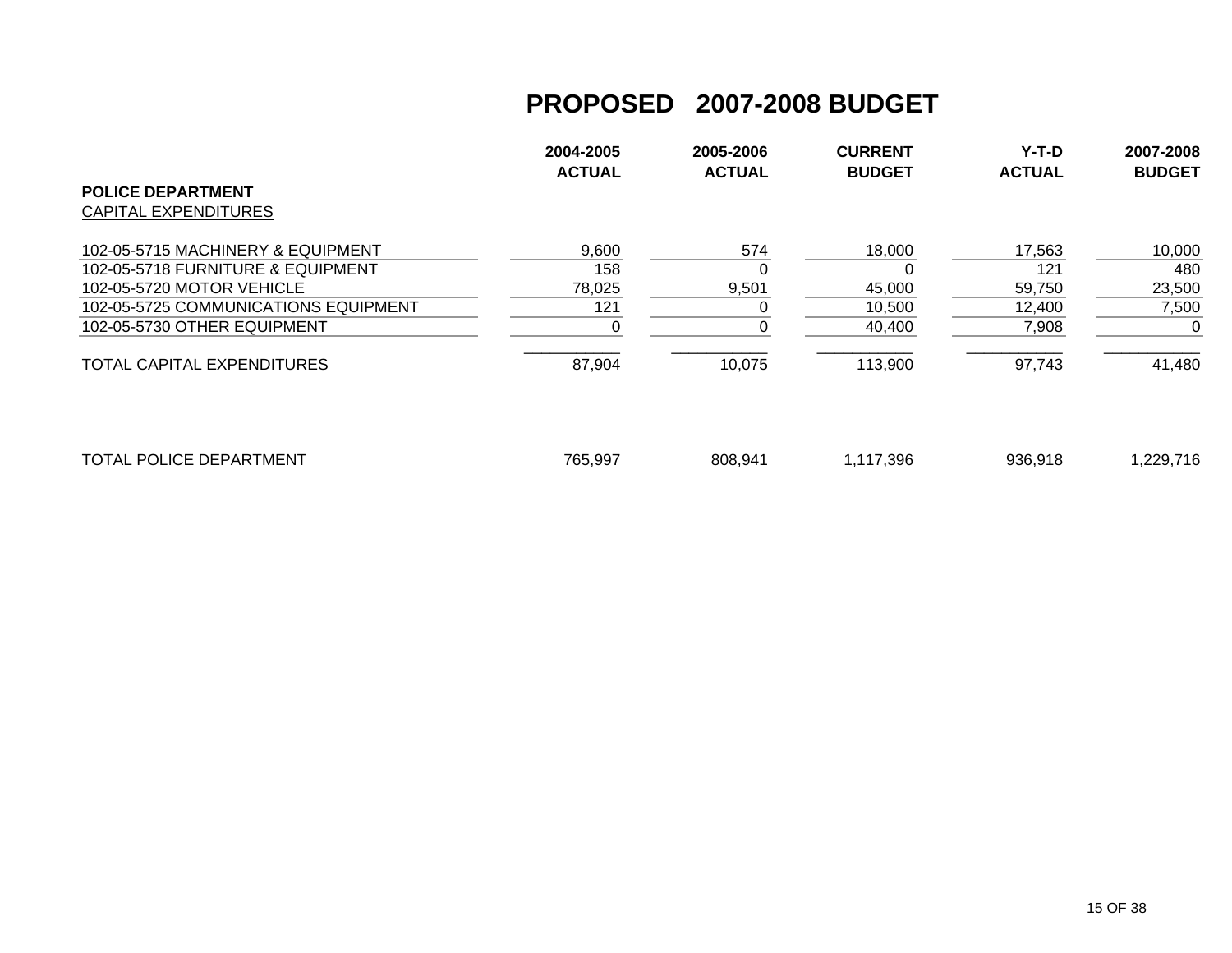|                                      | 2004-2005<br><b>ACTUAL</b> | 2005-2006<br><b>ACTUAL</b> | <b>CURRENT</b><br><b>BUDGET</b> | $Y-T-D$<br><b>ACTUAL</b> | 2007-2008<br><b>BUDGET</b> |
|--------------------------------------|----------------------------|----------------------------|---------------------------------|--------------------------|----------------------------|
| <b>PUBLIC WORKS</b>                  |                            |                            |                                 |                          |                            |
| EXPENDITURES                         |                            |                            |                                 |                          |                            |
| PERSONNEL SERVICES                   |                            |                            |                                 |                          |                            |
| 102-06-5110 SUPERVISION              | 0                          | 0                          |                                 |                          | 0                          |
| 102-06-5111 SALARIES FULL-TIME       | 41,513                     | 62,361                     | 104,739                         | 91,484                   | 140,892                    |
| 102-06-5112 SALARIES PART-TIME       | 13,514                     | 7,183                      |                                 |                          | $\Omega$                   |
| 102-06-5113 OVERTIME                 | 2,196                      | 1,979                      |                                 | 3,061                    | 3,000                      |
| 102-06-5114 CONTRACT LABOR           | 0                          | 0                          |                                 | O                        | 0                          |
|                                      | 2,172                      | 3,107                      |                                 | 3,748                    | 0                          |
| 102-06-5116 SICK LEAVE               | 1,335                      | 1,066                      |                                 | 2,195                    | $\mathbf 0$                |
| 102-06-5117 HOLIDAY                  | 2,291                      | 3,033                      |                                 | 4,516                    | 0                          |
| 102-06-5118 COMP TIME                | 121                        | 1,447                      |                                 | 1,052                    | $\mathbf 0$                |
| 102-06-5155 CERTIFICATION PAY        | 0                          |                            | 1,260                           |                          | $\overline{0}$             |
| 102-06-5160 RETIREMENT               | 4,696                      | 6,199                      | 9,010                           | 7,918                    | 16,115                     |
| 102-06-5170 SOCIAL SECURITY/MEDICARE | 1,753                      | 6,133                      | 8,110                           | 8,113                    | 11,008                     |
| 102-06-5175 HEALTH INSURANCE         | 5,804                      | 10,517                     | 20,160                          | 17,639                   | 21,033                     |
| 102-06-5176 DENTAL                   | 696                        | 1,011                      | 1,676                           | 1,106                    | 1,380                      |
| 102-06-5177 LIFE INSURANCE           | 216                        | 362                        | 720                             | 465                      | 780                        |
| 102-06-5178 VISION                   | 20                         | 270                        | 480                             | 405                      | 540                        |
| 102-06-5180 WORKERS COMP             | 0                          | $\Omega$                   | 3,500                           | 0                        | 0                          |
| TOTAL PERSONNEL SERVICES             | 76,334                     | 104,669                    | 149,655                         | 141,701                  | 194,748                    |
|                                      |                            |                            |                                 |                          |                            |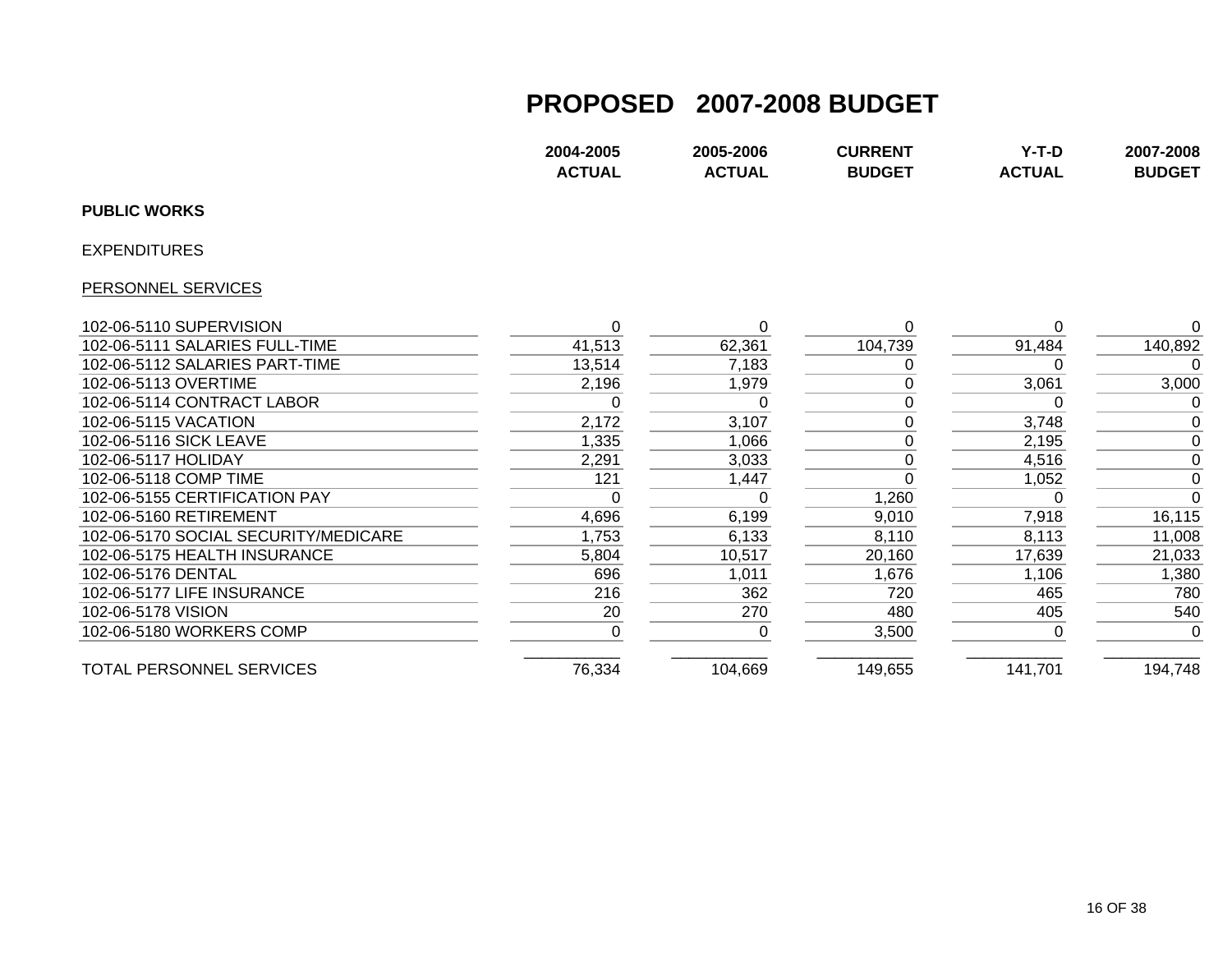|                                         | 2004-2005<br><b>ACTUAL</b> | 2005-2006<br><b>ACTUAL</b> | <b>CURRENT</b><br><b>BUDGET</b> | $Y-T-D$<br><b>ACTUAL</b> | 2007-2008<br><b>BUDGET</b> |
|-----------------------------------------|----------------------------|----------------------------|---------------------------------|--------------------------|----------------------------|
| <b>PUBLIC WORKS</b>                     |                            |                            |                                 |                          |                            |
| <b>SUPPLIES</b>                         |                            |                            |                                 |                          |                            |
| 102-06-5210 OFFICE SUPPLIES             | 0                          | 0                          | 3,000                           | 893                      | 2,000                      |
| 102-06-5215 POSTAGE                     | $\overline{7}$             | $\mathbf 0$                | 50                              | $\Omega$                 | 50                         |
| 102-06-5220 MECHANICAL                  | $\mathbf 0$                | $\Omega$                   | $\Omega$                        | 79                       | $\Omega$                   |
| 102-06-5225 WEARING APPAREL             | 251                        | 722                        | 1,200                           | 1,063                    | 1,200                      |
| 102-06-5230 FUEL GAS & DIESEL           | 7,945                      | 5,445                      | 20,000                          | 17,893                   | 20,000                     |
| 102-06-5235 TECHNICAL SUPPLIES          | 1,244                      | 1,665                      | 1,200                           | 1,087                    | 1,400                      |
| 102-06-5250 CLEANING SUPPLIES           | 105                        | 212                        | 600                             | 302                      | 600                        |
| 102-06-5255 BUILDING SUPPLIES           | 174                        | 885                        | 800                             | 646                      | 800                        |
| 102-06-5260 FOOD SUPPLIES               | <sup>0</sup>               | 225                        | $\Omega$                        | $\Omega$                 | $\Omega$                   |
| 102-06-5285 TRACTOR SUPPLIES            | 5,473                      | 5,804                      | 4,000                           | 2,787                    | 4,000                      |
| 102-06-5290 MISCELLANEOUS SUPPLIES      | 14,748                     | 17,913                     | 500                             | 405                      | 500                        |
| <b>TOTAL SUPPLIES</b>                   | 29,947                     | 32,872                     | 31,350                          | 25,154                   | 30,550                     |
| CONTRACTUAL                             |                            |                            |                                 |                          |                            |
| 102-06-5310 COMMUNICATIONS-TELEPHONE    | 728                        | 1,001                      | 5,000                           | 3,935                    | 5,000                      |
| 102-06-5311 COMMUNICATIONS              | 49                         | 820                        | 1,000                           | 718                      | 1,000                      |
| 102-06-5315 INSURANCE & BONDS CASUALITY | 363                        | $\Omega$                   | 1,500                           | 239                      | 1,500                      |
| 102-06-5325 UTILITIES                   | 79,498                     | 96,860                     | 100,000                         | 89,330                   | 115,000                    |
| 102-06-5335 ASSOCIATIONS DUES           | $\Omega$                   | 473                        | 400                             | 29                       | 200                        |
| 102-06-5340 EQUIPMENT RENTAL            | 720                        | 173                        | 2,000                           | 186                      | 2,000                      |
| 102-06-5350 TRAVEL                      | 0                          | 0                          | $\Omega$                        | $\Omega$                 | $\Omega$                   |
| 102-06-5355 SCHOOLS                     | $\Omega$                   | $\Omega$                   | 1,000                           | 325                      | $\overline{0}$             |
| 102-06-5370 SOLID WASTE CONTRACT        | 174,660                    | 319,548                    | 480,000                         | 414,263                  | 440,000                    |
| 102-06-5375 JANITORIAL SERVICES         | 5,801                      | 5,558                      | 6,500                           | 5,000                    | 7,150                      |
| 102-06-5395 SOFTWARE CONTRACT           | $\Omega$                   | $\Omega$                   | 5,000                           | 3,389                    | 4,500                      |
| <b>TOTAL CONTRACTUAL</b>                | 261,818                    | 424,433                    | 602,400                         | 517,413                  | 576,350                    |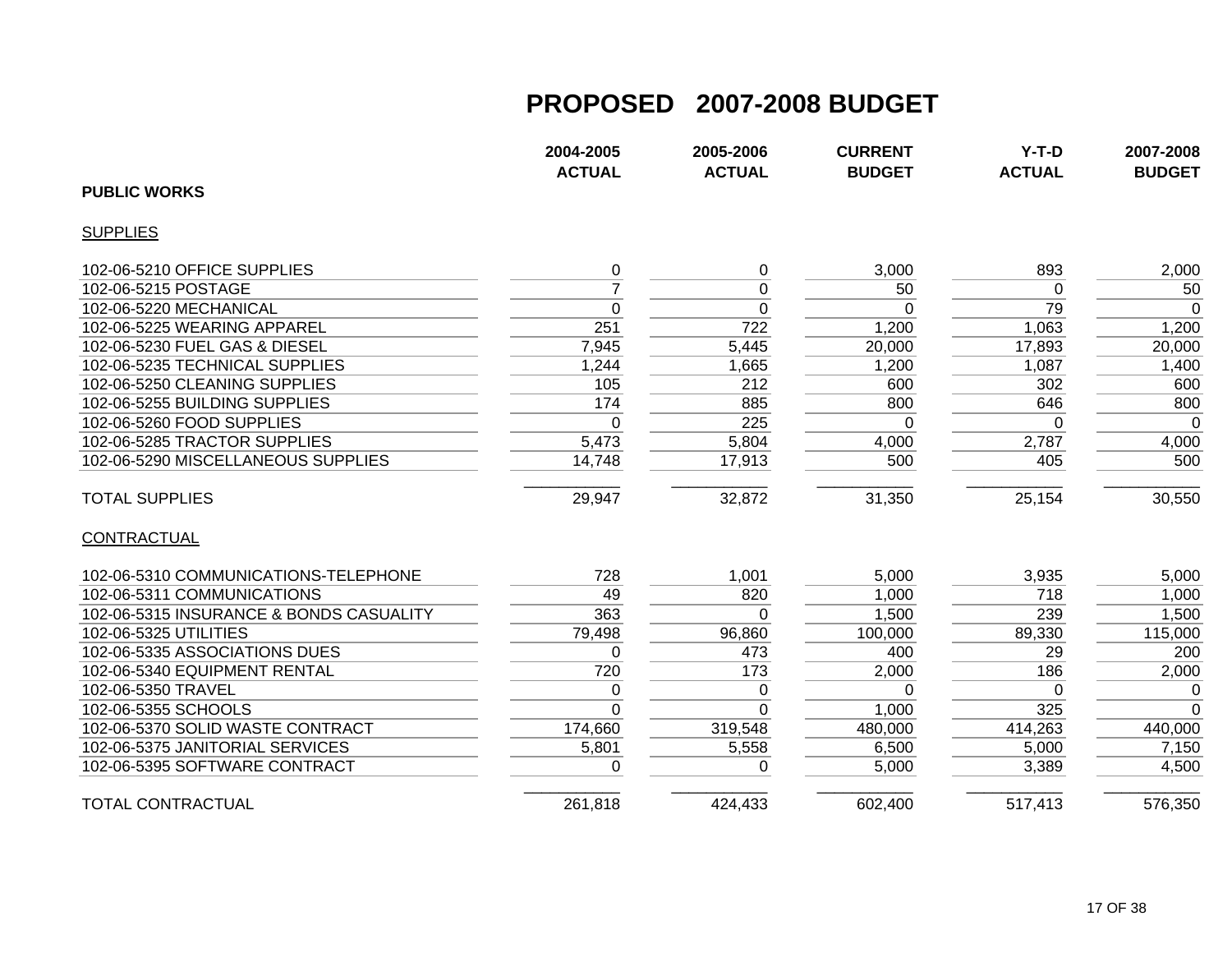|                                       | 2004-2005<br><b>ACTUAL</b> | 2005-2006<br><b>ACTUAL</b> | <b>CURRENT</b><br><b>BUDGET</b> | $Y-T-D$<br><b>ACTUAL</b> | 2007-2008<br><b>BUDGET</b> |
|---------------------------------------|----------------------------|----------------------------|---------------------------------|--------------------------|----------------------------|
| <b>PUBLIC WORKS</b>                   |                            |                            |                                 |                          |                            |
| <b>MAINTENANCE</b>                    |                            |                            |                                 |                          |                            |
| 102-06-5410 BUILDING & GROUNDS        | 6,248                      | 10,452                     | 9,000                           | 11,177                   | 12,000                     |
| 102-06-5420 MACHINERY & EQUIPMENT     | 18,020                     | 33,727                     | 30,000                          | 16,337                   | 20,000                     |
| 102-06-5430 MOTOR VEHICLE & MAINT     | 1,364                      | 3,515                      | 4,000                           | 3,014                    | 4,000                      |
| 102-06-5435 STREETS & ALLEYS          | 20,759                     | 20,537                     | 20,000                          | 28,345                   | 20,000                     |
| 102-06-5440 CULVERTS                  | 260                        | 3,282                      | 1,000                           | 0                        | 1,000                      |
| 102-06-5460 MISCELLANEOUS MAINTANANCE | 85                         | 0                          | $\Omega$                        | 0                        | $\Omega$                   |
| 102-06-5465 SIGNALS & MARKERS         | 269                        | 0                          | 7,000                           | 10,758                   | 10,000                     |
| <b>TOTAL MAINTENANCE</b>              | 47,005                     | 71,513                     | 71,000                          | 69,631                   | 67,000                     |
| <b>SUNDRY</b>                         |                            |                            |                                 |                          |                            |
| 102-06-5620 LEGAL                     | $\mathbf 0$                | 0                          | 200                             | 30                       | 200                        |
| 102-06-5621 PROFESSIONAL              | 130                        | 4,900                      | 2,000                           | 4,000                    | 1,000                      |
| <b>TOTAL SUNDRY</b>                   | 130                        | 4,900                      | 2,200                           | 4,030                    | 1,200                      |
| <b>CAPITAL EXPENDITURES</b>           |                            |                            |                                 |                          |                            |
| 102-06-5715 MACHINERY & EQUIPMENT     | 16,500                     | 11,875                     | 67,500                          | 70,834                   | $\mathbf 0$                |
| 102-06-5720 MOTOR VEHICLE             | 29,849                     | 0                          | 17,000                          | 14,989                   | $\pmb{0}$                  |
| 102-06-5725 COMMUNICATIONS EQUIPMENT  | $\Omega$                   | 0                          | 2,500                           | 920                      | $\pmb{0}$                  |
| 102-06-5750 SIGNS & DISPLAYS          | 180                        | $\Omega$                   | 0                               | 0                        | $\mathbf 0$                |
| 102-06-5820 STREETS & ALLEYS          | $\Omega$                   | 16,662                     | 55,000                          | $\Omega$                 | $\overline{0}$             |
| <b>TOTAL CAPITAL EXPENDITURES</b>     | 46,529                     | 28,537                     | 142,000                         | 86,744                   | $\mathbf 0$                |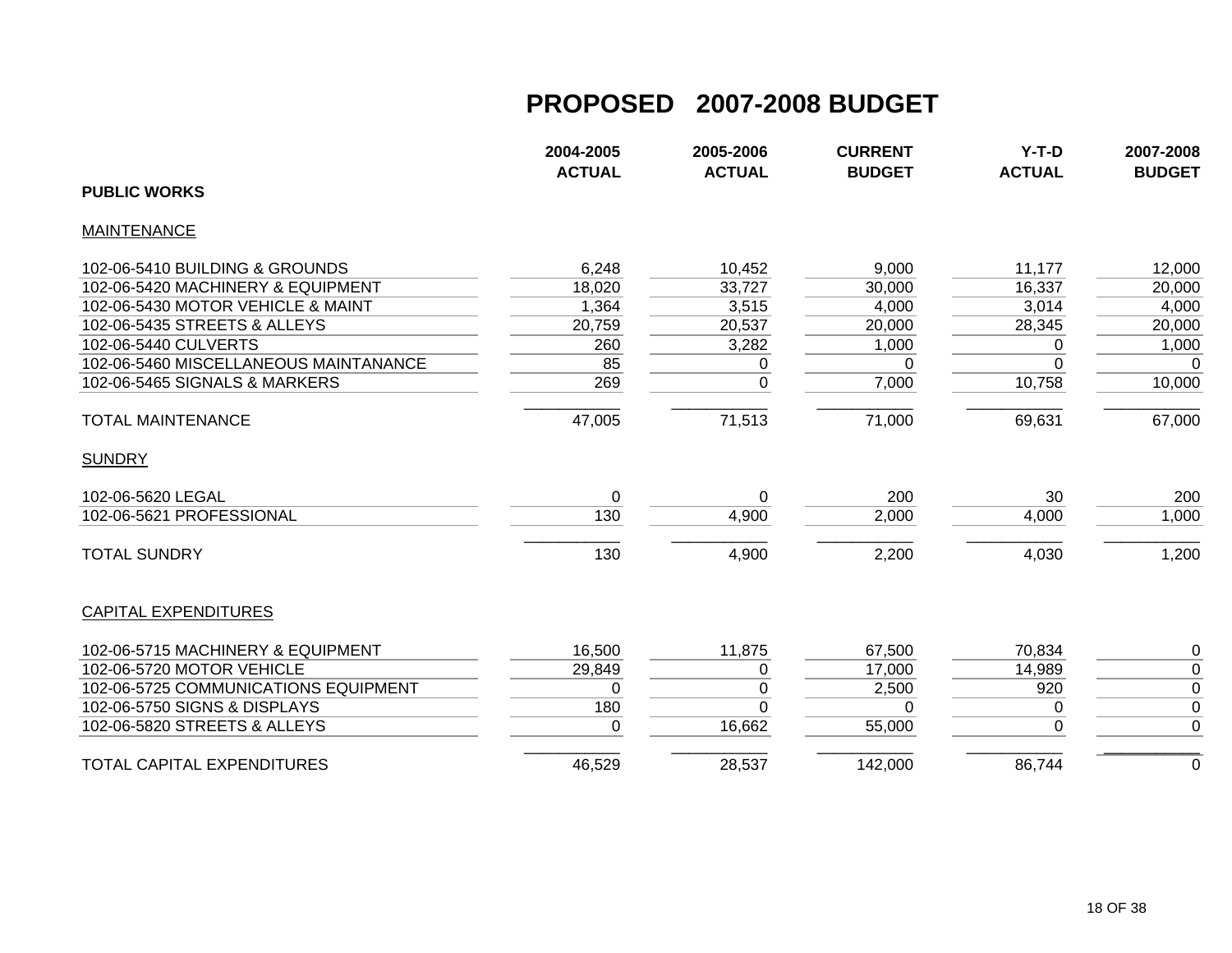|                                  | 2004-2005<br><b>ACTUAL</b> | 2005-2006<br><b>ACTUAL</b> | <b>CURRENT</b><br><b>BUDGET</b> | Y-T-D<br><b>ACTUAL</b> | 2007-2008<br><b>BUDGET</b> |
|----------------------------------|----------------------------|----------------------------|---------------------------------|------------------------|----------------------------|
| <b>PUBLIC WORKS</b>              |                            |                            |                                 |                        |                            |
| <b>TRANSFERS</b>                 |                            |                            |                                 |                        |                            |
| 102-06-5910 BUILDING & EQUIPMENT | $\Omega$                   |                            | 1,000                           |                        | $\Omega$                   |
| <b>TOTAL TRANSFERS</b>           | 0                          |                            | 1,000                           |                        | $\Omega$                   |
| <b>TOTAL PUBLIC WORKS</b>        | 461,762                    | 666,924                    | 999,605                         | 844,673                | 869,848                    |

102-GENERAL FUND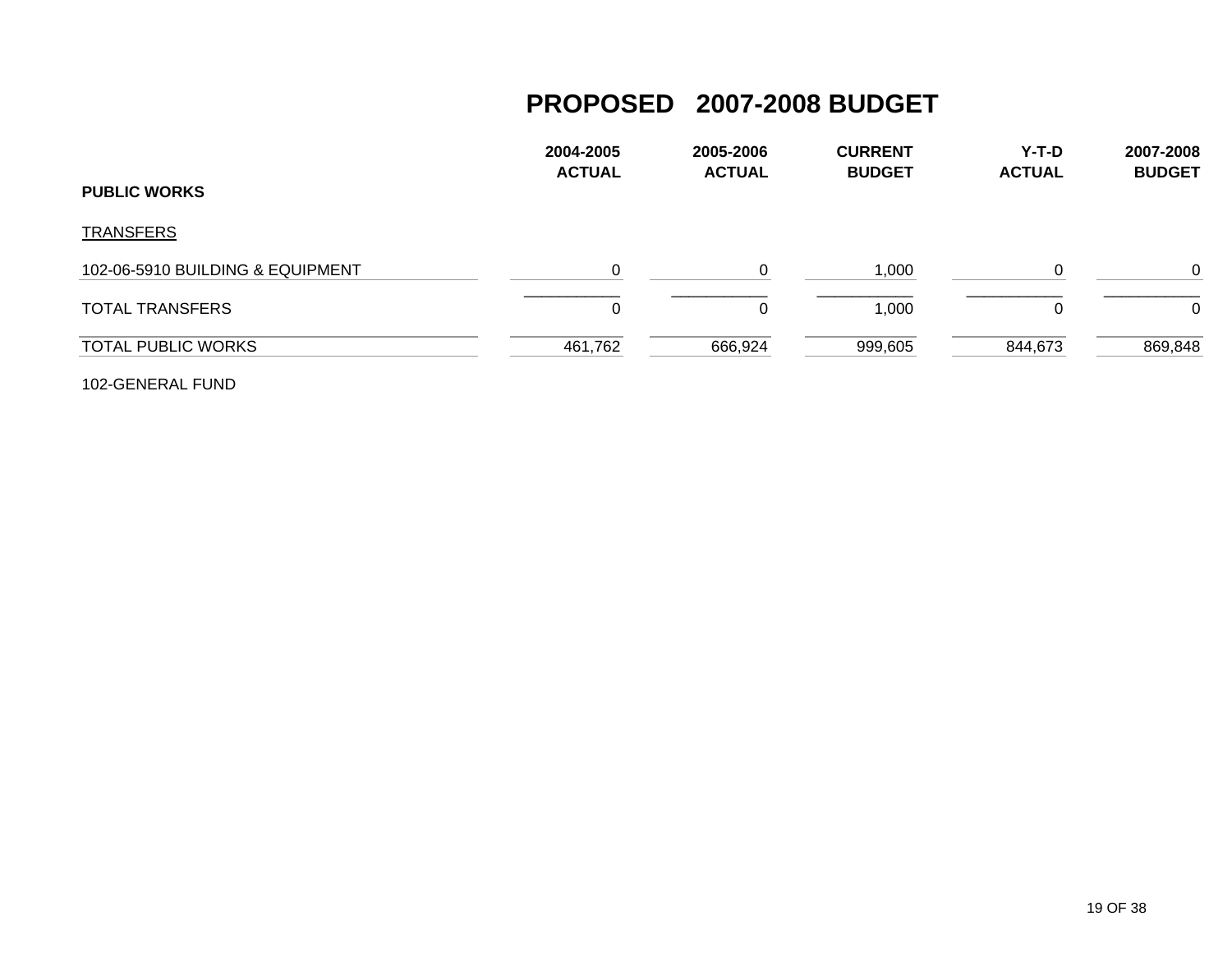|                                        | 2004-2005<br><b>ACTUAL</b> | 2005-2006<br><b>ACTUAL</b> | <b>CURRENT</b><br><b>BUDGET</b> | $Y-T-D$<br><b>ACTUAL</b> | 2007-2008<br><b>BUDGET</b> |
|----------------------------------------|----------------------------|----------------------------|---------------------------------|--------------------------|----------------------------|
| <b>LINDALE ECONOMIC DEV CO</b>         |                            |                            |                                 |                          |                            |
| <b>EXPENDITURES</b>                    |                            |                            |                                 |                          |                            |
| PERSONNEL SERVICES                     |                            |                            |                                 |                          |                            |
| 102-14-5110 SUPERVISION                | 0                          | 0                          | 0                               | 0                        | 65,000                     |
| 102-14-5130 AUTO ALLOWANCE             | 0                          | 0                          | 0                               | 0                        | 7,200                      |
| 102-14-5160 RETIREMENT                 | 0                          | 0                          | 0                               |                          | 8,087                      |
| 102-14-5170 SOCIAL SECURITY/MEDICARE   | 0                          | 0                          |                                 |                          | 5,525                      |
| 102-14-5175 HEALTH INSURANCE           | 0                          | 0                          | 0                               |                          | 4,210                      |
| 102-14-5176 DENTAL                     | 0                          | 0                          |                                 |                          | 288                        |
| 102-14-5177 LIFE INSURANCE             | 0                          | 0                          | 0                               | 0                        | 300                        |
| 102-14-5178 VISION                     | $\Omega$                   | $\Omega$                   | $\Omega$                        | 0                        | 108                        |
| TOTAL PERSONNEL SERVICES               | 0                          | 0                          | 0                               | 0                        | 90,718                     |
| TOTAL LINDALE ECONOMIC DEV CO          | $\Omega$                   | $\Omega$                   | $\Omega$                        | $\Omega$                 | 90,718                     |
| <b>GENERAL FUND TOTAL EXPENDITURES</b> | 2,314,038                  | 2,464,423                  | 3,117,058                       | 2,717,296                | 3,112,675                  |
| REVENUE OVER/(UNDER) EXPENDITURES      | $-4,956$<br>===========    | 155,394<br>===========     | $-504,762$<br>===========       | 118,227                  | 0                          |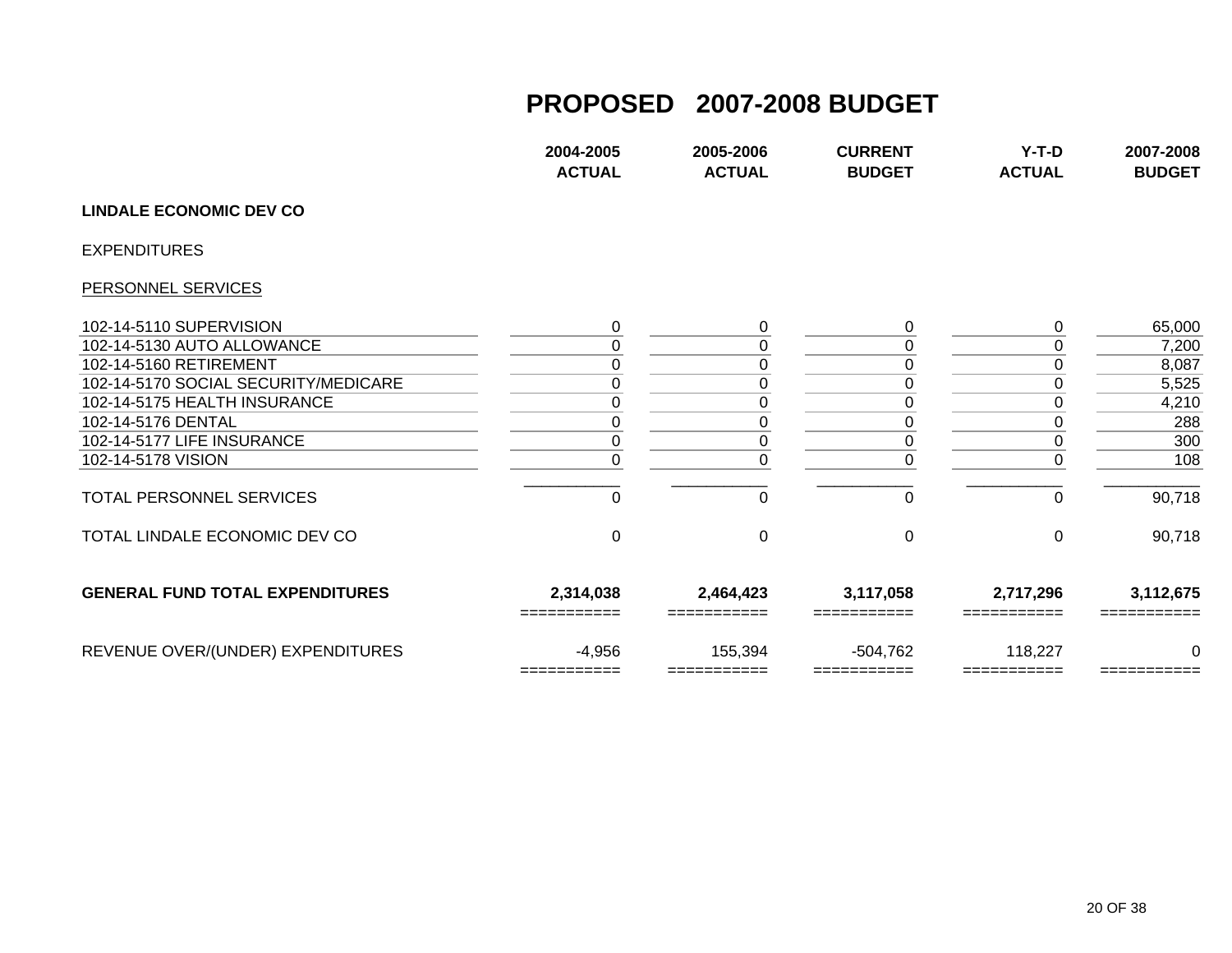|                                             | 2004-2005<br><b>ACTUAL</b> | 2005-2006<br><b>ACTUAL</b> | <b>CURRENT</b><br><b>BUDGET</b> | $Y-T-D$<br><b>ACTUAL</b> | 2007-2008<br><b>BUDGET</b> |
|---------------------------------------------|----------------------------|----------------------------|---------------------------------|--------------------------|----------------------------|
| 212-WATER/SEWER<br><b>FINANCIAL SUMMARY</b> |                            |                            |                                 |                          |                            |
| <b>REVENUE SUMMARY</b>                      |                            |                            |                                 |                          |                            |
| <b>OTHER REVENUES</b>                       | 1,936,043                  | 2,119,385                  | 1,670,500                       | 2,084,686                | 1,581,300                  |
| <b>TOTAL REVENUES</b>                       | 1,936,043                  | 2,119,385                  | 1,670,500                       | 2,084,686                | 1,581,300                  |
| <b>EXPENDITURE SUMMARY</b>                  |                            |                            |                                 |                          |                            |
| <b>WATER DEPARTMENT</b>                     | 1,857,162                  | 2,106,906                  | 1,592,585                       | 1,350,417                | 1,581,300                  |
| <b>TOTAL EXPENDITURES</b>                   | 1,857,162                  | 2,106,906                  | 1,592,585                       | 1,350,417                | 1,581,300                  |
| REVENUE OVER/(UNDER) EXPENDITURES           | 78,881                     | 12,478                     | 77,915                          | 734,269                  | 0                          |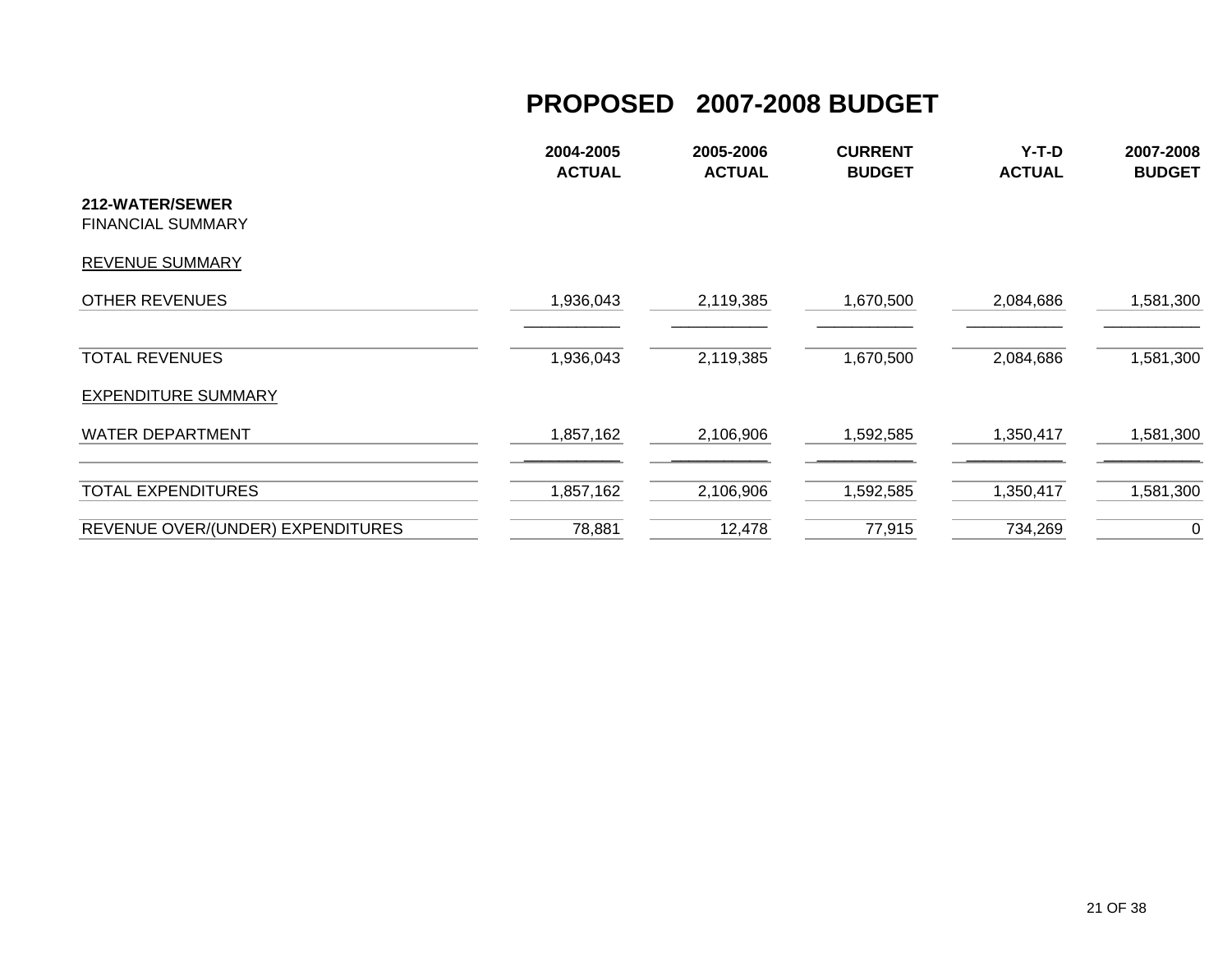|                                             | 2004-2005     | 2005-2006     | <b>CURRENT</b> | $Y-T-D$       | 2007-2008     |
|---------------------------------------------|---------------|---------------|----------------|---------------|---------------|
|                                             | <b>ACTUAL</b> | <b>ACTUAL</b> | <b>BUDGET</b>  | <b>ACTUAL</b> | <b>BUDGET</b> |
| 212-WATER/SEWER<br><b>FINANCIAL SUMMARY</b> | ===========   | ===========   | ===========    | ===========   | ===========   |
| <b>REVENUES</b>                             |               |               |                |               |               |
| <b>OTHER REVENUES</b>                       |               |               |                |               |               |
| 212-00-4310 GARBAGE COLLECTION              | 236,835       | 442,989       | 0              | 0             | 0             |
| 212-00-4330 WATER SALES                     | 903,429       | 1,025,990     | 981,000        | 1,242,522     | 980,000       |
| 212-00-4340 SEWER SERVICE                   | 453,521       | 499,536       | 484,000        | 713,371       | 485,000       |
| 212-00-4350 EMS                             | 47,686        | 49,191        | 50,000         | 46,717        | 50,000        |
| 212-00-4380 WATER & SEWER TAPS              | 77,798        | 71,300        | 70,000         | 48,150        | 50,000        |
| 212-00-4410 GARBAGE TAX                     |               | 3,781         |                |               | 0             |
| 212-00-4420 TRANSFER FROM OTHER FUNDS       | 4,865         |               |                |               | $\Omega$      |
| 212-00-4430 MISCELLANEOUS INCOME            | 112,170       | 10,819        | 2,500          | 13,796        | 2,500         |
| 212-00-4435 INTEREST EARNED                 | 1,457         | 3,355         | 200            | 10,711        | 1,000         |
| 212-00-4465 TRANSFER FROM CD'S              | 40,000        |               |                |               | 0             |
| 212-00-4475 EMS CONTRACT                    | 12,728        | 12,728        | 12,800         | 9,546         | 12,800        |
| 212-00-4480 WATER DEPOSITS                  | 45,555        | $-304$        | 70,000         | $-128$        | 0             |
| TOTAL OTHER REVENUES                        | 1,936,043     | 2,119,385     | 1,670,500      | 2,084,686     | 1,581,300     |
| <b>TOTAL REVENUES</b>                       | 1,936,043     | 2,119,385     | 1,670,500      | 2,084,686     | 1,581,300     |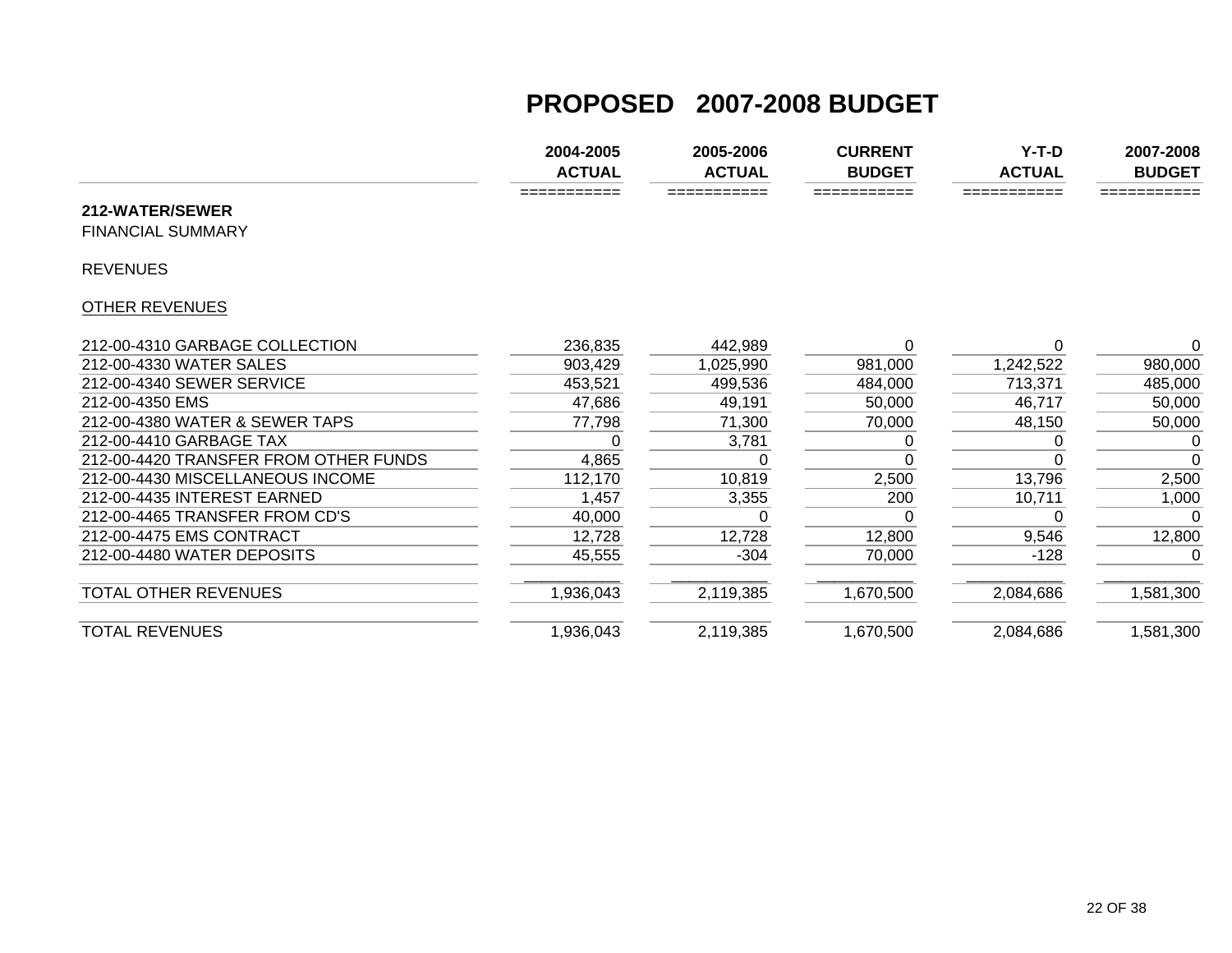|                                      | 2004-2005     | 2005-2006     | <b>CURRENT</b> | $Y-T-D$       | 2007-2008     |
|--------------------------------------|---------------|---------------|----------------|---------------|---------------|
|                                      | <b>ACTUAL</b> | <b>ACTUAL</b> | <b>BUDGET</b>  | <b>ACTUAL</b> | <b>BUDGET</b> |
| 212-WATER/SEWER                      |               |               |                |               |               |
| <b>EXPENDITURES</b>                  |               |               |                |               |               |
| PERSONNEL SERVICES                   |               |               |                |               |               |
| 212-07-5110 SUPERVISION              | 37,436        | 48,672        | 52,500         | 48,461        | 55,125        |
| 212-07-5111 SALARIES FULL-TIME       | 224,536       | 257,784       | 323,585        | 255,167       | 326,828       |
| 212-07-5112 SALARIES PART-TIME       | 10,399        |               |                | $\Omega$      | 0             |
| 212-07-5113 OVERTIME                 | 24,471        | 20,442        | 23,114         | 18,926        | 24,000        |
| 212-07-5115 VACATION                 | 14,729        | 13,775        |                | 8,270         | 0             |
| 212-07-5116 SICK LEAVE               | 10,817        | 12,047        |                | 11,670        | 0             |
| 212-07-5117 HOLIDAY                  | 14,088        | 13,930        |                | 13,518        | 0             |
| 212-07-5118 COMP TIME                | 2,643         | 2,737         |                | 3,874         | 0             |
| 212-07-5155 CERTIFICATION PAY        |               |               | 3,783          |               | $\mathbf 0$   |
| 212-07-5160 RETIREMENT               | 31,611        | 31,352        | 34,253         | 26,959        | 45,467        |
| 212-07-5170 SOCIAL SECURITY/MEDICARE | 4,922         | 28,292        | 30,822         | 27,531        | 31,055        |
| 212-07-5175 HEALTH INSURANCE         | 37,106        | 54,504        | 60,762         | 50,993        | 56,016        |
| 212-07-5176 DENTAL                   | 4,670         | 4,749         | 5,866          | 3,609         | 3,312         |
| 212-07-5177 LIFE INSURANCE           | 1,550         | 2,042         | 2,520          | 1,726         | 2,160         |
| 212-07-5178 VISION                   | 220           | 1,450         | 1,680          | 1,188         | 1,296         |
| 212-07-5179 LONG TERM DISABILITY     | 75            |               |                | 0             | 0             |
| 212-07-5180 WORKERS COMP             |               |               | 9,000          | 0             | 0             |
| TOTAL PERSONNEL SERVICES             | 419,273       | 491,776       | 547,885        | 471,892       | 545,259       |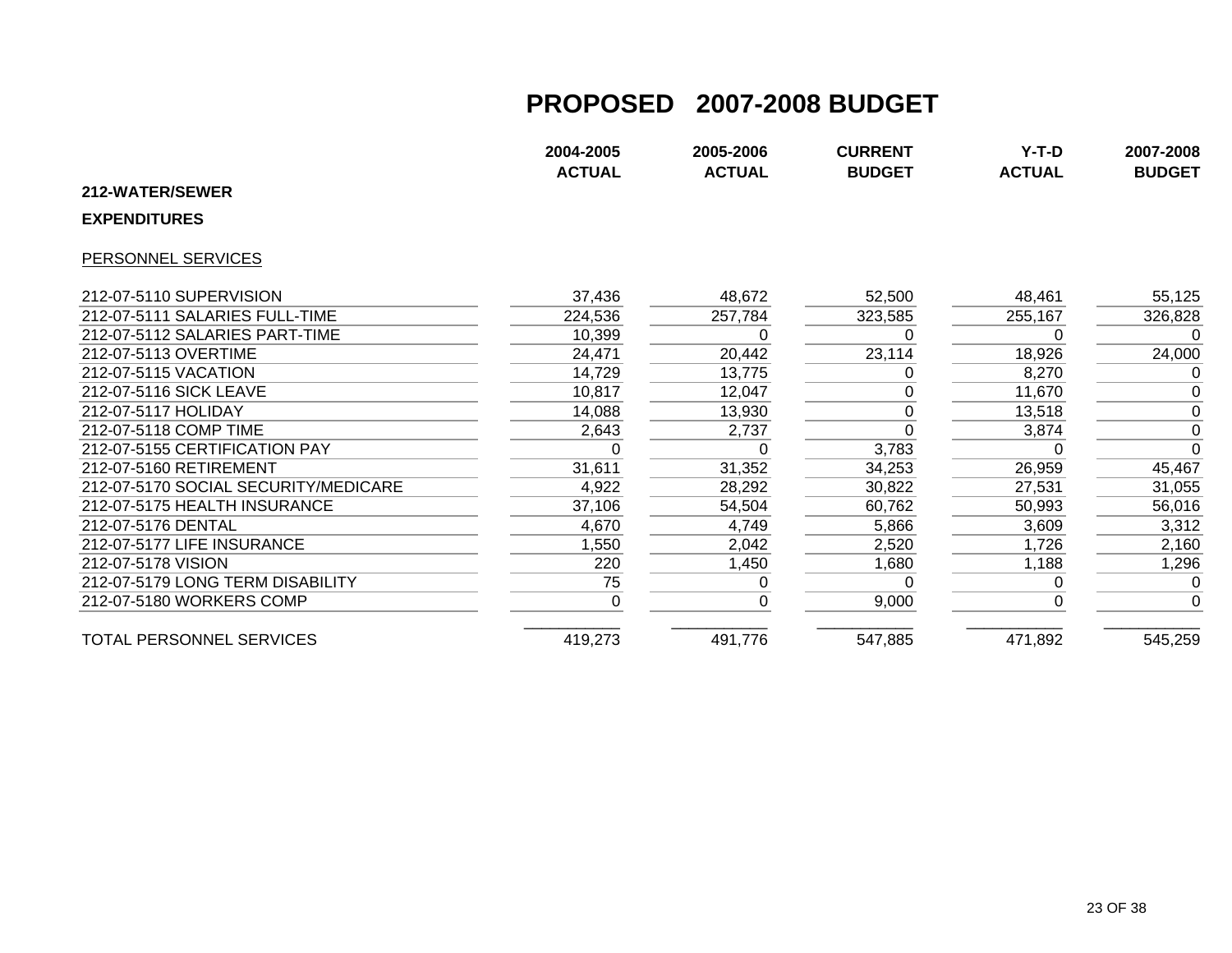|                                        | 2004-2005<br><b>ACTUAL</b> | 2005-2006<br><b>ACTUAL</b> | <b>CURRENT</b><br><b>BUDGET</b> | $Y-T-D$<br><b>ACTUAL</b> | 2007-2008<br><b>BUDGET</b> |
|----------------------------------------|----------------------------|----------------------------|---------------------------------|--------------------------|----------------------------|
| 212-WATER/SEWER                        |                            |                            |                                 |                          |                            |
| <b>SUPPLIES</b>                        |                            |                            |                                 |                          |                            |
| 212-07-5210 OFFICE SUPPLIES            | 6,718                      | 4,663                      | 3,000                           | 2,081                    | 2,800                      |
| 212-07-5215 POSTAGE                    | 6,640                      | 7,296                      | 9,000                           | 10,067                   | 25,000                     |
| 212-07-5225 WEARING APPAREL            | 1,315                      | 949                        | 1,800                           | 1,459                    | 1,800                      |
| 212-07-5230 FUEL/GAS & DIESEL          | 19,075                     | 17,010                     | 5,000                           | 5,369                    | 9,000                      |
| 212-07-5235 TECHNICAL SUPPLIES         | 1,525                      | 2,391                      | 2,500                           | 932                      | 2,000                      |
| 212-07-5250 CLEANING SUPPLIES          | 143                        | 35                         | 200                             | 0                        | 100                        |
| 212-07-5255 BUILDING SUPPLIES          | $\Omega$                   | 379                        | 400                             | $\mathbf 0$              | 500                        |
| 212-07-5260 FOOD SUPPLIES              | 39                         | $\overline{36}$            | 200                             | 213                      | 200                        |
| 212-07-5275 CHEMICALS & LAB TEST       | 31,716                     | 37,008                     | 38,000                          | 30,884                   | 38,000                     |
| 212-07-5285 TRACTOR SUPPLIES           | 258                        | 3,607                      | 4,000                           | 538                      | 3,000                      |
| 212-07-5290 MISCELLANEOUS SUPPLIES     | 82                         | 1,078                      | 400                             | 79                       | 300                        |
| <b>TOTAL SUPPLIES</b>                  | 67,510                     | 74,452                     | 64,500                          | 51,623                   | 82,700                     |
| CONTRACTUAL                            |                            |                            |                                 |                          |                            |
| 212-07-5310 COMMUNICATIONS-TELEPHONE   | 6,268                      | 6,287                      | 3,000                           | 5,385                    | 6,000                      |
| 212-07-5311 COMMUNICATIONS             | 2,020                      | 3,106                      | 2,500                           | 553                      | 1,500                      |
| 212-07-5315 INSURANCE & BONDS-CASUALTY | 13,710                     | 15,148                     | 12,000                          | 17,871                   | 18,000                     |
| 212-07-5320 PUBLICATIONS & ADVERTISING | 294                        | 166                        | 1,000                           | 17                       | 500                        |
| 212-07-5325 UTILITIES                  | 228,122                    | 326,912                    | 300,000                         | 291,022                  | 310,000                    |
| 212-07-5335 ASSOCIATION DUES           | 1,415                      | 837                        | 600                             | 463                      | 900                        |
| 212-07-5340 EQUIPMENT RENTAL           | 1,688                      | 1,545                      | 2,500                           | 0                        | 1,800                      |
| 212-07-5350 TRAVEL                     | 92                         | $\Omega$                   | 300                             | $\Omega$                 | 200                        |
| 212-07-5355 SCHOOLS                    | 3,165                      | 3,530                      | 4,200                           | 3,616                    | 4,200                      |
| 212-07-5390 GARBAGE COLLECTION         | 219,652                    | 453,468                    | 0                               | $\Omega$                 | $\Omega$                   |
| 212-07-5395 SOFTWARE CONTRACT          | 81                         | 199                        | $\Omega$                        | 1,103                    | 13,500                     |
| <b>TOTAL CONTRACTUAL</b>               | 476,507                    | 811,198                    | 326,100                         | 320,029                  | 356,600                    |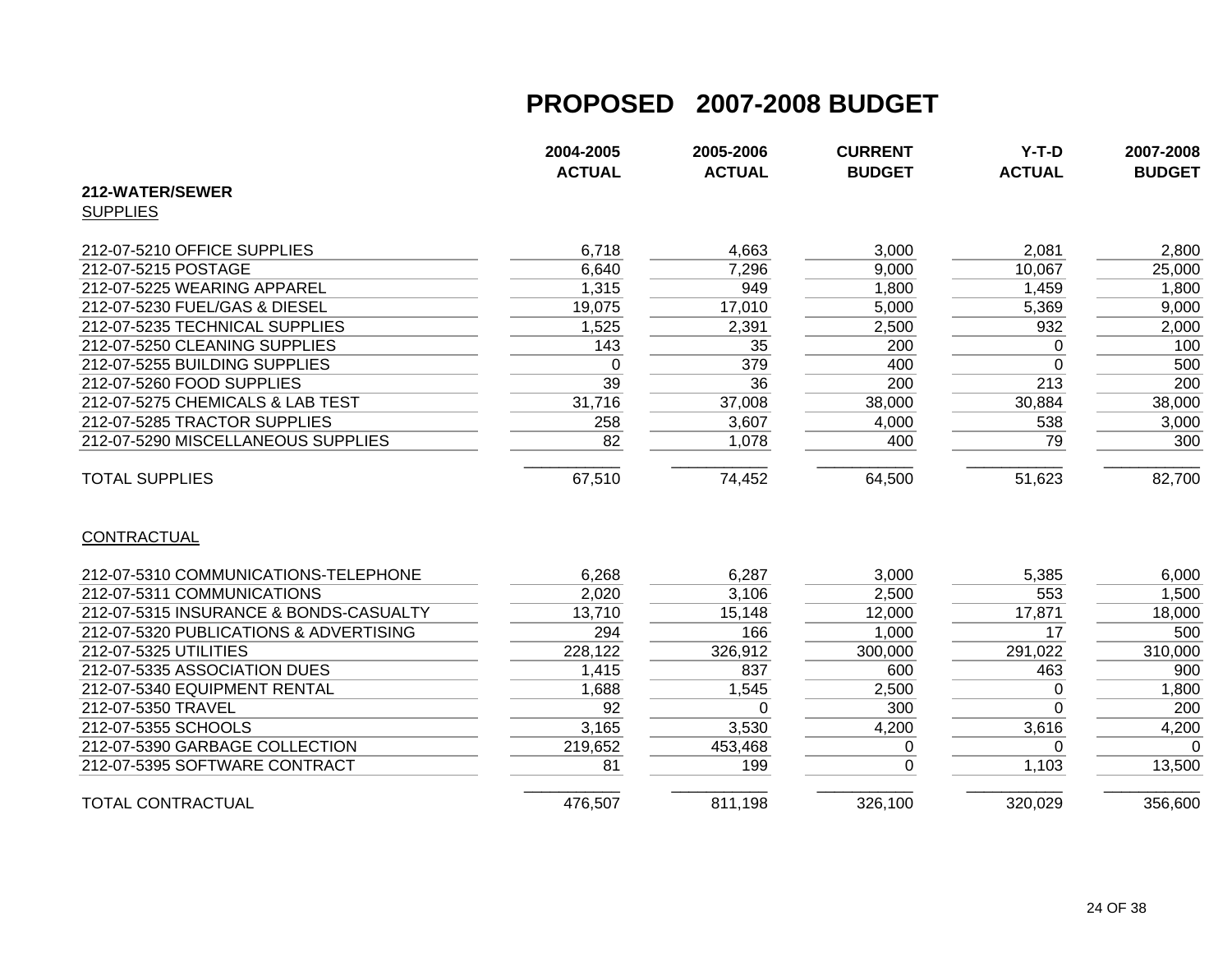|                                      | 2004-2005<br><b>ACTUAL</b> | 2005-2006<br><b>ACTUAL</b> | <b>CURRENT</b><br><b>BUDGET</b> | $Y-T-D$<br><b>ACTUAL</b> | 2007-2008<br><b>BUDGET</b> |
|--------------------------------------|----------------------------|----------------------------|---------------------------------|--------------------------|----------------------------|
| 212-WATER/SEWER                      |                            |                            |                                 |                          |                            |
| <b>MAINTENANCE</b>                   |                            |                            |                                 |                          |                            |
| 212-07-5400 EMS CONTRACT             | 43,912                     | 48,162                     | 48,500                          | 42,834                   | 48,500                     |
| 212-07-5410 BUILDING & GROUNDS       | 581                        | 523                        | 600                             | 175                      | 400                        |
| 212-07-5411 JANITORIAL               | 5,300                      | 2,708                      | 2,400                           | 358                      | 2,400                      |
| 212-07-5415 FURNITURE & FIXTURES     | $\Omega$                   | $\Omega$                   | 800                             | $\Omega$                 | 400                        |
| 212-07-5420 MACHINERY & EQUIPMENT    | 10,992                     | 13,375                     | 16,000                          | 6,002                    | 12,000                     |
| 212-07-5430 MOTOR VEHICLE & MAINT    | 5,800                      | 6,407                      | 4,000                           | 157                      | 3,000                      |
| 212-07-5460 MISCELLANEOUS            | 1,390                      | 494                        | 800                             | 37                       | 500                        |
| <b>TOTAL MAINTENANCE</b>             | 67,974                     | 71,670                     | 73,100                          | 49,564                   | 67,200                     |
| INFRASTRUCTURE-MISC                  |                            |                            |                                 |                          |                            |
| 212-07-5510 SANITARY SEWER           | 18,013                     | 25,691                     | 25,000                          | 19,676                   | 18,000                     |
| 212-07-5515 WATER MAINS              | 11,922                     | 12,929                     | 25,000                          | 23,343                   | 18,000                     |
| 212-07-5520 PLANTS-TOWERS-WELLS      | 232,635                    | 201,351                    | 225,000                         | 233,016                  | 230,000                    |
| TOTAL INFRASTRUCTURE-MISC            | 262,570                    | 239,971                    | 275,000                         | 276,035                  | 266,000                    |
| <b>SUNDRY</b>                        |                            |                            |                                 |                          |                            |
| 212-07-5620 LEGAL                    | 30,285                     | 19,311                     | 10,000                          | 5,107                    | 7,000                      |
| 212-07-5621 PROFESSIONAL             | 77,457                     | 73,075                     | 40,000                          | 31,976                   | 30,000                     |
| 212-07-5625 REFUNDS                  | 5,449                      | $\Omega$                   | $\Omega$                        | 0                        | $\Omega$                   |
| 212-07-5630 INSPECTION FEES          | 11,798                     | 10,398                     | 12,000                          | 10,022                   | 12,000                     |
| 212-07-5635 TRANSFER TO CD'S         | 75,000                     | $\Omega$                   | 0                               | 0                        | 49,191                     |
| 212-07-5640 STATE COMP (GARBAGE TAX) | $\Omega$                   | 36,516                     | $\mathbf 0$                     | 0                        | $\Omega$                   |
| 212-07-5660 MISCELLANEOUS            | 3,991                      | 19                         | 100                             | 4                        | 50                         |
| <b>TOTAL SUNDRY</b>                  | 203,979                    | 139,319                    | 62,100                          | 47,109                   | 98,241                     |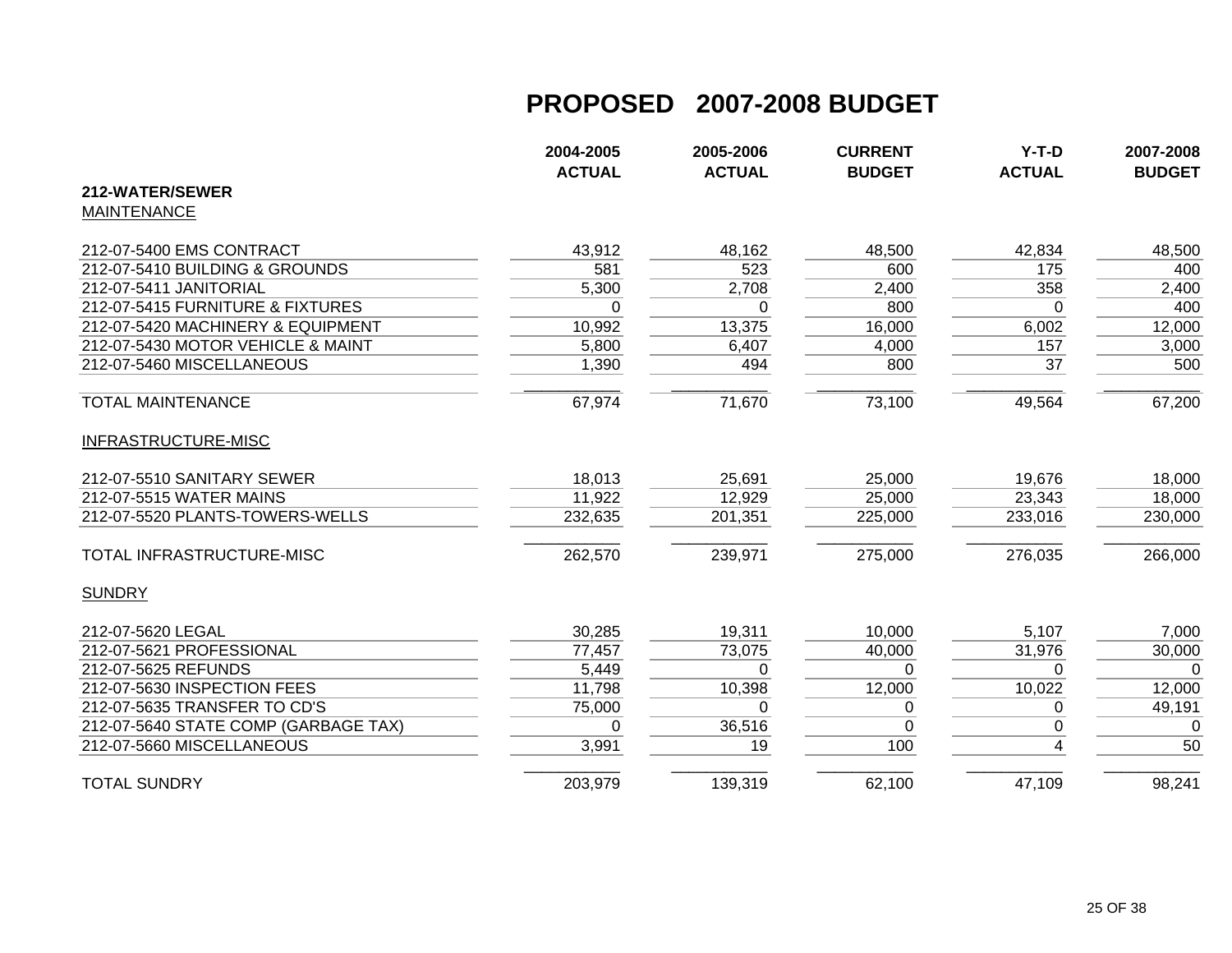|                                      | 2004-2005<br><b>ACTUAL</b> | 2005-2006<br><b>ACTUAL</b> | <b>CURRENT</b> | $Y-T-D$<br><b>ACTUAL</b> | 2007-2008<br><b>BUDGET</b> |
|--------------------------------------|----------------------------|----------------------------|----------------|--------------------------|----------------------------|
| 212-WATER/SEWER                      |                            |                            | <b>BUDGET</b>  |                          |                            |
| <b>CAPITAL EXPENDITURES</b>          |                            |                            |                |                          |                            |
|                                      |                            |                            |                |                          |                            |
| 212-07-5710 BUILDING & GROUNDS       | 5,175                      | 152                        | 4,500          | 0                        | 2,000                      |
| 212-07-5715 MACHINERY & EQUIPMENT    | 65,468                     | 39,968                     | 6,000          | 3,071                    | $\mathbf 0$                |
| 212-07-5718 FURNITURE & EQUIPMENT    | 0                          | 0                          | 400            | 0                        | 200                        |
| 212-07-5720 MOTOR VEHICLE            | 16,773                     | $\Omega$                   | 0              | $\Omega$                 | $\Omega$                   |
| 212-07-5725 COMMUNICATIONS EQUIPMENT | 0                          | 864                        | 1,500          | 920                      | 800                        |
| 212-07-5730 OTHER EQUIPMENT          | 0                          | 326                        | 9,700          | 5,600                    | 3,000                      |
| TOTAL CAPITAL EXPENDITURES           | 87,416                     | 41,310                     | 22,100         | 9,591                    | 6,000                      |
| <b>TRANSFERS</b>                     |                            |                            |                |                          |                            |
| 212-07-5910 BUILDING & EQUIPMENT     | 21,757                     | 18,671                     | 8,000          | 9,577                    | 2,500                      |
| 212-07-5920 SERVICE LINES (SEWER)    | 1,353                      | 3,944                      | 5,000          | 298                      | 3,000                      |
| 212-07-5925 PLANTS-TOWERS-WELLS      | 69,274                     | 10,144                     | 25,000         | 11,090                   | 15,000                     |
| 212-07-5930 MAINS (WATER & SEWER)    | 95,876                     | 101,364                    | 75,000         | 44,938                   | 50,000                     |
| 212-07-5935 WELLS & PUMPS            | 4,135                      | 9,361                      | 30,000         |                          | 20,000                     |
| 212-07-5940 METERS METER ROXES       | 28,237                     | 25,489                     | 25,000         | 29,598                   | 20,000                     |
| 212-07-5945 SERVICE LINES (WATER)    | 17,590                     | 38,808                     | 18,000         | 4,510                    | 18,000                     |
| 212-07-5950 SERVICE MANHOLES         | 7,835                      | 5,286                      | 3,000          | 3,278                    | 3,000                      |
| 212-07-5955 HYDRANTS & VALVES        | 25,877                     | 24,141                     | 20,000         | 10,679                   | 15,000                     |
| 212-07-5956 EMS BUILDING             | $\Omega$                   | n                          | 12,800         | 10,607                   | 12,800                     |
| TOTAL TRANSFERS                      | 271,933                    | 237,209                    | 221,800        | 124,575                  | 159,300                    |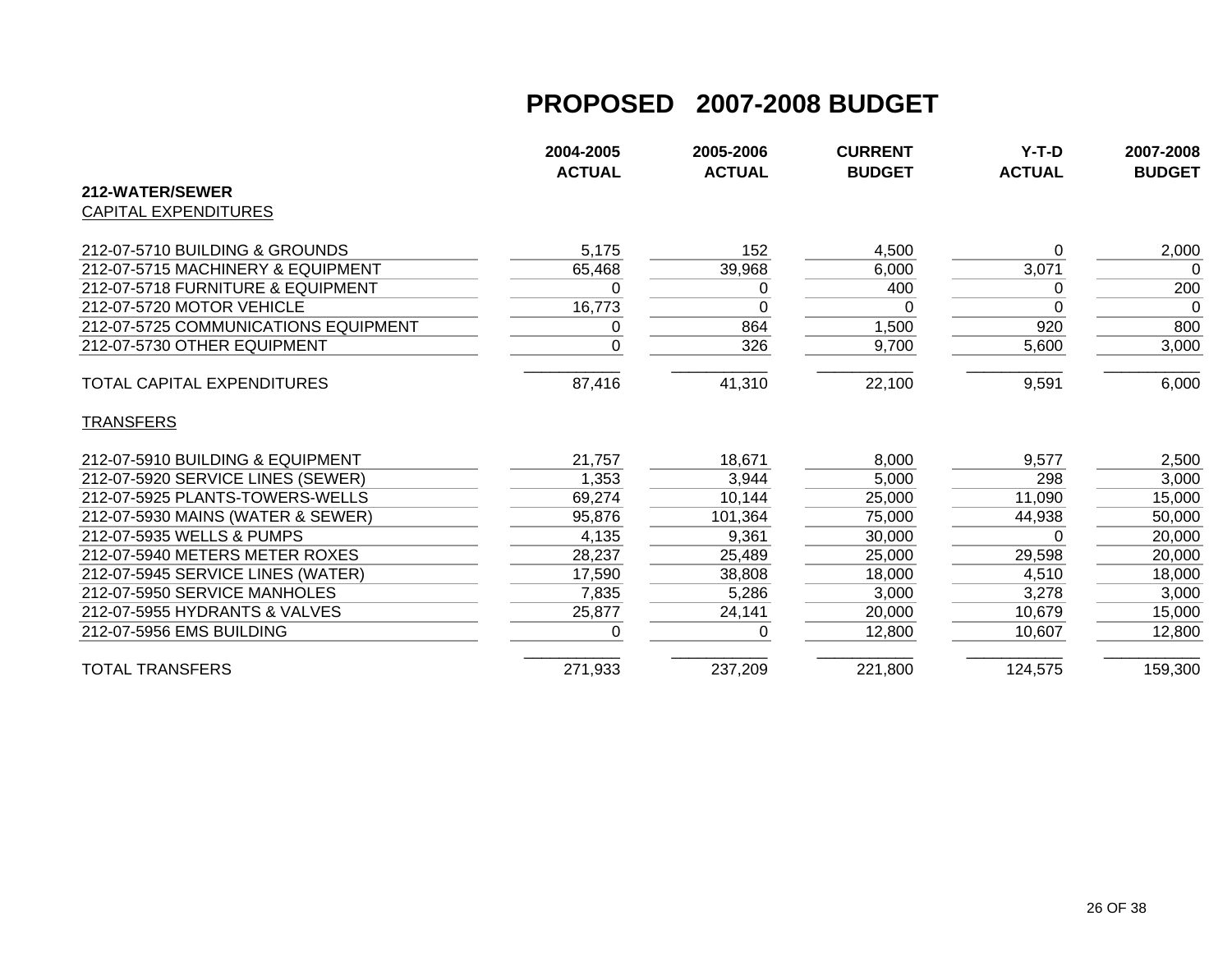|                                        | 2004-2005<br><b>ACTUAL</b> | 2005-2006<br><b>ACTUAL</b> | <b>CURRENT</b><br><b>BUDGET</b> | $Y-T-D$<br><b>ACTUAL</b> | 2007-2008<br><b>BUDGET</b> |
|----------------------------------------|----------------------------|----------------------------|---------------------------------|--------------------------|----------------------------|
| 212-WATER/SEWER<br><b>BOND EXPENSE</b> |                            |                            |                                 |                          |                            |
| 212-07-6055 TRANSFER TO GENERAL FUND   | 18,035                     |                            |                                 |                          | 0                          |
| <b>TOTAL BOND EXPENSE</b>              | 18,035                     | U                          |                                 |                          | 0                          |
| TOTAL WATER DEPARTMENT                 | 1,875,197                  | 2,106,906                  | 1,592,585                       | 1,350,417                | 1,581,300                  |
| <b>TOTAL EXPENDITURES</b>              | 1,875,197<br>__________    | 2,106,906<br>__________    | 1,592,585                       | 1,350,417<br>___________ | 1,581,300<br>-----------   |
| REVENUE OVER/(UNDER) EXPENDITURES      | 60,846<br>_________        | 12,478                     | 77,915                          | 734,269                  | 0                          |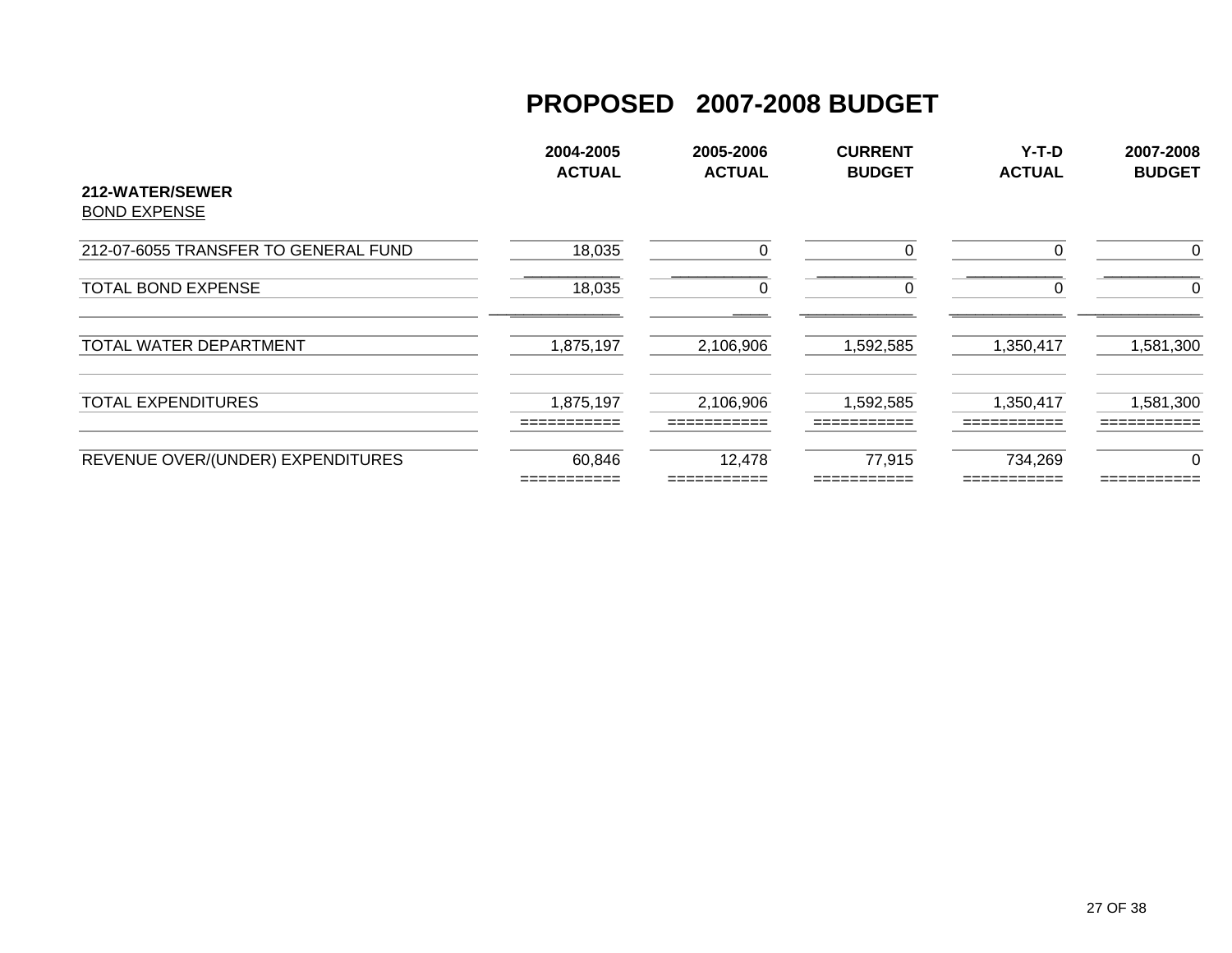|                                                                    | 2004-2005<br><b>ACTUAL</b> | 2005-2006<br><b>ACTUAL</b> | <b>CURRENT</b><br><b>BUDGET</b> | $Y-T-D$<br><b>ACTUAL</b> | 2007-2008<br><b>BUDGET</b> |
|--------------------------------------------------------------------|----------------------------|----------------------------|---------------------------------|--------------------------|----------------------------|
| <b>414-INTEREST &amp; SINKING FUND</b><br><b>FINANCIAL SUMMARY</b> |                            |                            |                                 |                          |                            |
| REVENUE SUMMARY                                                    |                            |                            |                                 |                          |                            |
| <b>TAXES</b>                                                       | 862,300                    | 892,748                    | 1,070,094                       | 1,051,591                | 1,128,108                  |
| <b>OTHER REVENUES</b>                                              | 639,417                    | 76,331                     | 15,000                          | 68,224                   | 15,000                     |
| <b>TOTAL REVENUES</b>                                              | 1,501,717                  | 969,079                    | 1,085,094                       | 1,119,815                | 1,143,108                  |
| <b>EXPENDITURE SUMMARY</b>                                         |                            |                            |                                 |                          |                            |
| <b>INTEREST &amp; SINKING</b>                                      | 1,483,130                  | 880,604                    | 1,085,094                       | 1,071,474                | 1,143,108                  |
| <b>TOTAL EXPENDITURES</b>                                          | 1,483,130                  | 880,604                    | 1,085,094                       | 1,071,474                | 1,143,108                  |
| REVENUE OVER/(UNDER) EXPENDITURES                                  | 18,587                     | 88,475                     | $\Omega$                        | 48,341                   | 0                          |
|                                                                    | ===========                | ===========                | ===========                     | ===========              |                            |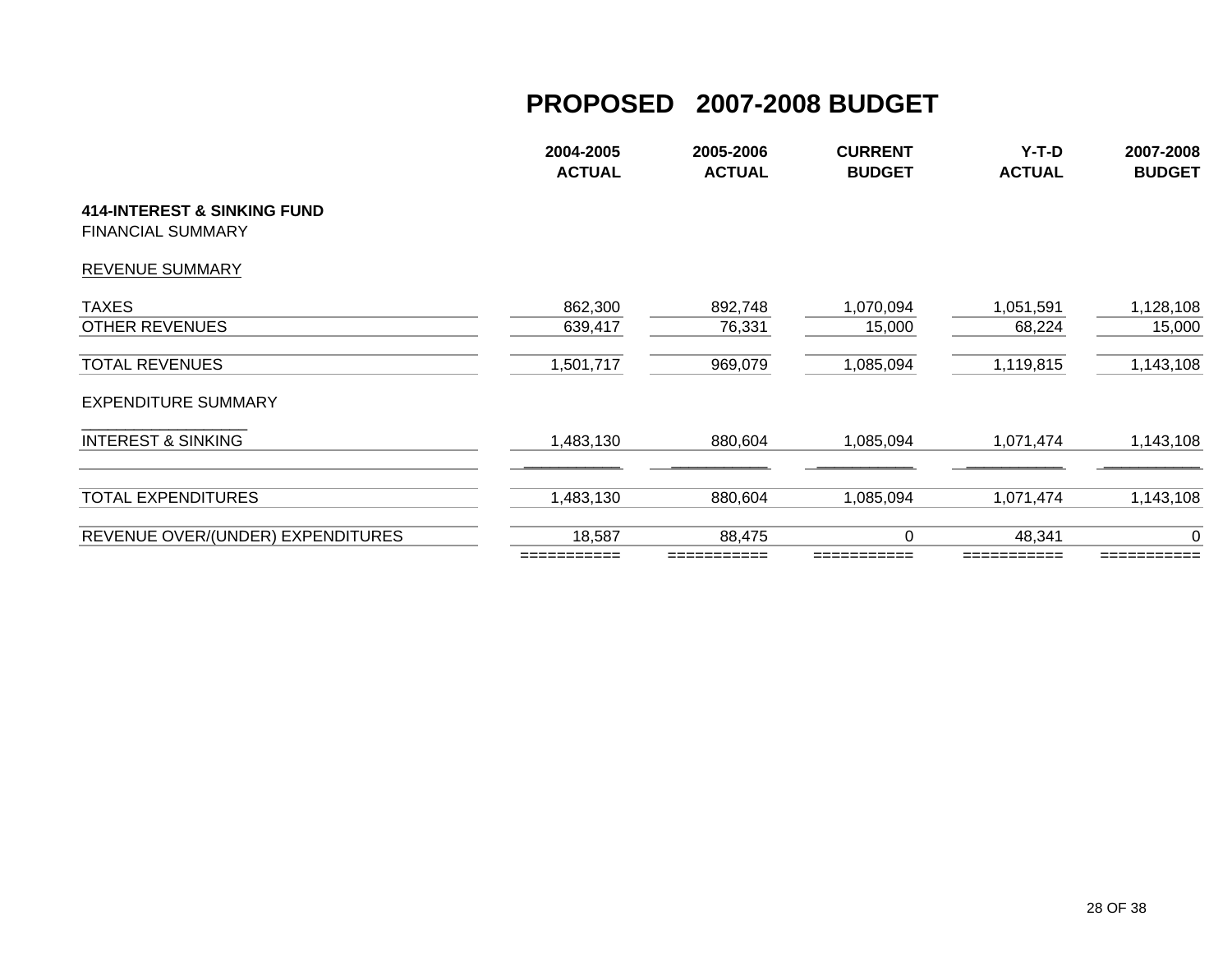|                                                                                       | 2004-2005<br><b>ACTUAL</b> | 2005-2006<br><b>ACTUAL</b> | <b>CURRENT</b><br><b>BUDGET</b> | $Y-T-D$<br><b>ACTUAL</b> | 2007-2008<br><b>BUDGET</b> |
|---------------------------------------------------------------------------------------|----------------------------|----------------------------|---------------------------------|--------------------------|----------------------------|
| <b>414-INTEREST &amp; SINKING FUND</b><br><b>FINANCIAL SUMMARY</b><br><b>REVENUES</b> |                            |                            |                                 |                          |                            |
| <b>TAXES</b>                                                                          |                            |                            |                                 |                          |                            |
| 414-00-4110 AD VAL & DEL TAX                                                          | 862,300                    | 892,748                    | 1,070,094                       | 1,051,591                | 1,128,108                  |
| <b>TOTAL TAXES</b>                                                                    | 862,300                    | 892,748                    | 1,070,094                       | 1,051,591                | 1,128,108                  |
| <b>OTHER REVENUES</b>                                                                 |                            |                            |                                 |                          |                            |
| 414-00-4435 INTEREST EARNED                                                           | 105,795                    | 53,108                     | 15,000                          | 68,224                   | 15,000                     |
| 414-00-4452 BOND PROCEEDS                                                             | 0                          | 11,123                     | 0                               | 0                        | $\mathbf 0$                |
| 414-00-4465 TRANSFER FROM CD'S                                                        | 525,000                    |                            |                                 |                          | $\mathbf 0$                |
| 414-00-4485 REIMBURSED FUNDS                                                          | 8,623                      | 12,100                     | 0                               | 0                        | $\mathbf 0$                |
| <b>TOTAL OTHER REVENUES</b>                                                           | 639,417                    | 76,331                     | 15,000                          | 68,224                   | 15,000                     |
| <b>TOTAL REVENUES</b>                                                                 | 1,501,717                  | 969,079                    | 1,085,094                       | 1,119,815                | 1,143,108                  |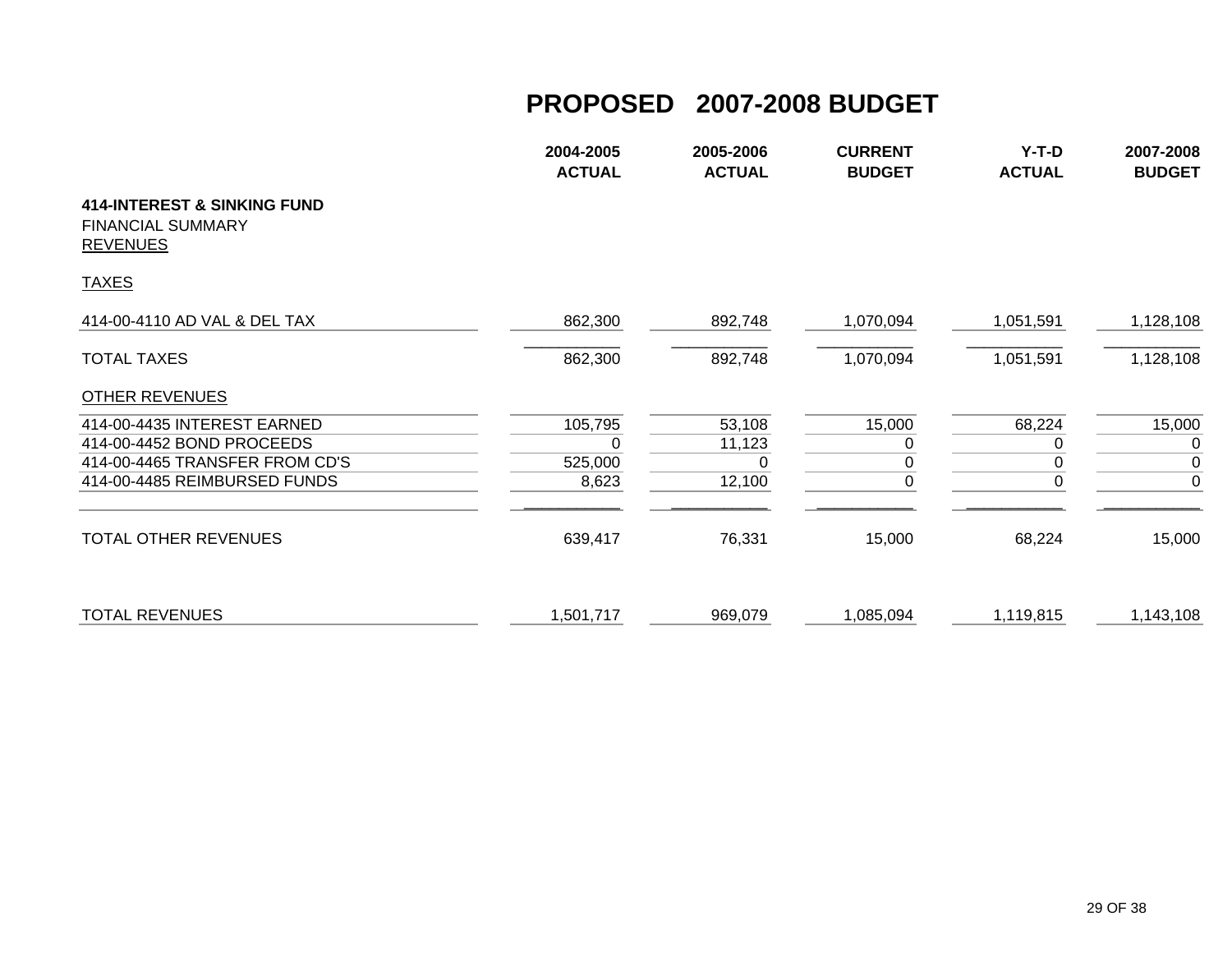|                                                               | 2004-2005<br><b>ACTUAL</b> | 2005-2006<br><b>ACTUAL</b> | <b>CURRENT</b><br><b>BUDGET</b> | $Y-T-D$<br><b>ACTUAL</b> | 2007-2008<br><b>BUDGET</b> |
|---------------------------------------------------------------|----------------------------|----------------------------|---------------------------------|--------------------------|----------------------------|
| <b>414-INTEREST &amp; SINKING FUND</b><br><b>EXPENDITURES</b> |                            |                            |                                 |                          |                            |
| <b>SUNDRY</b>                                                 |                            |                            |                                 |                          |                            |
| 414-09-5635 TRANSFER TO CD'S                                  | 630,000                    | 0                          | 13,000                          | 0                        | $\Omega$                   |
| <b>TOTAL SUNDRY</b>                                           | 630,000                    | $\boldsymbol{0}$           | 13,000                          | 0                        | $\mathbf 0$                |
| <b>BOND EXPENSE</b>                                           |                            |                            |                                 |                          |                            |
| 414-09-6079 AGENT FEES                                        | 6,722                      | 1,761                      | 2,000                           | 2,061                    | 3,000                      |
| 414-09-6090 PATMENT ON PRINCIPAL                              | 285,000                    | 410,000                    | 460,000                         | 460,000                  | 530,000                    |
| 414-09-6095 BOND INTEREST                                     | 561,408                    | 468,843                    | 610,094                         | 609,413                  | 595,108                    |
| 414-09-6097 TRANSFER TO ESCROW                                | 0                          | 0                          | 0                               | 0                        | 15,000                     |
| <b>TOTAL BOND EXPENSE</b>                                     | 853,130                    | 880,604                    | 1,072,094                       | 1,071,474                | 1,143,108                  |
| TOTAL INTEREST & SINKING                                      | 1,483,130                  | 880,604                    | 1,085,094                       | 1,071,474                | 1,143,108                  |
| <b>TOTAL EXPENDITURES</b>                                     | 1,483,130<br>__________    | 880,604                    | 1,085,094                       | 1,071,474                | 1,143,108                  |
| REVENUE OVER/(UNDER) EXPENDITURES                             | 18,587                     | 88,476                     | 0                               | 48,342                   | 0                          |
|                                                               | ===========                | ===========                | ========                        | ===========              |                            |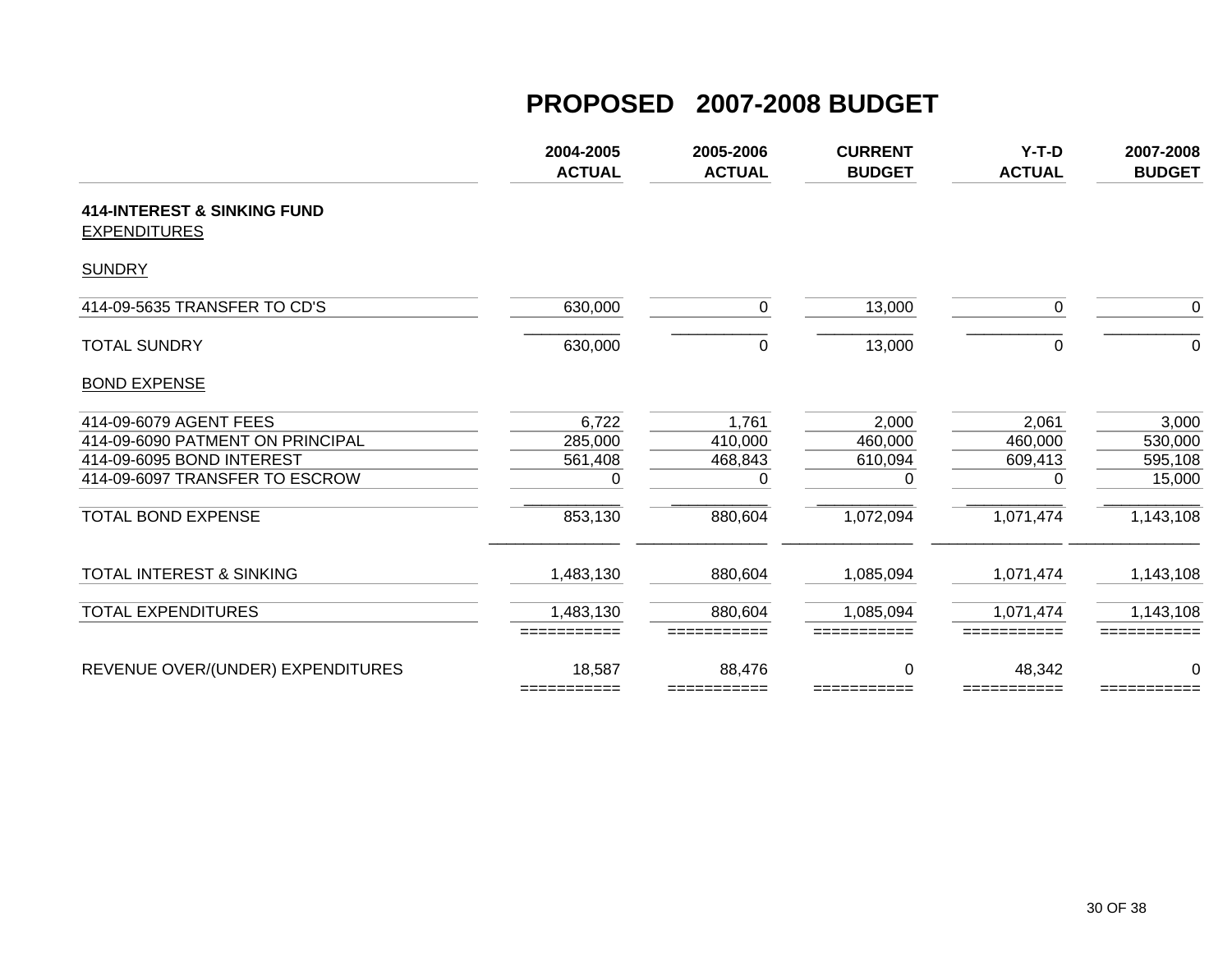|                                                      | 2004-2005<br><b>ACTUAL</b> | 2005-2006<br><b>ACTUAL</b> | <b>CURRENT</b><br><b>BUDGET</b> | $Y-T-D$<br><b>ACTUAL</b> | 2007-2008<br><b>BUDGET</b> |
|------------------------------------------------------|----------------------------|----------------------------|---------------------------------|--------------------------|----------------------------|
| <b>513-CEMETERY FUND</b><br><b>FINANCIAL SUMMARY</b> |                            |                            |                                 |                          |                            |
| <b>REVENUE SUMMARY</b>                               |                            |                            |                                 |                          |                            |
| <b>TAXES</b><br><b>OTHER REVENUES</b>                | 254,599<br>69,519          | 21,811                     | 0<br>20,500                     | $\Omega$<br>31,542       | $\overline{0}$<br>27,000   |
| <b>TOTAL REVENUES</b>                                | 324,118                    | 21,811                     | 20,500                          | 31,542                   | 27,000                     |
| <b>EXPENDITURE SUMMARY</b>                           |                            |                            |                                 |                          |                            |
| <b>CEMETERY</b>                                      | 308,383                    | 58,601                     | 57,500                          | 28,419                   | 27,000                     |
| <b>TOTAL EXPENDITURES</b>                            | 308,383                    | 58,601                     | 57,500                          | 28,419                   | 27,000                     |
| REVENUE OVER/(UNDER) EXPENDITURES                    | 15,735                     | $-36,791$                  | $-37,000$                       | 3,123                    | $\mathbf 0$                |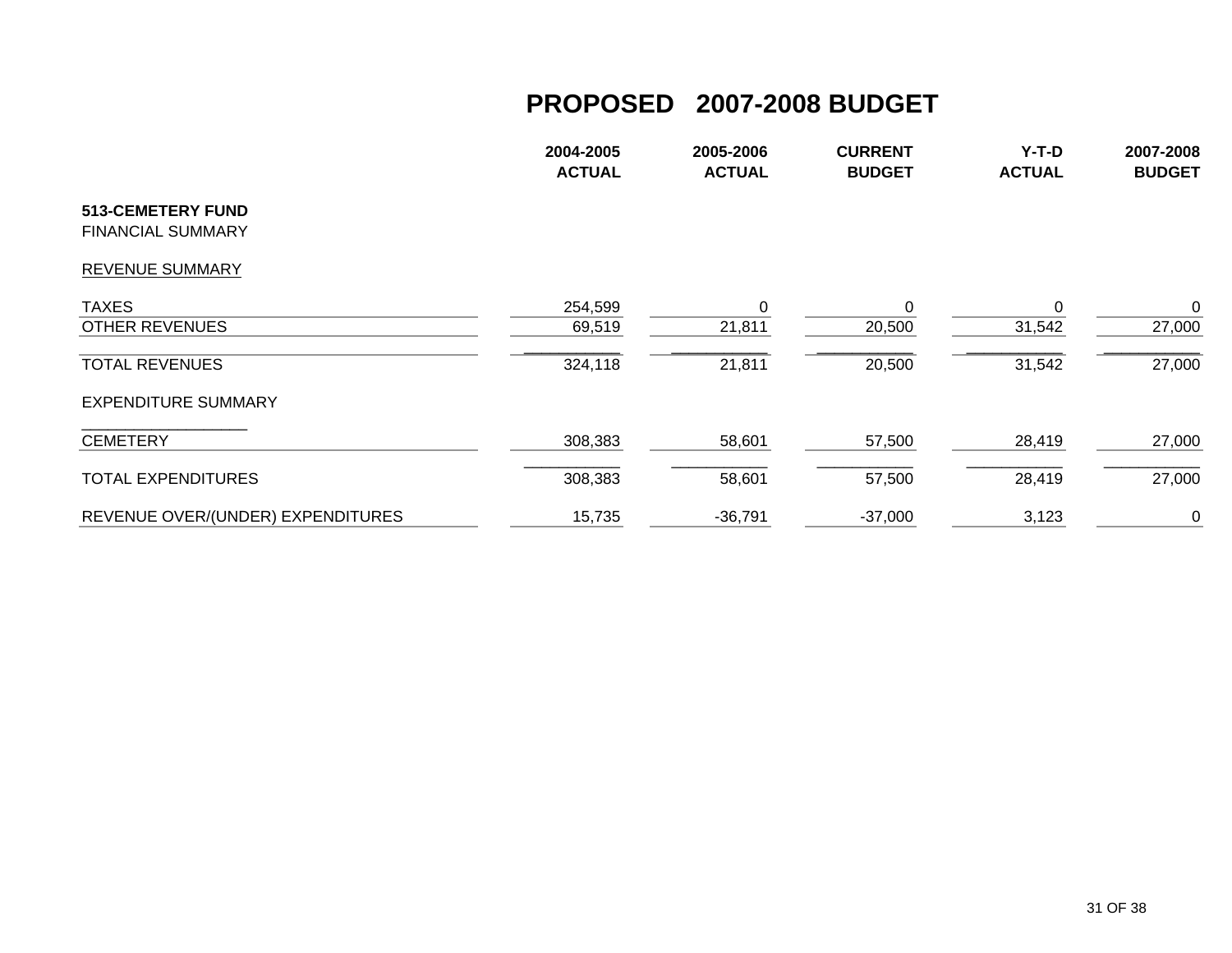|                                                                      | 2004-2005<br><b>ACTUAL</b> | 2005-2006<br><b>ACTUAL</b> | <b>CURRENT</b><br><b>BUDGET</b> | $Y-T-D$<br><b>ACTUAL</b> | 2007-2008<br><b>BUDGET</b> |
|----------------------------------------------------------------------|----------------------------|----------------------------|---------------------------------|--------------------------|----------------------------|
| <b>513-CEMETERY FUND</b><br><b>FINANCIAL SUMMARY</b>                 |                            |                            |                                 |                          |                            |
| <b>REVENUES</b>                                                      |                            |                            |                                 |                          |                            |
| <b>TAXES</b>                                                         |                            |                            |                                 |                          |                            |
| 513-00-4170 MOTEL TAX                                                | 254,599                    | 0                          | 0                               | 0                        | 0                          |
| <b>TOTAL TAXES</b>                                                   | 254,599                    | 0                          | 0                               | 0                        | 0                          |
| <b>OTHER REVENUES</b>                                                |                            |                            |                                 |                          |                            |
| 513-00-4360 SERVICE CHARGE                                           | 1,800                      | 2,250                      | 1,500                           | 2,000                    | 1,000                      |
| 513-00-4430 MISCELLANEOUS INCOME                                     | 16,250                     |                            | 0                               | 25                       | $\overline{0}$             |
| 513-00-4435 INTEREST EARNED                                          | 27,059                     | 4,636                      | 3,000                           | 5,272                    | 5,000                      |
| 513-00-4450 SALE OF CEMETERY PLOT<br>513-00-4455 PUBLIC CONTRIBUTION | 16,850                     | 14,700                     | 10,000                          | 16,600                   | 15,000                     |
|                                                                      | 7,560                      | 225                        | 6,000                           | 7,645                    | 6,000                      |
| <b>TOTAL OTHER REVENUES</b>                                          | 69,519                     | 21,811                     | 20,500                          | 31,542                   | 27,000                     |
| <b>TOTAL REVENUES</b>                                                | 324,118                    | 21,811                     | 20,500                          | 31,542                   | 27,000                     |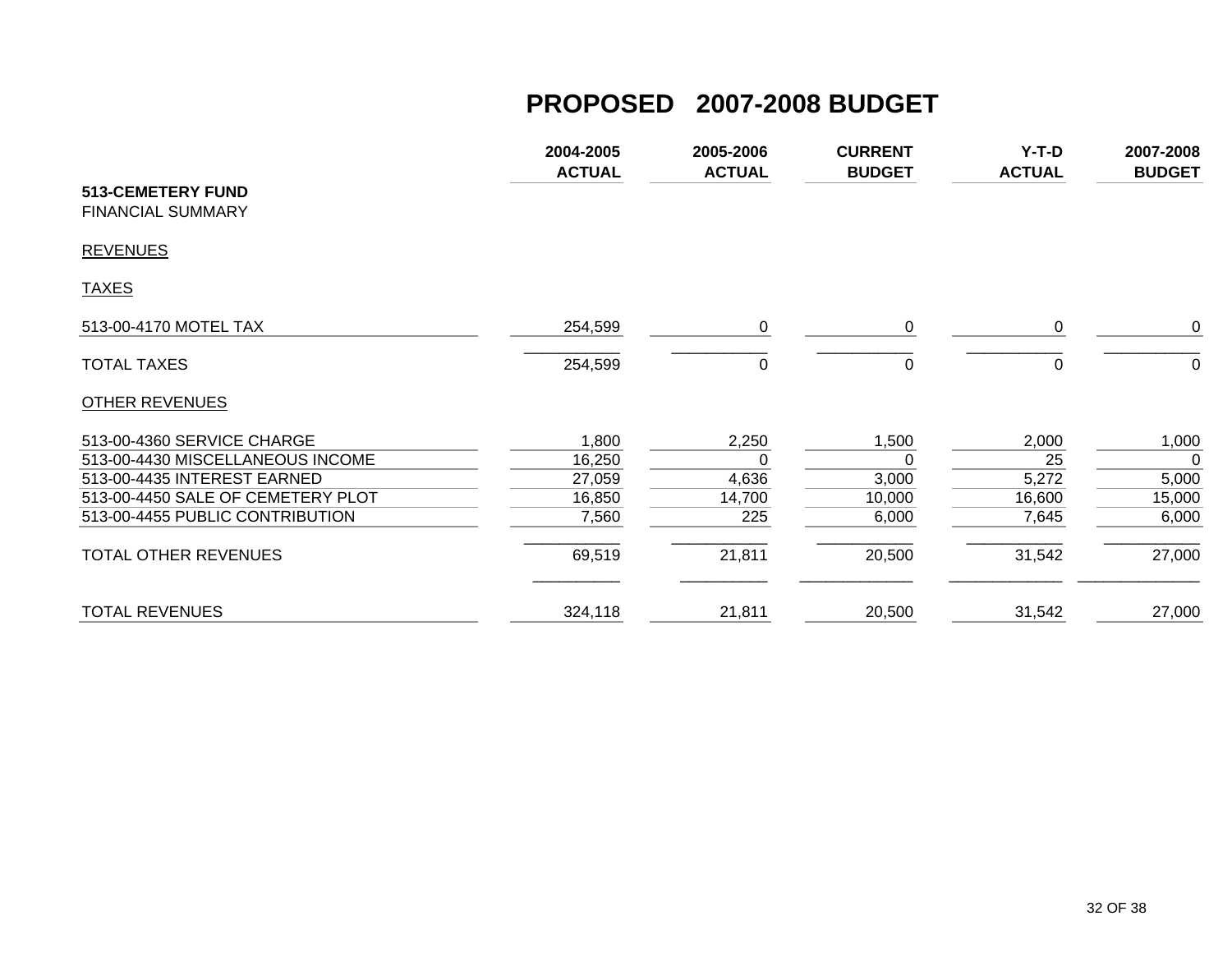|                                                 | 2004-2005<br><b>ACTUAL</b> | 2005-2006<br><b>ACTUAL</b> | <b>CURRENT</b><br><b>BUDGET</b> | $Y-T-D$<br><b>ACTUAL</b> | 2007-2008<br><b>BUDGET</b> |
|-------------------------------------------------|----------------------------|----------------------------|---------------------------------|--------------------------|----------------------------|
| <b>513-CEMETERY FUND</b><br><b>EXPENDITURES</b> |                            |                            |                                 |                          |                            |
| <b>SUPPLIES</b>                                 |                            |                            |                                 |                          |                            |
| 513-08-5215 POSTAGE                             | 296                        | 0                          | 1,000                           | 1,131                    | 1,000                      |
| 513-08-5290 MISCELLANEOUS SUPPLIES              | 6,887                      | 0                          | 3,500                           | 2,459                    | 3,000                      |
| 513-08-5291 BILLBOARDS                          | 9,350                      | 0                          | 0                               | 0                        | $\mathbf 0$                |
| <b>TOTAL SUPPLIES</b>                           | 16,533                     | $\mathbf 0$                | 4,500                           | 3,590                    | 4,000                      |
| CONTRACTUAL                                     |                            |                            |                                 |                          |                            |
| 513-08-5320 PUBLICATIONS & ADVERTISING          | 15,832                     | 0                          | 0                               | 0                        | $\mathbf 0$                |
| 513-08-5321 SIGNS & DISPLAYS                    | 12,439                     | 0                          | $\mathbf 0$                     | 0                        | $\pmb{0}$                  |
| 513-08-5325 UTILITIES                           | 115                        | 0                          | 0                               | 0                        | $\pmb{0}$                  |
| <b>TOTAL CONTRACTUAL</b>                        | 28,386                     | $\mathbf 0$                | $\mathbf 0$                     | 0                        | $\mathbf 0$                |
| <b>MAINTENANCE</b>                              |                            |                            |                                 |                          |                            |
| 513-08-5455 CEMETERY MAINTENANCE                | 14,385                     | 16,739                     | 18,000                          | 15,253                   | 0                          |
| 513-08-5460 MISCELLANEOUS MAINTANANCE           | 2,755                      | $\Omega$                   | 0                               | 0                        | 18,000                     |
| <b>TOTAL MAINTENANCE</b>                        | 17,140                     | 16,739                     | 18,000                          | 15,253                   | 18,000                     |
| <b>SUNDRY</b>                                   |                            |                            |                                 |                          |                            |
| 513-08-5621 PROFESSIONAL                        | 10,191                     | 1,555                      | 0                               | 0                        | $\pmb{0}$                  |
| 513-08-5635 TRANSFER TO CD'S                    | 197,250                    | 0                          | $\pmb{0}$                       | 0                        | $\pmb{0}$                  |
| 513-08-5677 CHAMER OF COMMERCE                  | 24,150                     | $\Omega$                   | $\mathbf 0$                     | 0                        | $\mathbf 0$                |
| <b>TOTAL MISCELLANEOUS</b>                      | 231,591                    | 1,555                      | $\pmb{0}$                       | 0                        | $\pmb{0}$                  |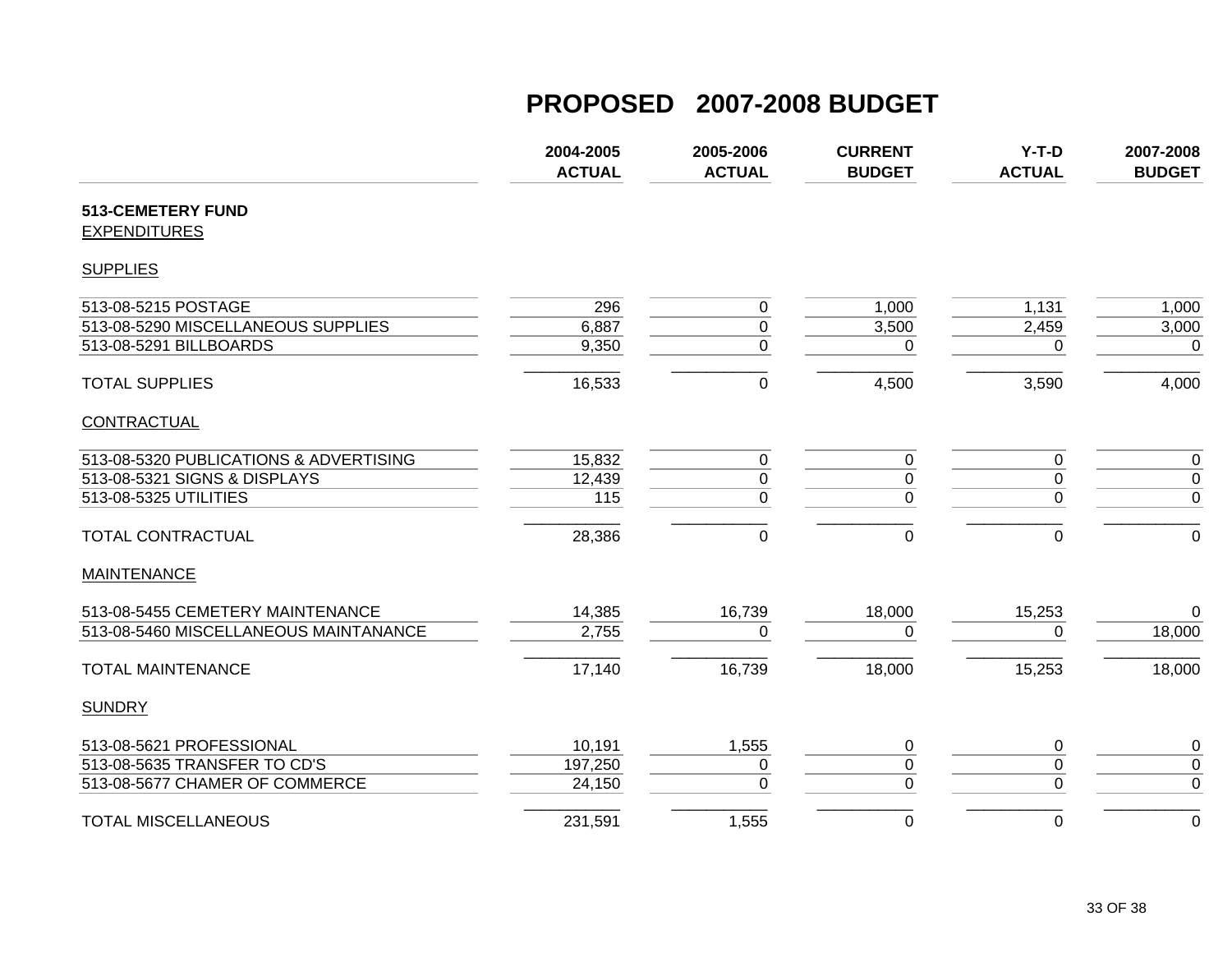|                                                  | 2004-2005<br><b>ACTUAL</b> | 2005-2006<br><b>ACTUAL</b> | <b>CURRENT</b><br><b>BUDGET</b> | $Y-T-D$<br><b>ACTUAL</b> | 2007-2008<br><b>BUDGET</b> |
|--------------------------------------------------|----------------------------|----------------------------|---------------------------------|--------------------------|----------------------------|
| 513-CEMETERY FUND<br><b>CAPITAL EXPENDITURES</b> |                            |                            |                                 |                          |                            |
| 513-08-5710 BUILDING & GROUNDS                   | 14,733                     | 40,308                     | 35,000                          | 9,576                    | 5,000                      |
| TOTAL CAPITAL EXPENDITURES                       | 14,733                     | 40,308                     | 35,000                          | 9,576                    | 5,000                      |
| <b>TOTAL CEMETERY</b>                            | 308,383                    | 58,601                     | 57,500                          | 28,419                   | 27,000                     |
| <b>TOTAL EXPENDITURES</b>                        | 308,383<br>=========       | 58,601<br>===========      | 57,500                          | 28,419<br>===========    | 27,000                     |
| REVENUE OVER/(UNDER) EXPENDITURES                | 15,735                     | $-36,791$                  | $-37,000$                       | 3,123                    | 0                          |
|                                                  |                            |                            |                                 |                          |                            |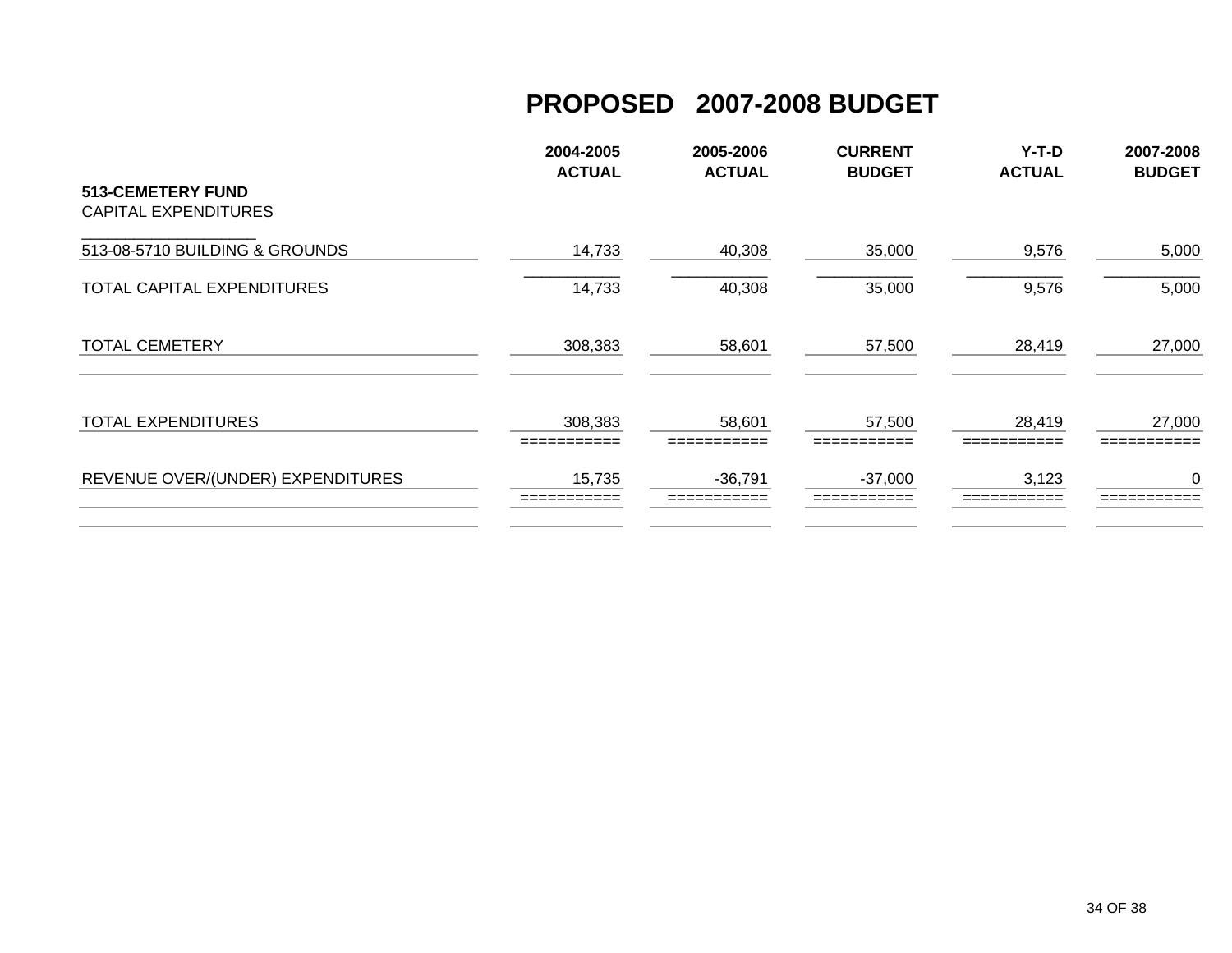|                                             | 2004-2005<br><b>ACTUAL</b> | 2005-2006<br><b>ACTUAL</b> | <b>CURRENT</b><br><b>BUDGET</b> | $Y-T-D$<br><b>ACTUAL</b> | 2007-2008<br><b>BUDGET</b> |
|---------------------------------------------|----------------------------|----------------------------|---------------------------------|--------------------------|----------------------------|
| 516-HOTEL/MOTEL<br><b>FINANCIAL SUMMARY</b> |                            |                            |                                 |                          |                            |
| <b>REVENUE SUMMARY</b>                      |                            |                            |                                 |                          |                            |
| <b>TAXES</b><br><b>OTHER REVENUES</b>       | 0<br>$\Omega$              | 173,422<br>35,601          | 25,000<br>-178,000              | 204,965<br>37,118        | 200,000<br>30,000          |
| <b>TOTAL REVENUES</b>                       | $\Omega$                   | 209,024                    | $-153,000$                      | 242,083                  | 230,000                    |
| <b>EXPENDITURE SUMMARY</b>                  |                            |                            |                                 |                          |                            |
| HOTEL/MOTEL                                 | 0                          | 112,810                    | 304,000                         | 446,223                  | 230,000                    |
| <b>TOTAL EXPENDITURES</b>                   | 0                          | 112,810                    | 304,000                         | 446,223                  | 230,000                    |
| REVENUE OVER/(UNDER) EXPENDITURES           | 0                          | 96,214                     | -457,000                        | $-204,140$               | $\mathbf 0$                |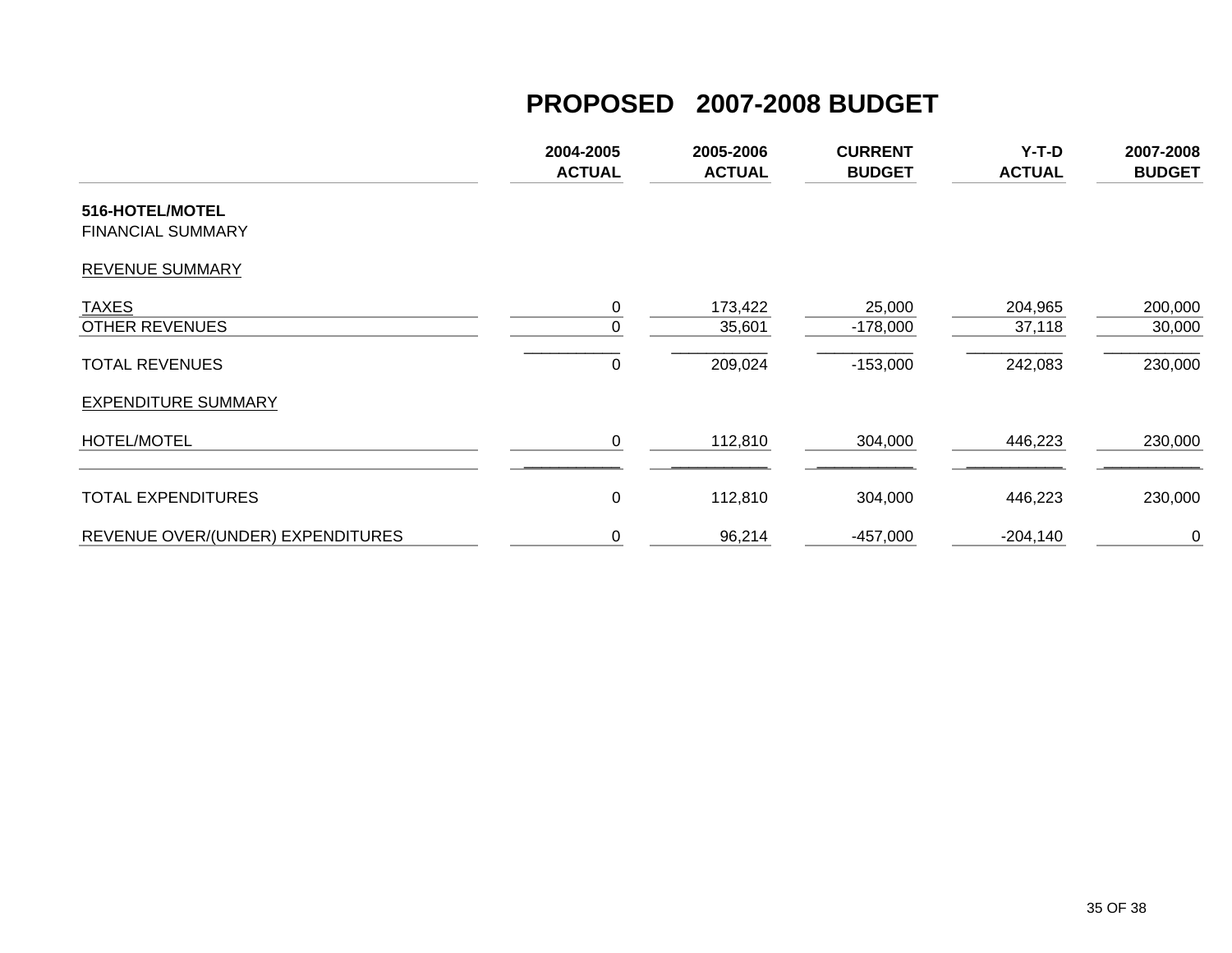|                                                                                                   | 2004-2005<br><b>ACTUAL</b> | 2005-2006<br><b>ACTUAL</b> | <b>CURRENT</b><br><b>BUDGET</b>  | $Y-T-D$<br><b>ACTUAL</b> | 2007-2008<br><b>BUDGET</b>           |
|---------------------------------------------------------------------------------------------------|----------------------------|----------------------------|----------------------------------|--------------------------|--------------------------------------|
| 516-HOTEL/MOTEL<br><b>FINANCIAL SUMMARY</b>                                                       | ===========                |                            | ===========                      |                          |                                      |
| <b>REVENUES</b>                                                                                   |                            |                            |                                  |                          |                                      |
| <b>TAXES</b>                                                                                      |                            |                            |                                  |                          |                                      |
| 516-00-4170 MOTEL TAX                                                                             | 0                          | 173,422                    | 25,000                           | 204,965                  | 200,000                              |
| <b>TOTAL TAXES</b>                                                                                | 0                          | 173,422                    | 25,000                           | 204,965                  | 200,000                              |
| <b>OTHER REVENUES</b>                                                                             |                            |                            |                                  |                          |                                      |
| 516-00-4430 MISCELLANEOUS INCOME<br>516-00-4435 INTEREST EARNED<br>516-00-4465 TRANSFER FROM CD'S | 0<br>0<br>$\Omega$         | 0<br>35,601<br>0           | $\Omega$<br>22,000<br>$-200,000$ | $-23$<br>37,141<br>0     | $\Omega$<br>30,000<br>$\overline{0}$ |
| TOTAL OTHER REVENUES                                                                              | $\mathbf 0$                | 35,601                     | $-178,000$                       | 37,118                   | 30,000                               |
| <b>TOTAL REVENUES</b>                                                                             | 0                          | 209,024                    | $-153,000$                       | 242,083                  | 230,000                              |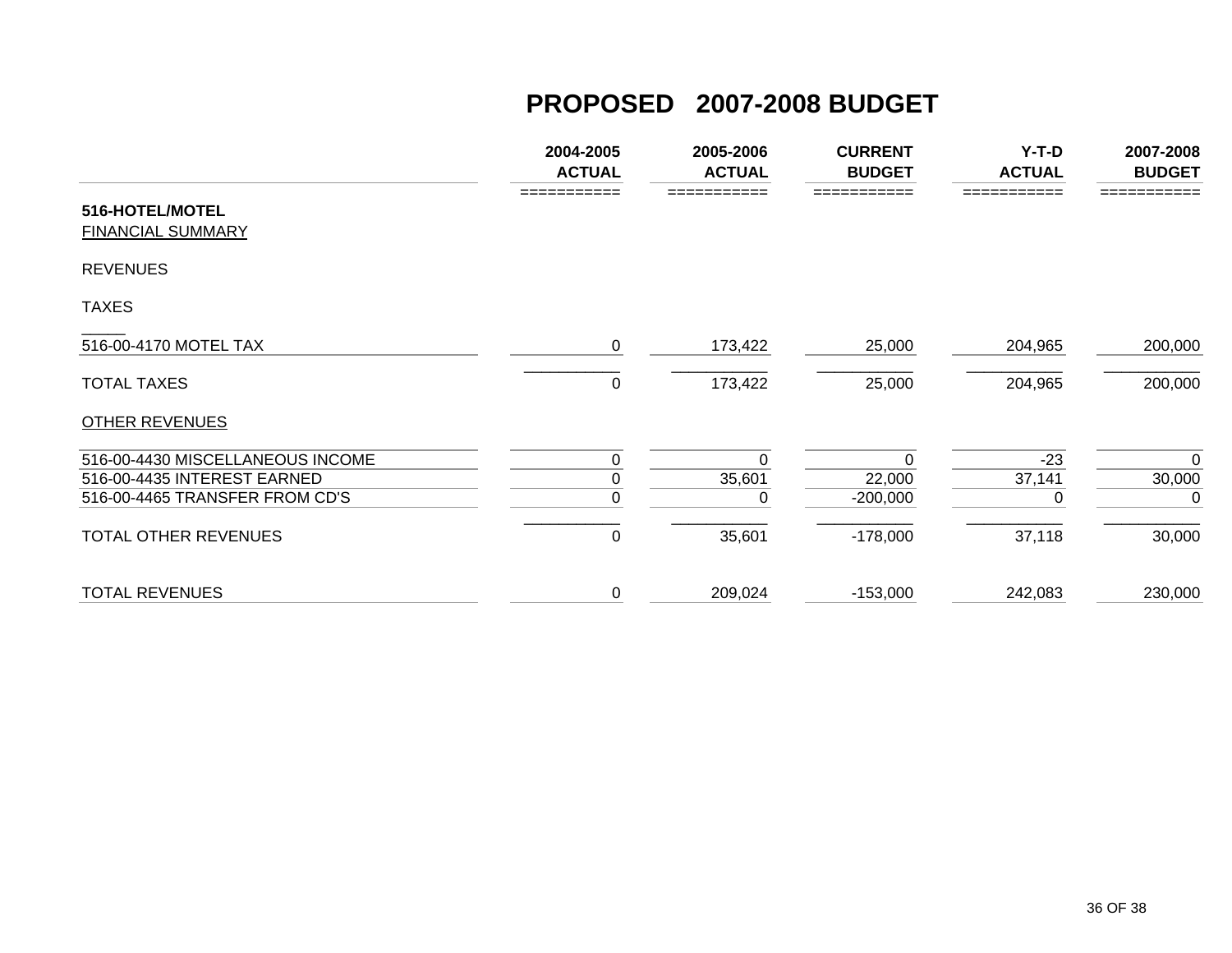|                                         | 2004-2005<br><b>ACTUAL</b> | 2005-2006<br><b>ACTUAL</b> | <b>CURRENT</b><br><b>BUDGET</b> | $Y-T-D$<br><b>ACTUAL</b> | 2007-2008<br><b>BUDGET</b> |
|-----------------------------------------|----------------------------|----------------------------|---------------------------------|--------------------------|----------------------------|
| 516-HOTEL/MOTEL                         |                            |                            |                                 |                          |                            |
| <b>EXPENDITURES</b>                     |                            |                            |                                 |                          |                            |
| <b>SUPPLIES</b>                         |                            |                            |                                 |                          |                            |
| 516-21-5290 MISCELLANEOUS               | $\mathbf 0$                |                            | $\mathbf 0$                     | 0                        | $\mathbf 0$                |
| 516-21-5291 BILLBOARDS                  | $\mathbf 0$                | 6,275                      | $\mathbf 0$                     | $\mathbf 0$              | $\mathbf 0$                |
| <b>TOTAL SUPPLIES</b>                   | $\mathbf 0$                | 6,278                      | $\mathbf 0$                     | $\mathbf 0$              | $\mathbf 0$                |
| CONTRACTUAL                             |                            |                            |                                 |                          |                            |
| 516-21-5305 MISCELLANEOUS               | 0                          | $-1,047$                   | 200,000                         | 212,442                  | $\pmb{0}$                  |
| 516-21-5315 INSURANCE & BONDS CASUALITY | $\mathbf 0$                | 0                          | 0                               | 0                        | $\mathbf 0$                |
| 516-21-5320 PUBLICATIONS & ADVERTISING  | $\pmb{0}$                  | $\overline{0}$             | $\overline{0}$                  | $\Omega$                 | $\overline{0}$             |
| 516-21-5321 SIGNS & DISPLAYS            | $\pmb{0}$                  | 27,505                     | 30,000                          | 30,088                   | 30,000                     |
| 516-21-5325 UTILITIES                   | $\mathbf 0$                | 228                        | 0                               | 1,460                    | 1,500                      |
| TOTAL CONTRACTUAL                       | $\pmb{0}$                  | 26,686                     | 230,000                         | 243,989                  | 31,500                     |
| <b>MAINTENANCE</b>                      |                            |                            |                                 |                          |                            |
| 516-21-5460 MISCELLANEOUS MAINTANANCE   | $\Omega$                   | 6,467                      | 10,000                          | 603                      | 2,500                      |
| <b>TOTAL MAINTENANCE</b>                | $\overline{0}$             | 6,467                      | 10,000                          | 603                      | 2,500                      |
| <b>SUNDRY</b>                           |                            |                            |                                 |                          |                            |
| 516-21-5621 PROFESSIONAL                | 0                          | 11,550                     | 5,500                           | 15,590                   | 35,000                     |
| 516-21-5635 TRANSFER TO CD'S            | $\pmb{0}$                  | $\mathbf{0}$               | $\mathbf 0$                     | $\Omega$                 | 107,000                    |
| 516-21-5677 CHAMBER OF COMMERCE         | $\mathbf 0$                | 25,400                     | 28,500                          | 28,500                   | 54,000                     |
| 516-21-5678 HISTORICAL SOCIETY          | $\pmb{0}$                  | 0                          | 10,000                          | 0                        | $\mathbf 0$                |
| <b>TOTAL MISCELLANEOUS</b>              | $\mathbf 0$                | 36,950                     | 44,000                          | 44,090                   | 196,000                    |